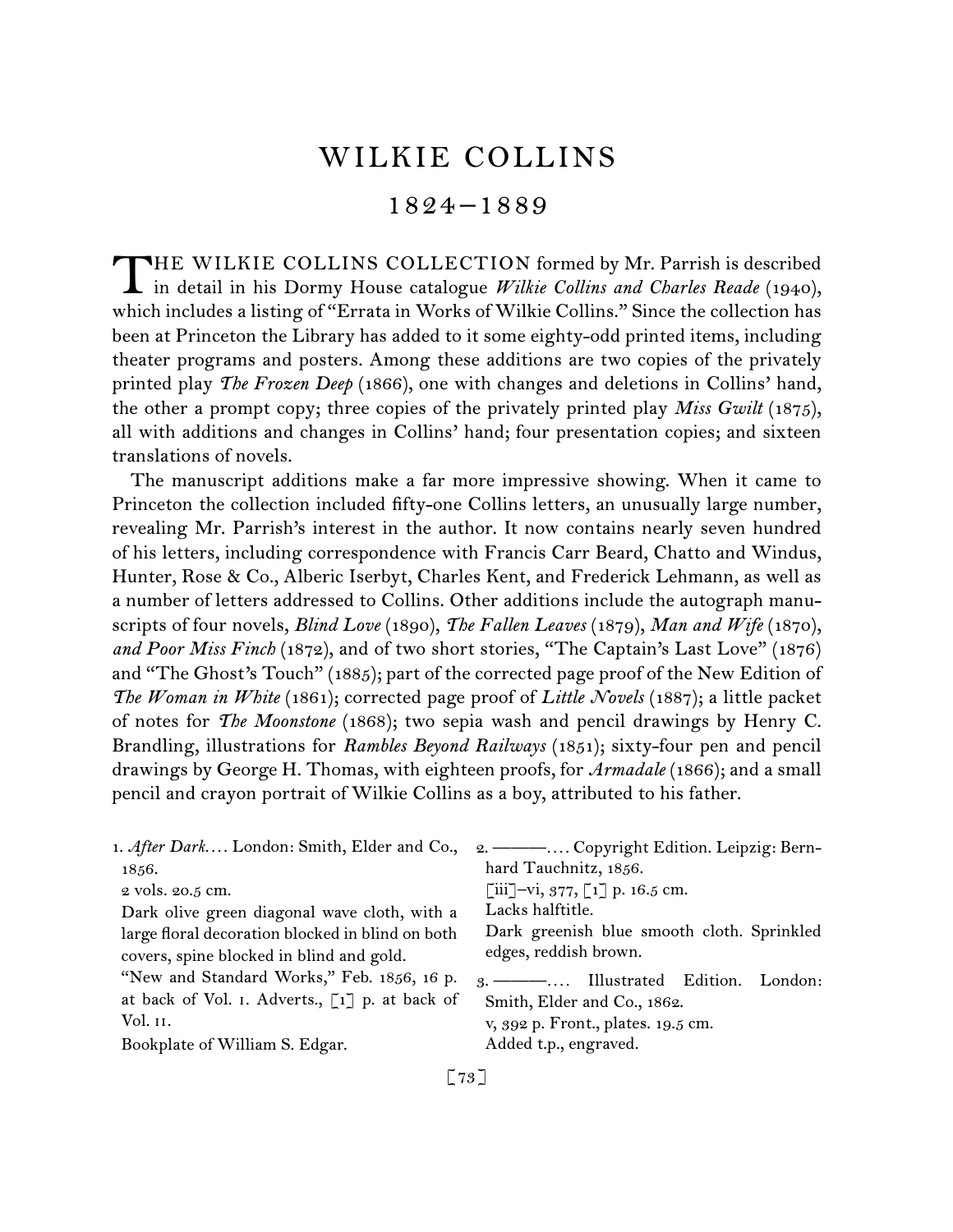The engraved t.p. is by Walter Crane; the four plates are by A. B. Houghton.

Moderate red horizontal cord cloth, covers blocked in blind, spine blocked in gold.

4.  *After Dark. A Novel. . . .* Philadelphia: T. B. Peterson & Brothers [1869?].

 $\lceil 11 \rceil$ –195 p. 25 cm.

Brilliant yellow illustrated wrappers. Adverts. on inside front and inside and outside back wrappers.

"Publications,"  $4-8$ ,  $\lceil 2 \rceil$  p. at back.

Inscription on outside front wrapper, indicating that this was a review copy: Please notice.

5.  ———*. . . .* Complete and Unabridged Edition. Philadelphia: T. B. Peterson & Brothers [n.d.].

 $\lceil 11 \rceil$ –195 p. 24 cm.

Bound with five other American editions of novels by Collins.

Dark green German marbled boards. Black leather spine and corners. Initials S.A.N. in gold at foot of spine. Sprinkled edges.

Adverts., verso of p. 195.

Dated "Mar. 28-'89" in pencil on p. 90.

6.  *After Dark, and Other Stories. . . .* With Illustrations. New York: Harper & Brothers, 1875. 536 p. Plates. 20 cm.

Three illustrations: the first unsigned, the second by L. Fildes, the third by E. A. Abbey.

Very dark green sand cloth, with author's signature blocked in gold on front cover and publisher's monogram blocked in blind on back cover. At foot of spine: Harper's Library Edition.

"Valuable and Interesting Works," 4 p. at back.

126 p. Front., plate. 23 cm.

The frontispiece is a portrait of Collins; the plate is an illustration by Arthur Lumley.

Dark yellowish pink decorated wrappers. On outside front wrapper: Gill's Select Novels. Adverts. on inside front and inside and outside back wrappers.

Adverts., [2] p. at front.

8.  Copy 2.

23.5 cm.

Dark yellowish green diagonal fine rib cloth, spine blocked in gold. No series statement on front cover.

Adverts. as in Copy 1.

9.  *Antonina; or, The Fall of Rome. A Romance of the Fifth Century. . . .* London: Richard Bentley, 1850.

3 vols. 21 cm.

White diagonal rib cloth, embossed all over with a floral pattern, covers blocked in blind, spine blocked in gold. Adverts. on endpapers.

Adverts., [2] p. at back of Vols. II and III.

10.  ———*. . . .* New York: Harper & Brothers, 1850.

160 p. 24.5 cm.

Light brown decorated wrappers. On outside front wrapper: No. 141. Library of Select Novels. Adverts. on inside front and inside and outside back wrappers.

11.  ———*. . . .* New Edition. London: Sampson Low, Son and Co., 1861.

viii, 420 p. 19.5 cm.

Added t.p., engraved, dated 1860, with a vignette by H. K. Browne, engraved by R. Young.

"Preface to the Present Edition," November, 1860, p. [iii]–vi.

Moderate violet horizontal wave cloth, covers blocked in blind, spine blocked in gold. A serrated line below two straight lines, in gold, at foot of spine.

"List of New Books and Announcements,"  $\lceil 4 \rceil$ p., and "A List of Books," Nov. 1, 1860, 16 p., at back.

74 W. Collins

<sup>7.</sup>*Alicia Warlock,* (*A Mystery,*) *and Other Stories. . . .* Boston: William F. Gill & Company, 1875.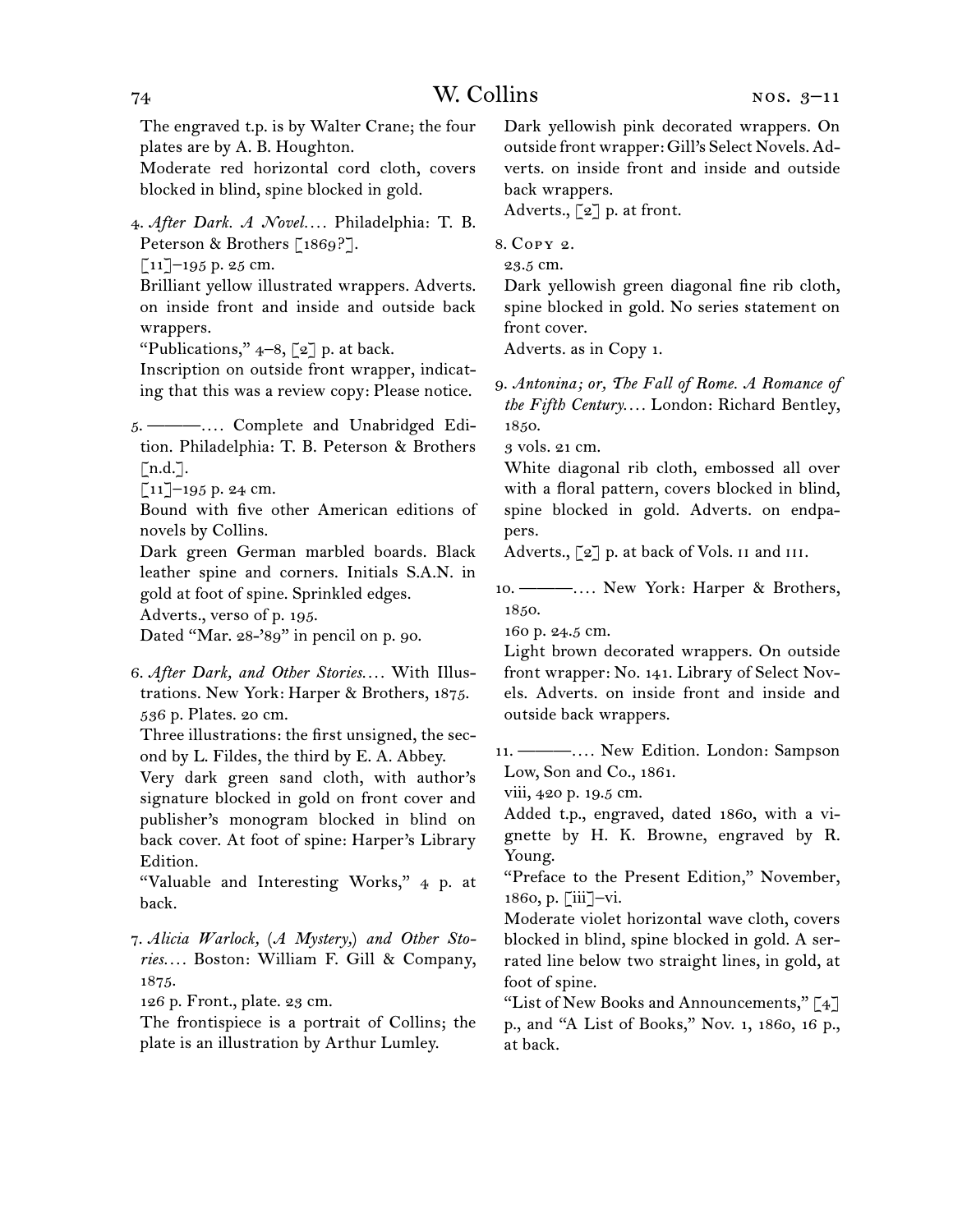12.  Copy 2.

Moderate violet vertical wave cloth, blocked as Copy 1. A serrated line above two straight lines, in gold, at foot of spine.

Adverts. as above.

13.  ———*. . . .* New York: Harper & Brothers, 1862.

160 p. 24 cm.

Bound with five other American editions of novels by Collins.

Dark green German marbled boards. Black leather spine and corners. Initials S.A.N. in gold at foot of spine. Sprinkled edges.

14.  ———*. . . .* Copyright Edition*. . . .* Leipzig: Bernhard Tauchnitz, 1863.

2 vols. 16 cm.

Lacks halftitles.

Multi-colored nonpareil marbled boards. Moderate yellowish brown leather spine, gilt, and corners. Sprinkled and glazed edges, reddish orange.

15.  *Antonina; or, The Fall of Rome. . . .* A New Edition, Illustrated by Alfred Concanen. London: Chatto and Windus, 1875.

iv, 420 p. Front., plates. 19.5 cm.

Added t.p., engraved, as in 1861 edition but with Chatto & Windus imprint, dated 1875.

Moderate olive green sand cloth, front cover blocked in black, spine blocked in black and gold.

"A List of Books," Nov. 1874, 40 p. at back.

Inscribed on t.p.: Lizzie Graves—fromTheAuthor—1876. The inscription does not appear to be in Collins' hand.

16.  *Armadale. . . .* With Twenty Illustrations by George H. Thomas*. . . .* London: Smith, Elder and Co., 1866.

2 vols. Fronts., plates. 22.5 cm.

Moderate reddish brown sand cloth, covers blocked in blind, with a cut of a sailboat blocked in gold on front cover, spine blocked in gold.

Bookplate of Samuel Caswell.

17.  ———*. . . .* Copyright Edition*. . . .* Leipzig: Bernhard Tauchnitz, 1866.

3 vols. 16 cm.

Lacks halftitles.

Dark red nonpareil marbled boards. Moderate yellowish brown leather spine, gilt, and corners. Sprinkled edges, grayish reddish orange.

18.  *Armadale. A Novel. . . .* With Illustrations. New York: Harper & Brothers, 1866.

[v]–viii, [9]–320 p. Front., illus. 23 cm.

The frontispiece is a portrait of Collins; the 36 illustrations are by George H. Thomas.

Pale orange yellow wrappers. Adverts. on inside front and inside and outside back wrappers.

Adverts., p. [i–ii] at front.

19.  Copy 2.

24 cm.

Dark grayish purple honeycomb cloth.

Adverts. as above.

Book label of John R. Kensett.

20.  *Armadale. . . .* A New Edition. London: Smith, Elder, & Co., 1884.

viii, 661, [1] p. 18 cm.

Light yellow glazed illustrated boards, printed in color. The unsigned illustration on the front cover is by George H. Thomas. Adverts. on back cover.

Adverts., [2] p. at back.

*Armadale. Swedish*

21.  *Armadale. . . .* På Svenska af Gustaf Thomée. Stockholm: K. A. Lindstöm, 1865–66.

2 vols. (1 prel. leaf, 700 p.; 1 prel. leaf, 701– 1400 p.). 16 cm.

Vol. 2 published by E. Westrell, Stockholm.

Black boards embossed with a geometric pattern and varnished. Deep yellowish brown leather spine. Black pebble cloth corners. Sprinkled edges.

22.  *Armadale. A Drama, in Three Acts.* (Altered from the Novel of "Armadale" for Performance on the Stage.)*. . . .* London: Published for the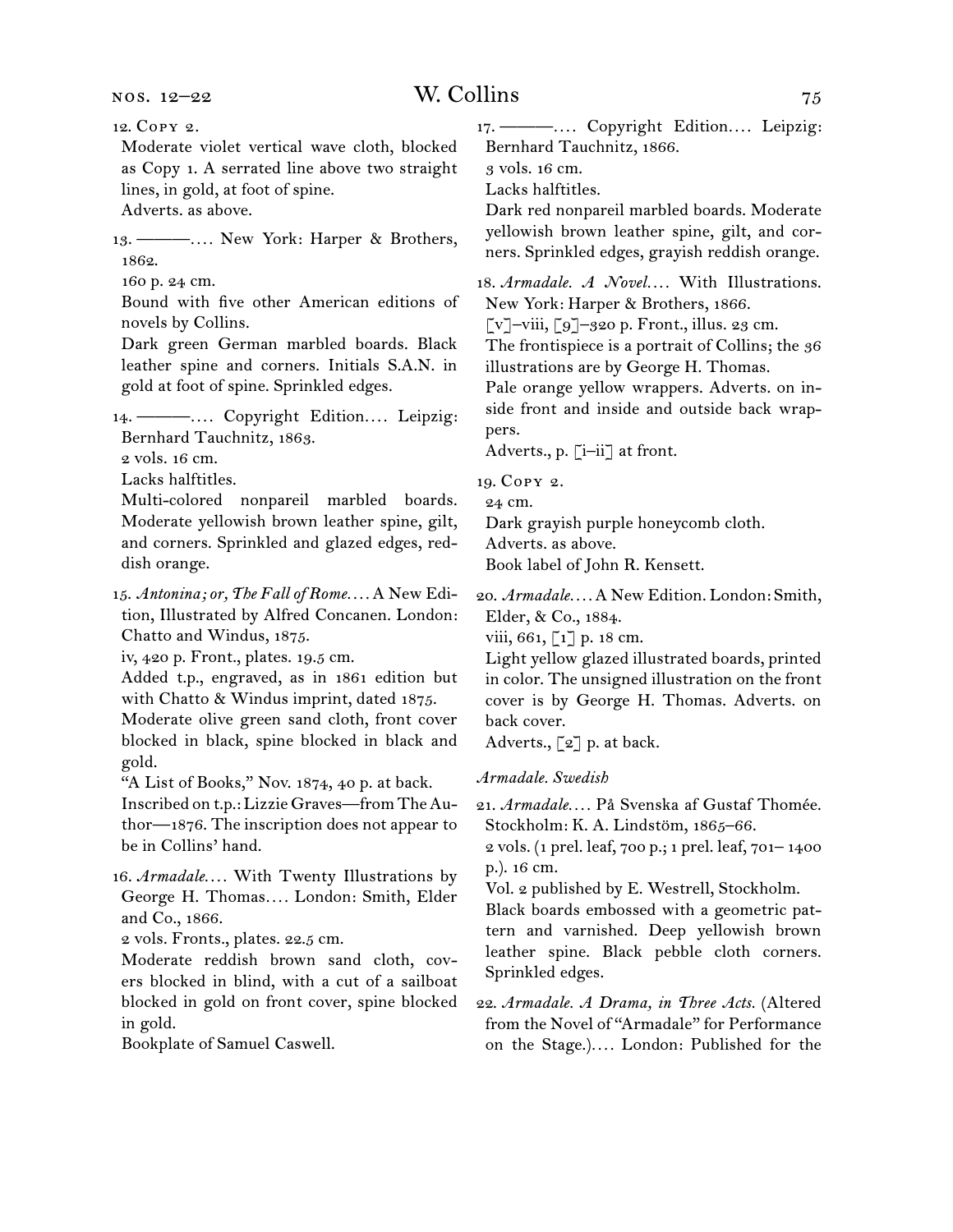Author, by Smith, Elder and Co., 1866. 75 p. 18 cm.

Cover title.

Light reddish purple wrappers.

Inscribed by Collins on outside front wrapper: W. C.

23.  *The Bachelor Bedroom.*

In *All the Year Round,* Vol. 1, No. 15, Aug. 6, 1859. London: Published at the Office; Chapman and Hall. Pages 355–360. 24 cm.

Published anonymously.

The above number contained in the monthly is-

sue, Part 4, Aug. 1859.

Light greenish blue wrappers.

24.  *Basil: A Story of Modern Life. . . .* London: Richard Bentley, 1852.

3 vol. 20.5 cm.

Vivid purplish blue vertical ripple cloth, covers blocked in blind, spine blocked in gold. Bookplate of Richard Urwick.

25.  ———*. . . .* New-York: D. Appleton & Company, 1853. xii, [9]–317 p. 19 cm.

Moderate brown bead cloth, covers blocked in blind, spine blocked in gold. "Publications," [10] p. at back.

26.  *The Crossed Path; or, Basil. A Story of Modern Life. . . .* Philadelphia: T. B. Peterson and Brothers [1860].

 $[7]$ –317 p. 19 cm.

Dark grayish brown bead cloth, covers blocked in blind, spine blocked in gold. Adverts. on endpapers.

"Publications," [18] p., and other Peterson adverts., [18] p., at back.

27.  Copy 2.

Moderate brown bead cloth, blocked as above. Adverts. on endpapers and at back as above.

28.  *Basil. . . .* London: Sampson Low, Son, & Co., 1862.

viii, 344 p. Front. 19.5 cm.

"Letter of Dedication," July, 1862, p. [iii]– viii.

The frontispiece is by John Gilbert.

Dark green bead cloth, covers blocked in blind, spine blocked in gold.

"A List of Books," Nov. 1863, 16 p. at back.

29.  *Basil; or, The Crossed Path. A Story of Modern Life. . . .* Philadelphia: T. B. Peterson & Brothers [1870?].

 $\lceil 17 \rceil$ –178 p. 25 cm.

Pale yellow illustrated wrappers. Adverts. on inside front and inside and outside back wrappers.

"Publications," [14] p. at back.

Laid in is a printed letter from the publisher "To the Editor," presenting this as a review copy. Inscription on outside front wrapper above publisher's imprint: Comps of.

30.  *Basil. A Novel. . . .* With Illustrations. New York: Harper & Brothers, 1874.

 $\lceil 2 \rceil$ , 336 p. Plates. 20.5 cm.

Lacks frontispiece (an illustration by Charles S. Reinhart of a scene described on p. 206). Three of the five plates are signed with Reinhart's initials; the other two are unsigned.

Very dark green sand cloth, with author's signature blocked in gold on front cover and publisher's monogram blocked in blind on back cover. At foot of spine: Harper's Library Edition.

Adverts., 2, [2] p., and "Valuable and Interesting Works," 6 p., at back.

Inscribed by Collins on t.p.: J. M. Bellew from Wilkie Collins.

In dilapidated condition.

31.  *Black and White: A Love Story. In Three Acts.* By Wilkie Collins and Charles Fechter. London: Printed by C. Whiting, 1869.

1 prel. leaf, 56 p. 19 cm.

Pale orange yellow wrappers. On outside front wrapper: Not Published.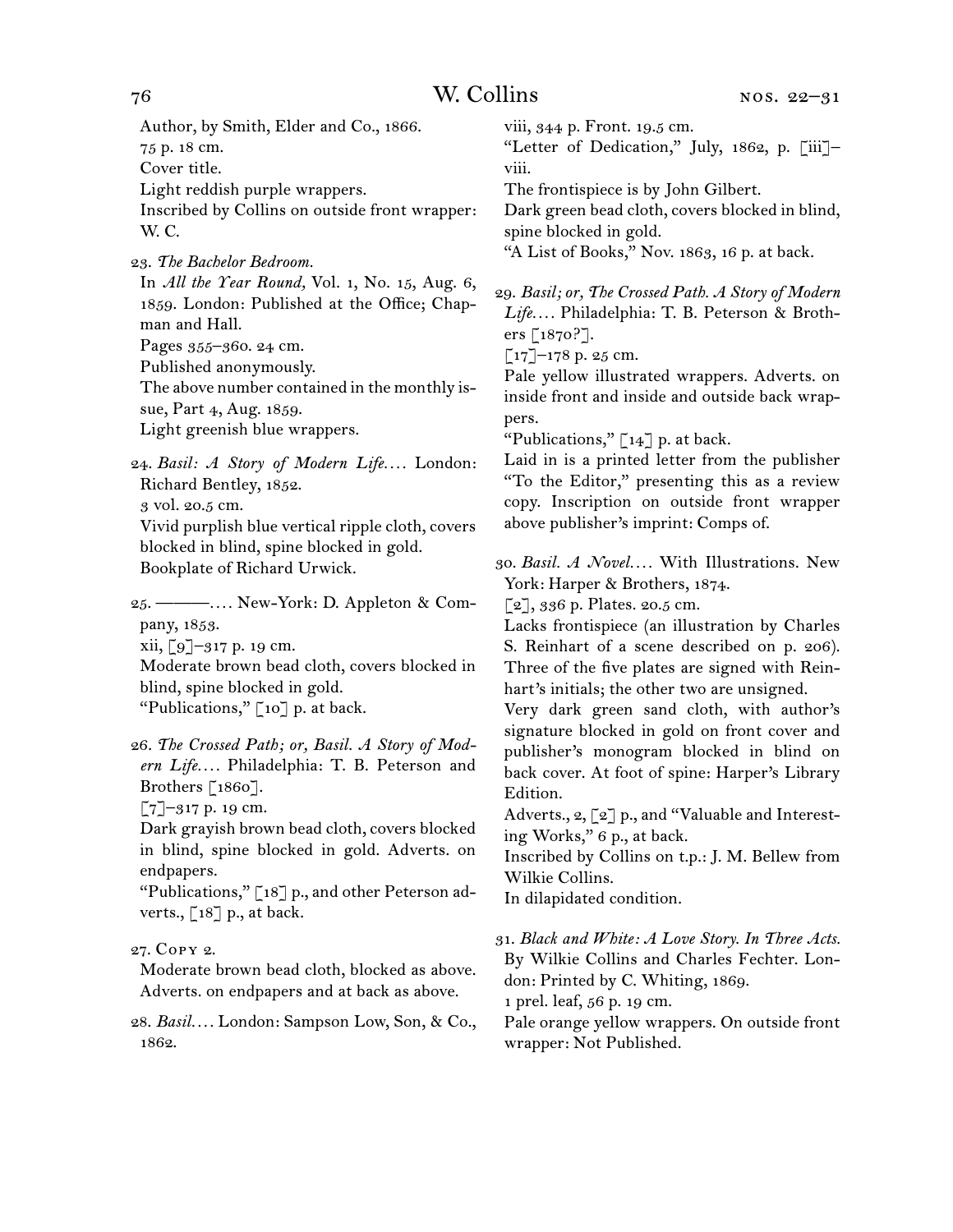nos. 32–39

32.  *Black and White. A Drama, in Three Acts.* By Wilkie Collins and Charles Fechter. As First Performed at the Adelphi Theatre, London, under the Management of Benjamin Webster, Esq., on Monday, March 29, 1869*. . . .* New York: Robert M. De Witt [n.d.].

34 p. 19.5 cm.

Light yellow wrappers. On outside front wrapper: De Witt's Acting Plays. (Number 296.) Adverts. on inside front and inside and outside back wrappers.

Adverts., [2] p. at back.

33.  … *The Black Robe*. . . .

In *Rose-Belford's Canadian Monthly and National Review,* Vol. 5, Nos. 5–6, Nov. – Dec. 1880; Vol. 6, Nos. 1–6, Jan. – June 1881. Toronto: Rose-Belford Publishing Co.

Pages 499-521, [561]-581; 15-32, 135-160, 235–254, 343–362, 467–489, 588–613. 23.5 cm.

The above numbers contained in the bound Vols. 5 and 6.

Vivid blue diagonal fine rib cloth, front cover and spine of both vols. blocked in black and gold, back cover of Vol. 5 blocked in blind.

34.  ———*. . . .* London: Chatto & Windus, 1881.

3 vols. 19 cm.

Black smooth cloth, with a sketch of a robe blocked in white on front cover and on spine; publisher's monogram blocked in white on back cover. Floral-patterned endpapers, grayish blue on white.

"Cheap Editions," [6] p., and "List of Books," March 1881, 32 p., at back of Vol. iii.

35.  … ———*. . . .* New York: George Munro, 1881.

55 p. 32 cm.

Cover title. At head of title: The Seaside Library. Vol. 48, No. 990. April 15, 1881.

No wrappers; stitched.

Adverts., p.  $\lbrack 2 \rbrack$ , lower half of p. 55, and  $\lbrack 7 \rbrack$  p. at back.

36.  *The Black Robe; A Novel. . . .* Canadian Copyright Edition. Toronto: Rose-Belford Publishing Company, 1881.

xi, 308 p. 18.5 cm.

Vivid purplish blue diagonal fine rib cloth, with floral and other decoration blocked in black and gold on front cover and on spine.

### *The Black Robe. Italian*

37.  *Le Vesti Nere. Romanzo. . . .* Tradotto dall'inglese da Lida Cerracchini*. . . .* Milano: Fratelli Treves, 1882.

2 vols. in 1. 18.5 cm.

On t.p. of Vol. 2: Seguìto dal Racconto La Prima Sposa di Miss Muloch. The story is not in fact included.

Black calf. Glazed edges, red. Very deep red peacock marbled endpapers.

Lettered in gold on front cover: A Wilkie Collins Omaggio della Traduttrice.

38.  *Blind Love. . . .* With a Preface by Walter Besant and Illustrations by A. Forestier.... London: Chatto & Windus, 1890.

3 vols. Fronts., plates, illus. 19 cm.

Finished by Walter Besant from notes left by the author.

"Preface," Vol. 1, p. [v]-viii.

Dark greenish blue very fine morocco cloth, blocked in black. Floral-patterned endpapers, light gray on white.

"A List of Books," Oct. 1889, 32 p. at back of Vol. ii.

Bookplate of Stanley Austin.

39.  ———*. . . .* With a Preface by Walter Besant. Copyright Edition*. . . .* Leipzig: Bernhard Tauchnitz, 1890.

2 vols. 16 cm.

On halftitles: Collection of British Authors. Tauchnitz Edition. Vol. 2629 [2630].

"Preface," Vol. 1, p.  $\lceil 5 \rceil$ –8.

Red, blue, and white nonpareil marbled boards. Vivid red leather spine and corners. Sprinkled edges, reddish orange.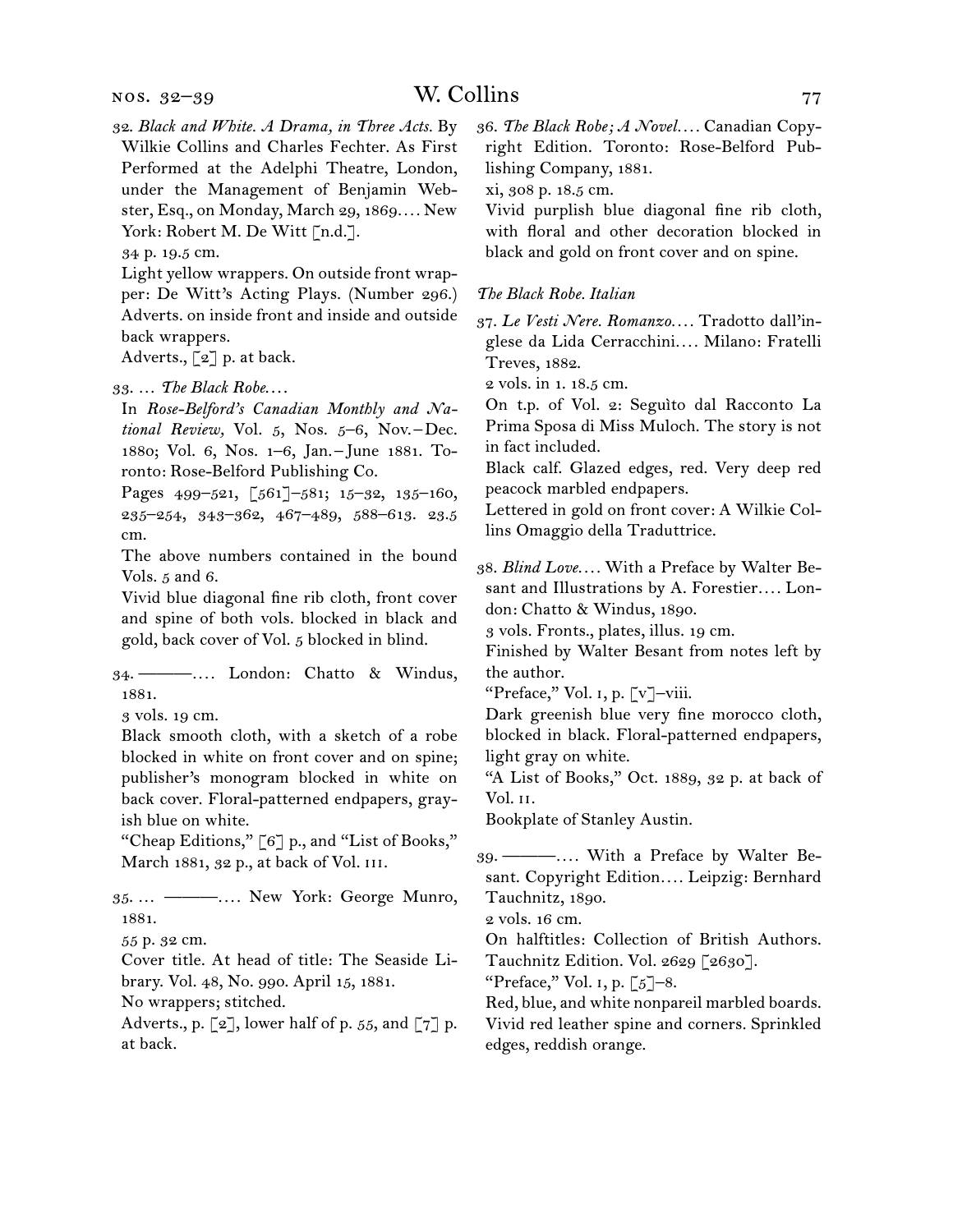Bookplate of Ian David Twinn [and] Frances Elizabeth Twinn.

40.  … *The Captain's Last Love*. . . .

In *Spirit of the Times,* Vol. 92, No. 20, Dec. 23, 1876. New York. Pages 498–500. 40.5 cm.

Brief biographical sketch of Collins, with a portrait, p. 521. No wrappers; stitched.

41.  ———*. . . .*

In *Belgravia,* Vol. 31, No. 123, Jan. 1877. London: Chatto and Windus.

Pages [257]–274. Plate. 22 cm.

The illustration is by W. J. Morgan.

The above issue contained in the bound volume.

Very dark red nonpareil marbled boards, edges, and endpapers. Dark blue leather spine and corners. Red leather label on spine.

42.  *Considerations on the Copyright Question. Addressed to an American Friend.* In *The International Review,* New Monthly Se-

ries, Vol. 8, No. 6, June 1880. New York: A. S. Barnes & Co.

Pages [609]–618. 23.5 cm.

Light yellowish brown stiff wrappers.

*The Crossed Path.* See Nos. 26–27, 29.

43.  *The Dead Alive. . . .* Fully Illustrated. Boston: Shepard and Gill, 1874.

157 p. Front., plates. 17 cm.

The four illustrations are unsigned; three are engraved by John Andrew & Son.

Pale yellowish pink decorated wrappers, printed in black and red. Adverts. on inside front and inside and outside back wrappers. Adverts.,  $\lceil 2 \rceil$  p. at back.

44.  Copy 2.

17.5 cm.

Very dark yellowish green diagonal fine rib cloth; blocking in black and red matches outside front wrapper of Copy 1, spine blocked in black.

Adverts. as above.

45  … ———*. . . .*

In *The Canadian Monthly and National Review,*  Vol. 5, Nos. 1–2, Jan. – Feb. 1874. Toronto: Adam, Stevenson and Company. Pages 16–33, 128–147. 25.5 cm. Pale orange yellow wrappers.

46.  *The Dead Secret. . . .* London: Bradbury & Evans, 1857.

2 vols. 20.5 cm.

Dark grayish purple vertical straight-grain morocco cloth, covers and spine blocked in blind.

47.  Copy 2.

Very dark green diagonal wave cloth, different blocking in blind on covers, spine blocked in gold.

48.  Copy 3.

19 cm.

Moderate reddish brown sand cloth, front cover blocked in black, back cover in blind, spine blocked in gold, unlike either preceding copy. Chapman and Hall adverts. on endpapers.

49.  ———*. . . .* New York: Miller & Curtis, Successors to Dix, Edwards & Co., 1857.

 $\lceil 3 \rceil$ , 637 p. 19.5 cm.

Dark grayish brown vertical straight-grain morocco cloth, covers and spine blocked in blind. Adverts., July 1, 1857, [4] p. at back.

Inscription on flyleaf: Susan M. Emerson 1860.

50.  ———*. . . .* Philadelphia: T. B. Peterson and Brothers [1858?].

 $\lbrack 2 \rbrack, 637$  p. Front. 19 cm.

The otherwise unsigned frontispiece was engraved by Avery.

Black sand cloth, covers blocked in blind, spine blocked in gold.

Free front endpaper removed.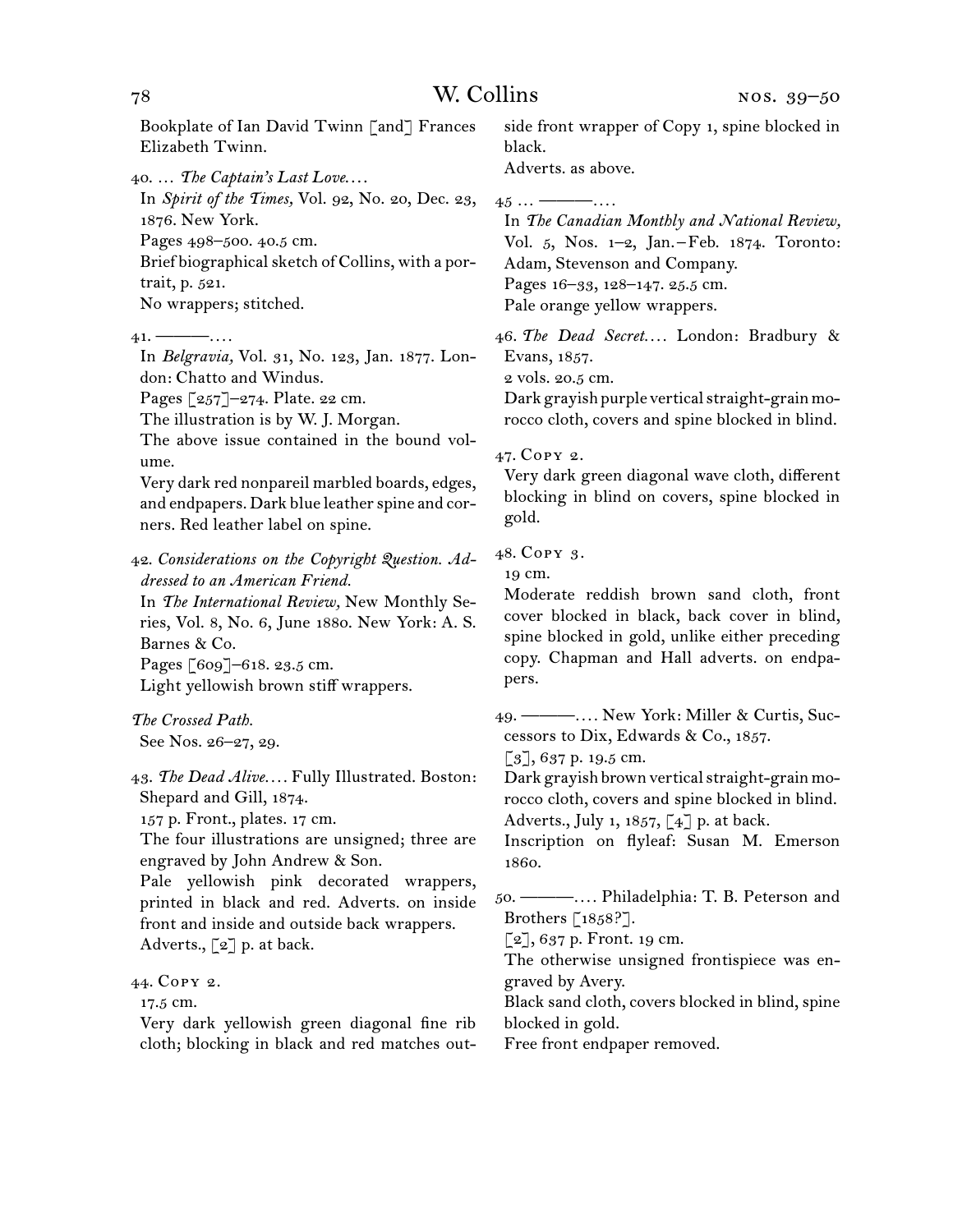- 51.  ———*. . . .* New Edition. London: Sampson Low, Son & Co., 1861.
- viii, 317 p. Front. 19.5 cm.
- "Preface to the Present Edition," January, 1861, p. [v]–vi.
- The frontispiece is by John Gilbert.

Strong reddish purple bead cloth, covers blocked in blind, spine blocked in gold. Adverts., May 1, 1861, [2] p. at back.

52.  *The Dead Secret. A Novel. . . .* Philadelphia: T. B. Peterson & Brothers [1870?].

144 p. 25 cm.

Pale yellow illustrated wrappers. Adverts. on inside front and inside and outside back wrappers.

"Catalogue of Books,"  $\lceil 3 \rceil$ –15,  $\lceil 3 \rceil$  p. at back. Inscription on outside front wrapper, indicating that this was a review copy: Please notice.

# *The Dead Secret. French*

53.  *Le Secret. . . .* Roman Anglais Traduit avec l'Autorisation de l'Auteur par Old Nick [pseud.]. Paris: Librairie de L. Hachette et Cie, 1869.

[3], 392 p. 19 cm.

"Old Nick" was the pseudonym of Paul E. D. Forgues.

Vivid orange wrappers. On outside front wrapper: Bibliothèque des Meilleurs Romans Étrangers. Adverts. on outside back wrapper. Spine renewed.

# *The Dead Secret. Swedish*

54.  *En Hemlighet. Berättelse. . . .* Öfver-sättning från Engelskan. Stockholm: Albert Bonniers Förlag [1863].

438 p. 17 cm.

Black pebble-embossed boards. Black leather spine. Sprinkled edges.

55.  *A Dramatic Author*.

In *Household Words,* Vol. 19, No. 479, May 28, 1859. London: Published at the Office. Pages 609–610. 24.5 cm.

An unsigned review of Edward Fitzball's *Thirty-Five Years of a Dramatic Author's Life,*  1859.

No wrappers; unstitched.

56.  … *The Dream-Woman. . . .* Girard, Kansas: Haldeman-Julius Company [c1923].

94 p. 13 cm.

At head of title: Little Blue Book No. 107. Edited by E. Haldeman-Julius.

"The Dream-Woman," p.  $\lceil 5 \rceil$ –45. "The Yellow Tiger," by [Percy H. Fitzgerald], p. [46]–93. Very light greenish blue wrappers.

57.  *The Duel in Herne Wood.* Extracted, with Permission, from 'The Case of Mr. Lionel Varleigh'*. . . .*

In *Belgravia,* Vol. 34, No. 135, Jan. 1878. London: Chatto and Windus.

Pages 304–330. 22 cm.

The above issue contained in the bound volume.

Very dark red nonpareil marbled boards, edges, and endpapers. Dark blue leather spine and corners. Red leather label on spine.

58.  *The Evil Genius. . . .* Bolton: Tillotson & Son  $[1885?].$ 

22 p. 18.5 cm.

A portion of the first chapter of the novel of the same title, issued to protect the title. Pale orange yellow wrappers.

59.  ———*. . . .* Chicago: R. R. Donnelley & Sons, 1886.

363 p. 18.5 cm.

Very dark bluish green diagonal fine rib cloth, front cover blocked in black. Adverts., [5] p. at back.

60.  Copy 2.

Dark brown diagonal fine rib cloth, same blocking.

Adverts. as above.

61.  *The Evil Genius. A Domestic Story. . . .* London: Chatto and Windus, 1886. 3 vols. 19 cm.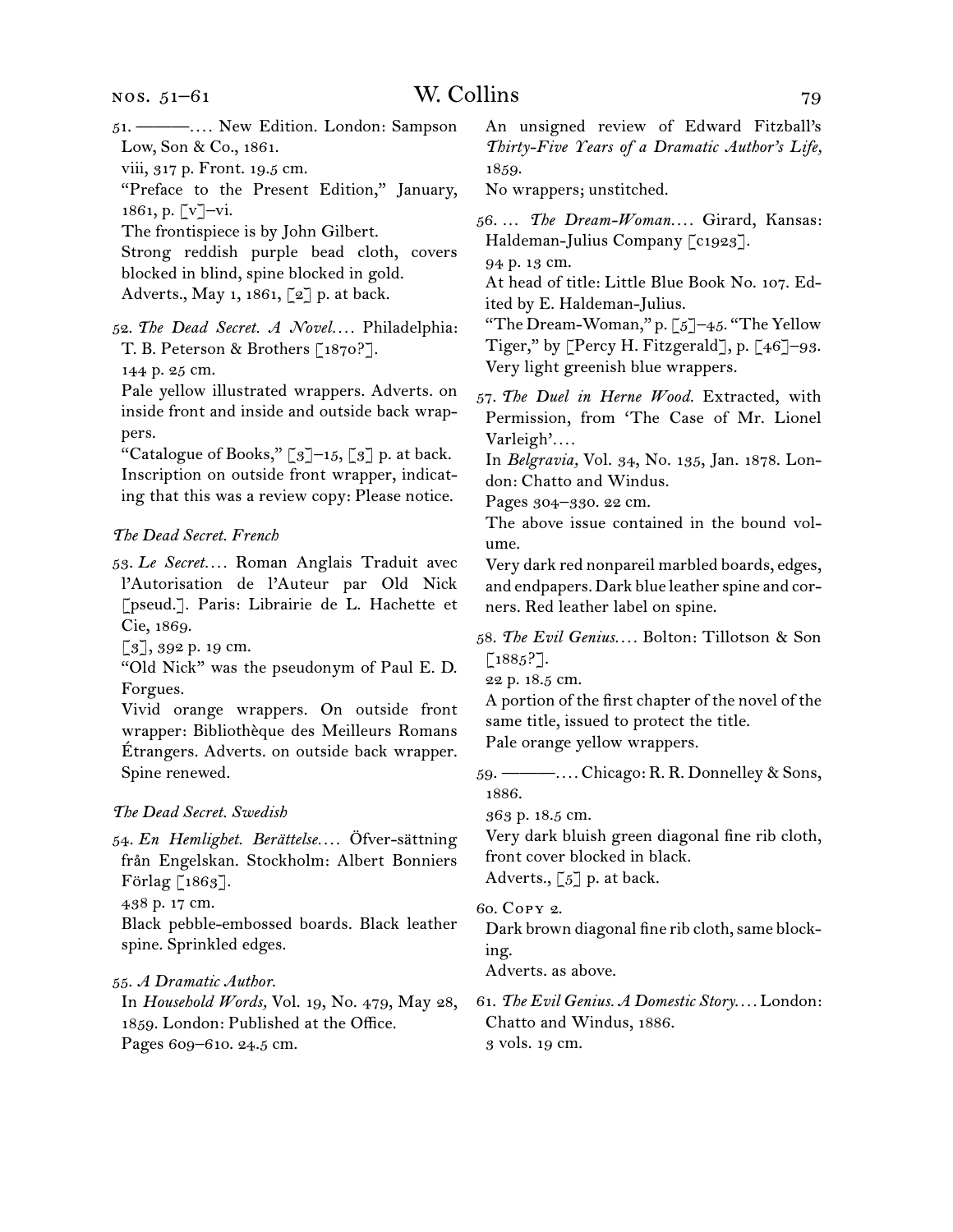Dark grayish green very fine morocco cloth, with bats, palm fronds, and an overall finemesh screen blocked in black on front cover and on spine; publisher's monogram blocked in blind on back cover. Floral-patterned endpapers, light gray on white.

"A List of Books," May 1886, 32 p. at back of Vol. iii.

62.  *The Evil Genius! A Story of Home Life*. . . . In *Saturday Night,* Nos. 5–6. [n.p., n.d.] No. 5, p. 9–16; No. 6, p. 12–16. 55 cm. No wrappers; unstitched.

63.  … *The Fallen Leaves*. . . .

In *Rose-Belford's Canadian Monthly and National Review,* Vol. 2, Nos. 2–6, Feb. – June 1879; Vol. 3, Nos. 1–6, July – Dec. 1879; Vol. 4, Nos. 1–3, Jan. – March 1880. Toronto: Rose-Belford Publishing Co.

Pages [129]–144, 276–290, 403–408, 592– 605, [633]–644; 63–75, 170–186, 278–294, 370–385, 497–508, 602–619; 47–61, 150–165, 253–276. 23.5 cm.

The above numbers contained in the bound Vols. 2–4.

Vivid blue diagonal fine rib cloth, front cover and spine blocked in black and gold, back cover blocked in blind. Sprinkled edges, red.

Bookplate of W. B. McMurrich in Vols. 2 and 3.

64.  ———*. . . .* First Series*. . . .* London: Chatto and Windus, 1879.

3 vols. 19.5 cm.

Moderate olive brown smooth cloth, with a design of English ivy blocked in black on front cover and on spine; two horizontal rules and publisher's device blocked in black on back cover. Floral-patterned endpapers, dark blue on light blue.

"List of Books," May 1879, 40 p. at back of Vol. ii.

65.  … ———*. . . .* New York: George Munro, 1879.

59 p. 32 cm.

Caption title. At head of title: The Seaside Library. Vol. 28, No. 583. August 18, 1879. No wrappers; stitched.

"The Seaside Library,"  $\lceil 5 \rceil$  p. at back.

66.  *The Fallen Leaves. A Novel. . . .* Canadian Copyright Edition. Toronto: Rose-Belford Publishing Company, 1879.

350 p. 18.5 cm.

Vivid purplish blue diagonal fine rib cloth, front cover blocked in blind and gold, back cover and spine blocked in blind. Bevelled boards.

67.  *Fie! Fie! or, the Fair Physician.* Edited, Under the Instructions of Mrs. Crossmichael, By Wilkie Collins.

In *The Seaside Library,* Vol. 78, No. 1587, April 5, 1883. New York: George Munro.

Pages  $\lceil 10 \rceil$ –15. Illus. 31 cm.

The single illustration is unsigned.

No wrappers; stitched.

68.  *The Frozen Deep. A Drama. In Three Acts. . . .* (Not Published.) [London: Printed by C. Whiting], 1866.

46 p. 16.5 cm.

Pale orange yellow wrappers.

69.  Copy 2.

Acting copy, partially interleaved and with numerous manuscript notes and changes.

Laid in case is a description of costumes,  $\lceil 10 \rceil$ leaves in manuscript.

70.  Copy 3.

Inscribed by Collins at head of outside front wrapper: Corrected Copy. With changes and deletions in his hand, particularly in Acts i and III, and with staging notes in another hand, as well as a few staging notes in pencil in a third hand.

Bound in calf, elaborately gilt, by Riviere & Son, with original wrappers bound in. T.e.g. Bookplate of GilbertC.Elliot(whose device ap-

pears in gold in center of front cover).

With a signed note by Elliot on verso of free front endpaper stating that this copy was "Pur-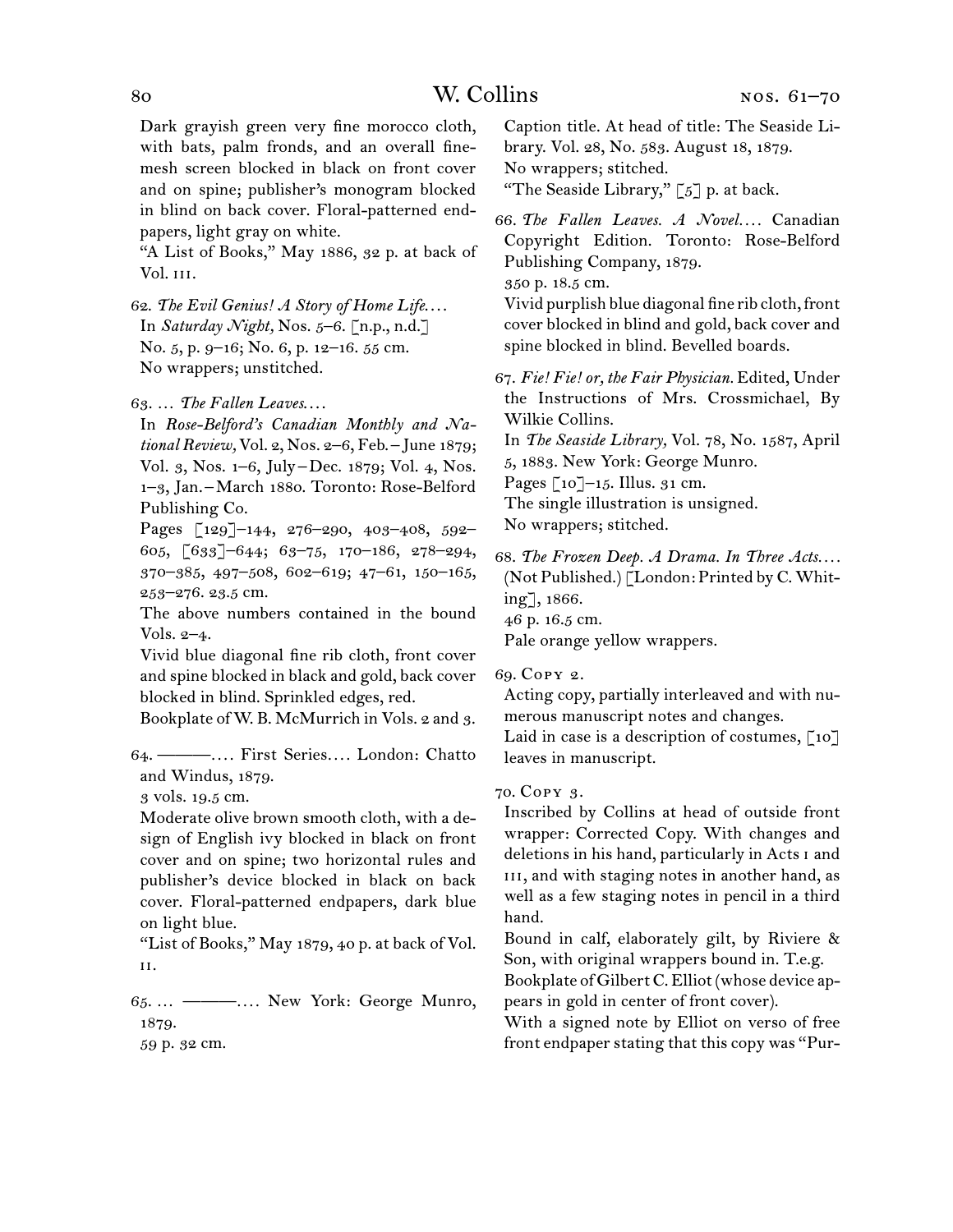### nos. 70–79

chased Augst 1895" and that "It was bought when his [Collins'] library was sold in a very tattered condition the outside pages having been pasted on to brown paper covers and the inside title cut out and gummed on the outside. The latter has with great trouble and care been replaced as formerly and fitted in so exactly that the join is hardly perceptible."

### *The Frozen Deep*

71.  *Under the Management of Mr. Charles Dickens. His Production of "The Frozen Deep."* Edited by Robert Louis Brannan*. . . .* Ithaca, New York: Cornell University Press [1966].

xi p., 1 leaf, 173 p. Front., plates, illus. 22 cm. An edition of the script for the 1857 production of the play, edited and produced by Charles Dickens.

"Introduction," p. 1–88. Bluish green buckram.

72.  *The Frozen Deep. . . .* Boston: William F. Gill and Company, Successors to the Old Stand of Shepard and Gill, 1875.

237 p. Front., plates. 19.5 cm.

The drama of the same title rewritten in narrative form. "Introductory Lines," signed W. C., London, August, 1874.

"A Terribly Strange Bed," p. 185–237.

Medium yellowish green diagonal fine rib cloth, covers blocked in blind, spine blocked in blind and gold. On spine: Illustrated by Alfred Fredericks.

73.  Copy 2.

Moderate reddish brown vertical fine dot and line cloth, somewhat different blocking in gold and black on front cover, no blocking on back cover, same blocking in gold and black on spine. On front cover and on spine: Illustrated by Alfred Fredericks.

# 74.  Copy 3.

Dark yellowish green vertical fine dot and line cloth; otherwise as Copy 2.

75.  ———*. . . .* Rochester, N.Y.: Geo. W. Fitch, 1878.

49 p. 22 cm.

Text of the story as in preceding item.

Lacks wrappers; stitched.

Adverts., verso of p. 49, and  $\lceil 2 \rceil$  p. at back.

## *The Frozen Deep. French*

76.  … *La Mer Glaciale.* Roman Traduit de l'Anglais avec l'Autorisation de l'Auteur par Camille de Cendrey. Paris: Librairie Hachette et Cie, 1877.

[3], 284 p. 18 cm.

At head of title: Wilkie Collins.

Deep red pebble cloth. Very deep red leather spine. Sprinkled edges, brown. Yellowish brown Spanish marbled endpapers.

77.  … *The Frozen Deep and Other Stories. . . .* London: Richard Bentley and Son, 1874.

2 vols. 18.5 cm.

At head of title: Readings and Writings in America.

Vivid purplish blue sand cloth, front cover and spine blocked in black. Bevelled boards.

Adverts.,  $\lceil 2 \rceil$  p. at back of Vol. II.

78.  Copy 2.

19 cm.

Moderate reddish brown sand cloth, different blocking, front cover in black, back cover in blind, spine in gold. Chapman & Hall adverts. on endpapers.

Adverts. as in Copy 1.

79.  *The Frozen Deep; and Other Stories. Readings and Writing in America. . . .* Copyright Edition. Leipzig: Bernhard Tauchnitz, 1874.

296 p. 16 cm.

On halftitle: Collection of British Authors. Tauchnitz Edition. Vol. 1455.

Red, blue, and white nonpareil marbled boards, edges, and endpapers, glazed. Dark blue leather spine, gilt, and corners ("Bound by Mudie").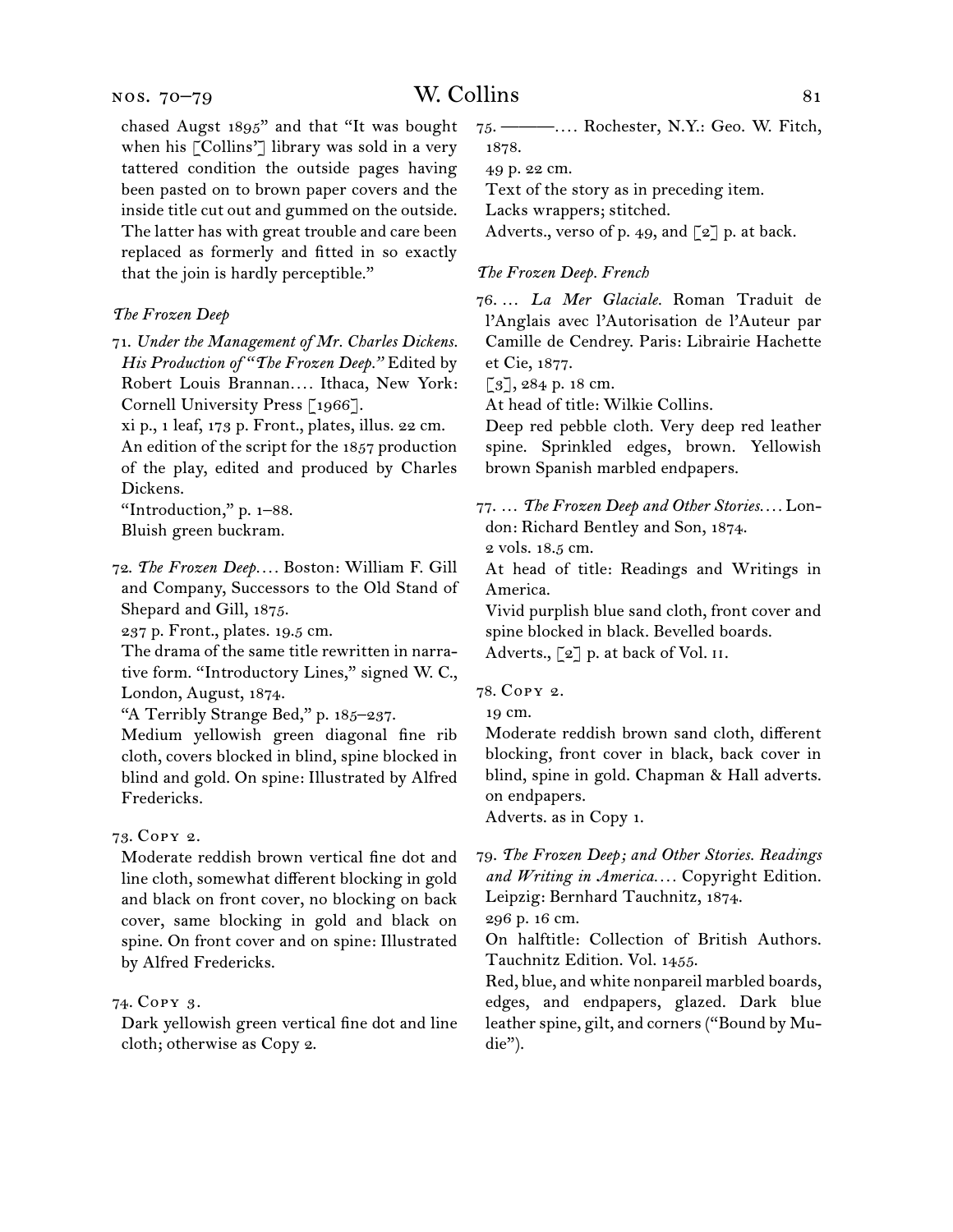80.  … *I.—The Frozen Deep. II.—The Dream-Woman. . . .* Toronto: Hunter, Rose & Company, 1874.

vii, 151 p. 18 cm.

At head of title: Readings in America.

Light greenish blue decorated wrappers. Back wrapper missing.

81.  Copy 2.

18.5 cm.

Orange brown pebble cloth, front cover blocked in black and gold, back cover in blind, spine blocked in gold. Bevelled boards. Title on front cover: American Readings. i. The Frozen Deep. II. The Dream Woman. (A single elaborate T in gold serves the two subtitles.)

82. COPY 3.

18.5 cm.

Moderate purple fine morocco cloth, blocked as Copy 2.

83.  … *Gabriel's Marriage. A Novel*. . . .

In *The Leisure Hour Library,* New Series, Vol. 1, No. 69, April 1885. New York: F. M. Lupton. Pages 3–10. Illus. 29.5 cm.

The rather crude illustration is unsigned. No wrappers; unstitched.

84.  … *The Ghost's Touch and Other Stories. . . .* New York: Harper & Brothers, 1885.

198 p. 18.5 cm.

Cover title. At head of title: No. 30. Harper's Handy Series. October 23, 1885.

Light greenish gray wrappers, printed in blue. Adverts. on inside front and inside and outside back wrappers.

Adverts.,  $\lceil 2 \rceil$  p. at back.

85.  *The Girl at the Gate*. . . .

In *The Seaside Library,* Vol. 100, No. 2030, Aug. 17, 1885. New York: George Munro.

Pages 17–28. 31 cm.

No wrappers; stitched.

86.  *The Girl at the Gate. A Novelette*. . . . In *The Leisure Hour Library,* New Series, Vol. 1, No. 95, July 17, 1886. New York: W. S. Trigg.

Pages [8]–13. 30 cm. No wrappers; unstitched. In READE collection [CR 106].

87.  … *The Guilty River. . . .* Arrowsmith's Christmas Annual 1886. Bristol: J. W. Arrowsmith; London: Simpkin, Marshall & Co. [1886]. [2], 188 p. 16.5 cm.

White wrappers, printed in black, blue, and yellow. Adverts. on inside front and inside and outside back wrappers.

Adverts.,  $[6]$  p. at front and  $[12]$  p. at back.

88.  … *The Guilty River. A Novel. . . .* New York: Harper & Brothers, 1886.

179 p. 18 cm.

Cover title. At head of title: No. 105. Harper's Handy Series. December 3, 1886.

Greenish gray wrappers, printed in blue. Adverts. on inside front and inside and outside back wrappers.

"Some Popular Novels," 12 p. at back.

Stamped on outside front wrapper: Library of Congress Copyright Dec 6 1886.

89.  ———*. . . .* New York: George Munro  $[1886]$ .

[3]-141 p. 18 cm.

Pale orange yellow decorated wrappers, printed in black and reddish orange. On outside front wrapper: No. 896. The Seaside Library. Pocket Edition. Dec. 9, 1886. Adverts. on inside front and inside and outside back wrappers.

Adverts., p.  $\lceil 1-2 \rceil$  at front and  $\lceil 1 \rceil$ , 16,  $\lceil 2 \rceil$  p. at back.

Stamped on t.p.: Library of Congress, Copyright Dec 17 1886 [in pencil:  $\sqrt{28665}$  [stamped: ] City of Washington.

90.  ———*. . . .* New York: J. S. Ogilvie & Company [1886].

 $\lceil 3 \rceil$ –141,  $\lceil 3 \rceil$ –49 p. 19 cm.

The second pagination consists of "The Missing Will" (without a separate t.p.).

Light yellow wrappers, printed in black and orange. On outside front wrapper: J. S. Ogilvie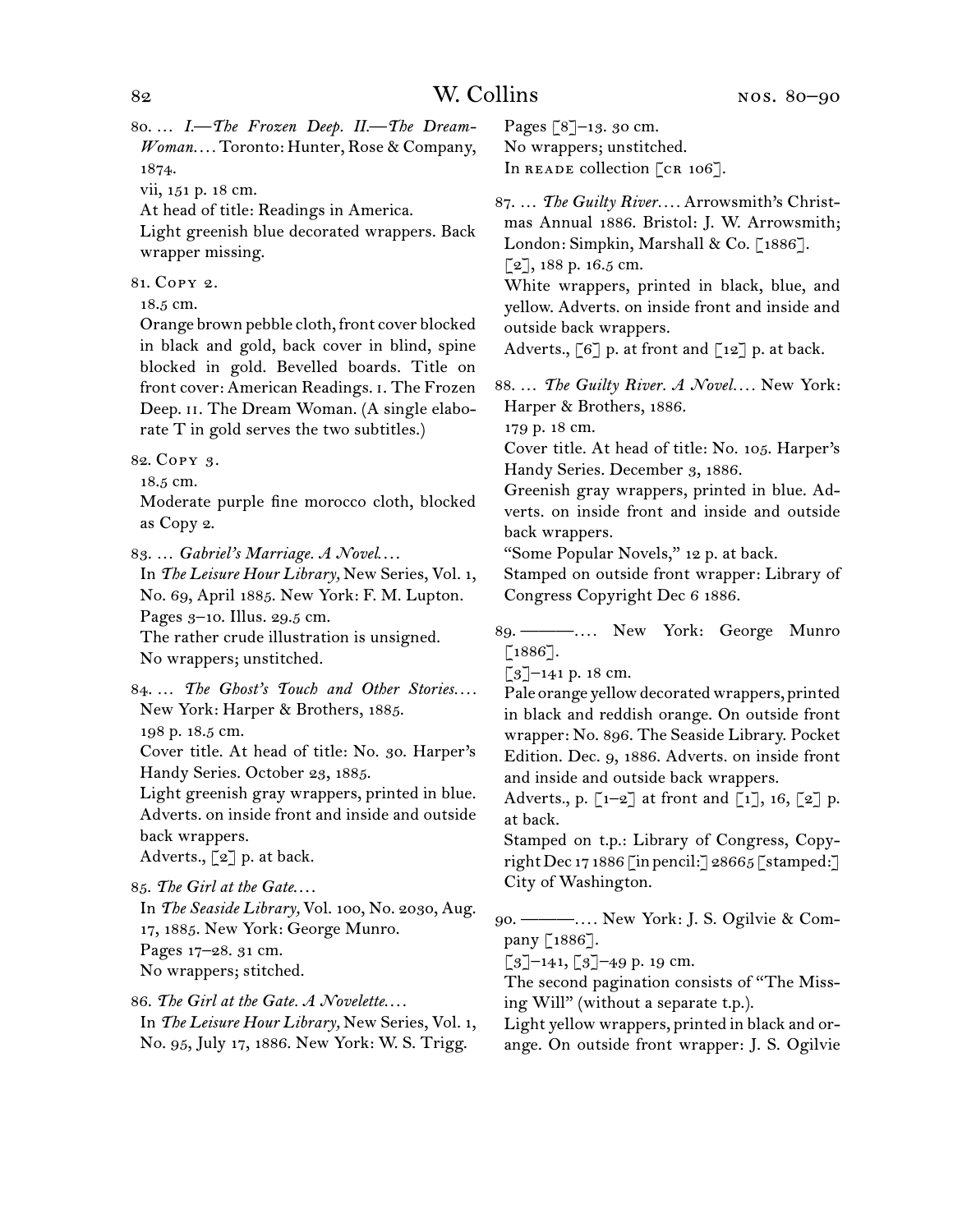and Company's Fireside Series No. 13. November, 1886. Adverts. on inside front and inside and outside back wrappers.

Adverts., on p. 141, and  $\lceil 5 \rceil$  p. at back.

In a case with bookplate of Douglas C. Ewing.

91.  ———*. . . .* New York: Harper & Brothers, 1887.

 $[2]$ , 179 p. 17.5 cm.

Light gray and deep red German marbled boards. Light gray smooth cloth spine and corners.

"Some Popular Novels," 12 p. at back.

92.  … *The Guilty River. A Story. . . .* Bristol: J. W. Arrowsmith, 1886.

16 p. 16 cm.

Cover title. At head of title: Copyright. Entered at Stationers' Hall.

The story differs entirely from the novel of the same title, also published in 1886 by Arrowsmith.

Light greenish gray wrappers.

93.  *The Haunted Hotel: A Mystery of Modern Venice*. . . .

In *Rose-Belford's Canadian Monthly and National Review,* Vol. 1, Nos. 1–6, July – Dec. 1878. Toronto: Rose-Belford Publishing Co.

Pages [1]–15, 141–161, 273–288, 401–417, 529– 545, 657–672. 23 cm.

Pale orange yellow illustrated wrappers, printed in reddish brown.

94.  … ———*. . . .* Toronto, Chicago and Detroit: Rose-Belford Publishing Company, 1878.

 $\lceil 4 \rceil$ , 99 p. 22 cm.

At head of title: Author's Edition.

Light grayish yellowish brown decorated wrappers. Adverts. on inside front and inside and outside back wrappers.

95.  ———*. . . .* Toronto: Rose-Belford Publishing Company, 1878.

 $[4]$ , 225 p. 18.5 cm.

Dark yellowish green diagonal fine rib cloth, with author's signature blocked in gold on

front cover, back cover blocked in blind, spine blocked in gold.

96.  *The Haunted Hotel: A Mystery of Modern Venice. To Which is Added My Lady's Money*. . . . With Six Illustrations by Arthur Hopkins....

London: Chatto & Windus, 1879.

2 vols. Fronts., plates. 21.5 cm.

Dark yellowish brown smooth cloth, with diagonal stripes and small medallions blocked in white on front cover and on spine, back cover blocked in blind.

"List of Books," Oct.1878, 40 p. at back of Vol. i. Book label of Keith Fraser.

97.  ———*. . . .* With Six Illustrations by Arthur Hopkins. London: Chatto & Windus [1879]. [9], 341 p. Front., plates. 19.5 cm.

Moderate olive green sand cloth, front cover blocked in black, spine blocked in black and gold.

"List of Books," Feb. 1879, 40 p. at back.

### *The Haunted Hotel. French*

98.  … *L'Hotel Hanté.* Roman Traduit de l'Anglais avec l'Autorisation de l'Auteur par Henry Dallemagne. Paris: Librairie Hachette et Cie, 1881.

 $[3]$ , 249 p. 19 cm.

At head of title: Wilkie Collins.

Vivid orange wrappers. On outside front wrapper: Bibliothèque des Meilleurs Romans Étrangers. Front wrapper crudely repaired, spine and back wrapper replaced entirely.

99.  *Heart and Science. A Story of the Present Time. . . .* London: Chatto & Windus, 1883. 3 vols. 19 cm.

Pale blue smooth cloth, with a cut of an owl and a heart, and borders of ivy, on front cover, publisher's monogram on back cover, and bands of ivy and a floral decoration on spine, all blocked in brown. Floral-patterned endpapers, greenish yellow on white.

"List of Books," March 1883, 32 p. at back of Vol. iii.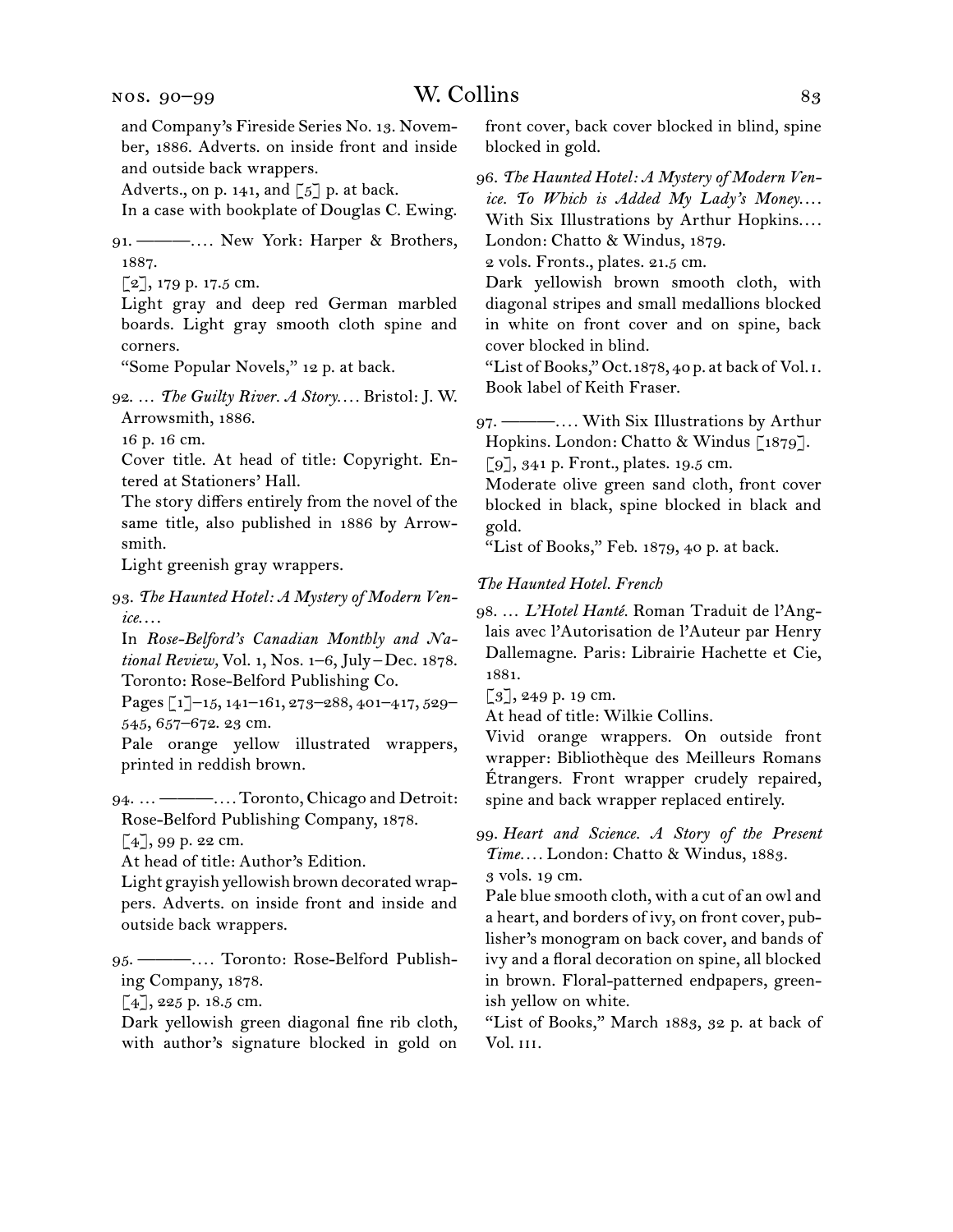100.  … *Heart and Science: A Story of the Present Time. . . .* New York: George Munro, 1883. [3]–61 p. 32 cm. Lacks cover title. Caption title. At head of title: The Seaside Library. Vol. 76, No. 1544. March 1, 1883. Stitched. Adverts.,  $\begin{bmatrix} 5 \end{bmatrix}$  p. at back.

Text pages and adverts. defective.

101.  *Hide and Seek. . . .* London: Richard Bentley, 1854.

3 vols. 20.5 cm.

Light reddish brown diagonal wave cloth, covers and spine blocked in blind.

Adverts., June 1854,  $\lceil 2 \rceil$  p. at back of Vols. I and ii.

Bookplate of Stanley Austin.

# 102.  Copy 2.

Dark brown horizontal cord cloth, same blocking in blind.

Adverts. as above.

Inscription on free front endpaper of all three vols.: Officers Library HM 22nd Regt. Received 12th February 1855.

103.  ———*. . . .* Copyright Edition*. . . .* Leipzig: Bernhard Tauchnitz, 1856.

2 vols. 16 cm.

Lacks halftitles.

Multicolored nonpareil marbled boards. Moderate yellowish brown leather spine, gilt, and corners. Sprinkled and glazed edges, reddish orange.

104.  *Hide and Seek; or, The Mystery of Mary Grice. . . .* New Edition. London: Sampson Low, Son, & Co., 1861.

viii, 356 p. Front. 19.5 cm.

"Preface to the Present Edition," September, 1861, p. [v]–vi.

The frontispiece is by John Gilbert.

Strong reddish purple bead cloth, covers blocked in blind, spine blocked in gold. "A List of Books," [4] p. at back.

105.  *Hide and Seek. A Novel. . . .* Philadelphia: T. B. Peterson & Brothers [1870?].

 $[7]$ –212 p. 25 cm.

Pale yellow illustrated wrappers. Adverts. on inside front and inside and outside back wrappers.

Adverts.,  $\lceil 2 \rceil$  p. at back.

Inscription on outside front wrapper, indicating that this was a review copy: Please notice.

106.  ———*. . . .* Complete and Unabridged Edition. Philadelphia: T. B. Peterson & Brothers  $\lceil n.d.\rceil$ .

 $[7]$ –212 p. 24 cm.

Bound with five other American editions of novels by Collins.

Dark green German marbled boards. Black leather spine and corners. Initials S.A.N. in gold at foot of spine. Sprinkled edges.

# *Hide and Seek. French*

107.  … *Cache-Cache; ou Le Mystère de Marie Gryce.* Roman Traduit de l'Anglais avec l'Autorisation de l'Auteur par Camille de Cendrey*. . . .* Paris: Librairie Hachette et Cie, 1877.

2 vols. 18 cm.

At head of title: Wilkie Collins.

Rose and grayish green Spanish marbled boards, endpapers, and edges. Dark green leather spine and corners.

108.  … *How I Married Him. The Confession of a Young Lady.* Edited by Wilkie Collins.

In *Spirit of the Times,* Dec. 24, 1881. [New York: E. A. Buck.]

Pages 551–554. 40.5 cm.

At head of title: Written for the Christmas Spirit.

No wrappers; unstitched.

With a copy of the issue for Nov. 26, 1881, containing on p.  $[453]$  an announcement of this story and on p. 465 an account of its forthcoming publication.

109.  *How I Married Him: The Confession of a Young Lady.* Edited by Wilkie Collins.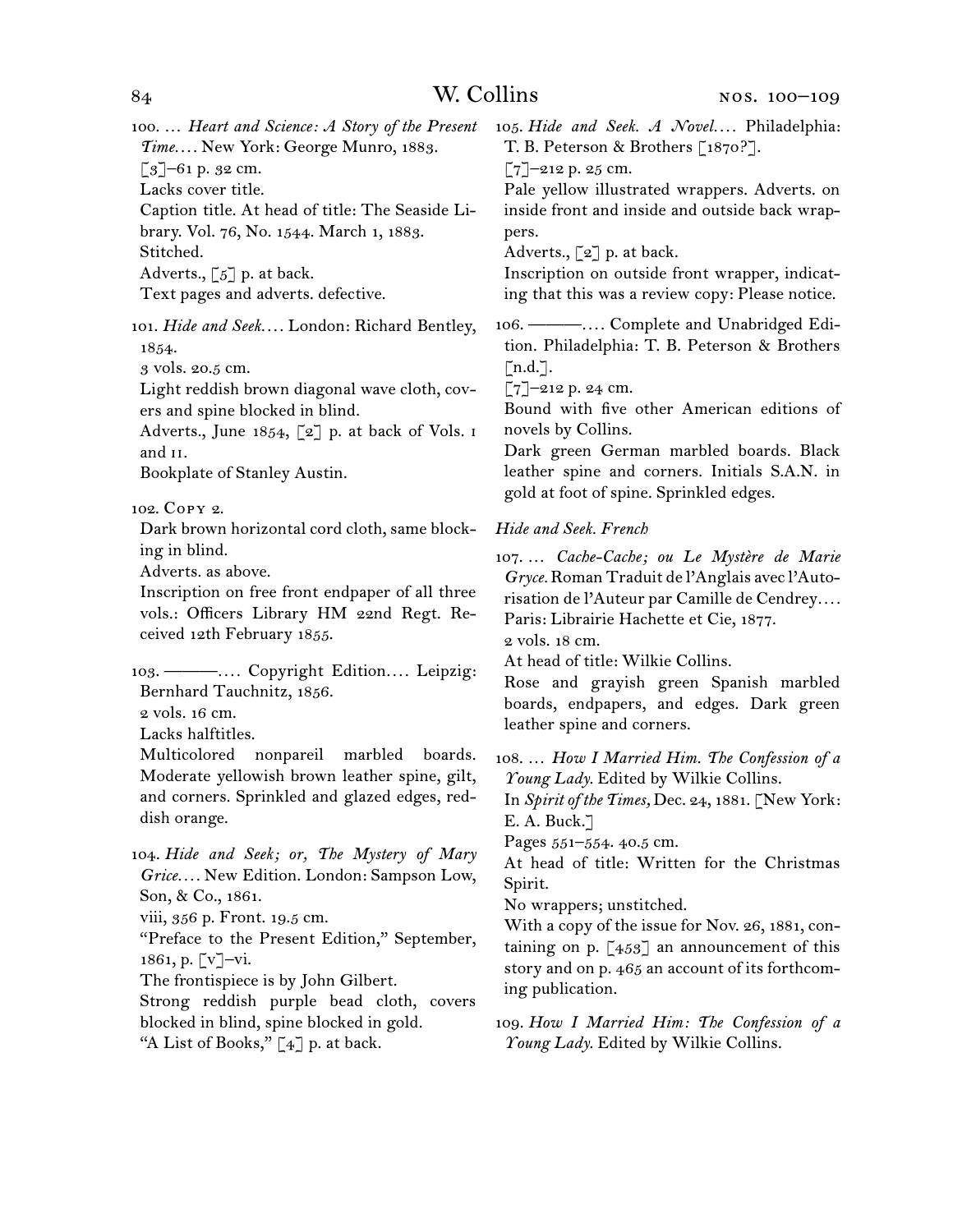# nos. 109–119

# W. Collins 85

| In Belgravia, Vol. 46, No. 183, Jan. 1882. Lon-<br>don: Chatto & Windus.<br>Pages 295-316. 22 cm.<br>White decorated wrappers, printed in green<br>and brown.<br>110. "I Say No" London: Chatto & Windus,                                                                                                              | 115.  --------- New York: George Munro,<br>1880.<br>46 p. 31 cm.<br>Caption title. At head of title: The Seaside Li-<br>brary. Vol. 34, No. 696. January 31, 1880.<br>No wrappers; stitched.                                                                                                                                                                                                              |
|------------------------------------------------------------------------------------------------------------------------------------------------------------------------------------------------------------------------------------------------------------------------------------------------------------------------|-----------------------------------------------------------------------------------------------------------------------------------------------------------------------------------------------------------------------------------------------------------------------------------------------------------------------------------------------------------------------------------------------------------|
| 1884.<br>3 vols. 19.5 cm.<br>Pale blue smooth cloth, covers and spine<br>blocked in red. Floral-patterned endpapers,<br>yellow green on white.<br>"List of Books," March 1884, 32 p. at back of<br>Vol. I.<br>111. "I Say No" or The Love-Letter Answered                                                              | Adverts., [2] p. at back.<br>116. Laid Up in Two Lodgings.<br>In Household Words, Vol. 13, Nos. 324-325,<br>June 7 and 14, 1856. London: Published at the<br>Office.<br>Pages [481]-486, 517-523. 23.5 cm.<br>Published anonymously.<br>Disbound.                                                                                                                                                         |
| New York: Harper & Brothers, 1884.<br>233 p. 17.5 cm.<br>Deep reddish brown German marbled boards.<br>Yellowish gray smooth cloth spine and cor-<br>ners. Plain endpapers.<br>"Some Popular Novels," 6 p. at back.                                                                                                     | 117. The Law & The Lady. A Novel London:<br>Chatto and Windus, 1875.<br>3 vols. 19.5 cm.<br>Very dark green diagonal fine rib cloth, front<br>cover blocked in blind, spine blocked in gold.<br>"A List of Books," Dec. 1874, 40 p. at back of<br>Vol. I. Advert., [1] p. at back of Vols. II and                                                                                                         |
| 112. COPY 2.<br>Publisher's adverts. on endpapers.<br>Adverts. as in Copy 1.                                                                                                                                                                                                                                           | III.<br>Bookplate of Ingram in Vol. I.                                                                                                                                                                                                                                                                                                                                                                    |
| 113. Ioláni; or, Tahíti as it was. A Romance Ed-<br>ited and Introduced by Ira B. Nadel. Prince-<br>ton, New Jersey: Princeton University Press<br>$\lceil$ c1999].<br>xxxvii p., 3 leaves, 205 p. Facsim. 22 cm.<br>"Introduction," p. [ix]-xxxvii.<br>Dark yellowish green smooth cloth, spine<br>blocked in bronze. | 118. The Law and The Lady. A Novel With<br>Illustrations. New York: Harper & Brothers,<br>1875.<br>$\lceil 7 \rceil$ -154 p. Illus. 23.5 cm.<br>The unsigned illustrations are reduced versions<br>of all but three of the illustrations included in<br>the periodical appearance of the novel in The<br>Graphic, Vols. 10-11, Nos. 252-276, Sept. 26,<br>1874 – March 13, 1875, the artists being Sydney |
| 114. Jezebel's Daughter London: Chatto &<br>Windus, 1880.<br>3 vols. 19 cm.<br>White smooth cloth, with floral and other deco-<br>rations blocked in black on covers and spine.<br>Leaf-patterned endpapers, white on dark<br>olive.<br>"List of Books," Feb. 1880, 32 p. at back of                                   | P. Hall, William Small, Francis W. Lawson,<br>Mary Ellen Edwards, and Henry Woods.<br>Pale orange yellow illustrated wrappers. Ad-<br>verts. on inside front and inside and outside<br>back wrappers.<br>Adverts., p. [1-2] at front. "Spring Book-<br>List," 6 p., "A Complete List of Novels," 7 p.,<br>and "Harper's Catalogue," [1] p., at back.                                                      |
| Vol. 1.                                                                                                                                                                                                                                                                                                                | 119. The Law and The Lady: $A$ Novel Tor-                                                                                                                                                                                                                                                                                                                                                                 |

Bookplate of John Browne.

119.  *The Law and The Lady: A Novel. . . .* Toronto: Hunter, Rose and Company, 1875.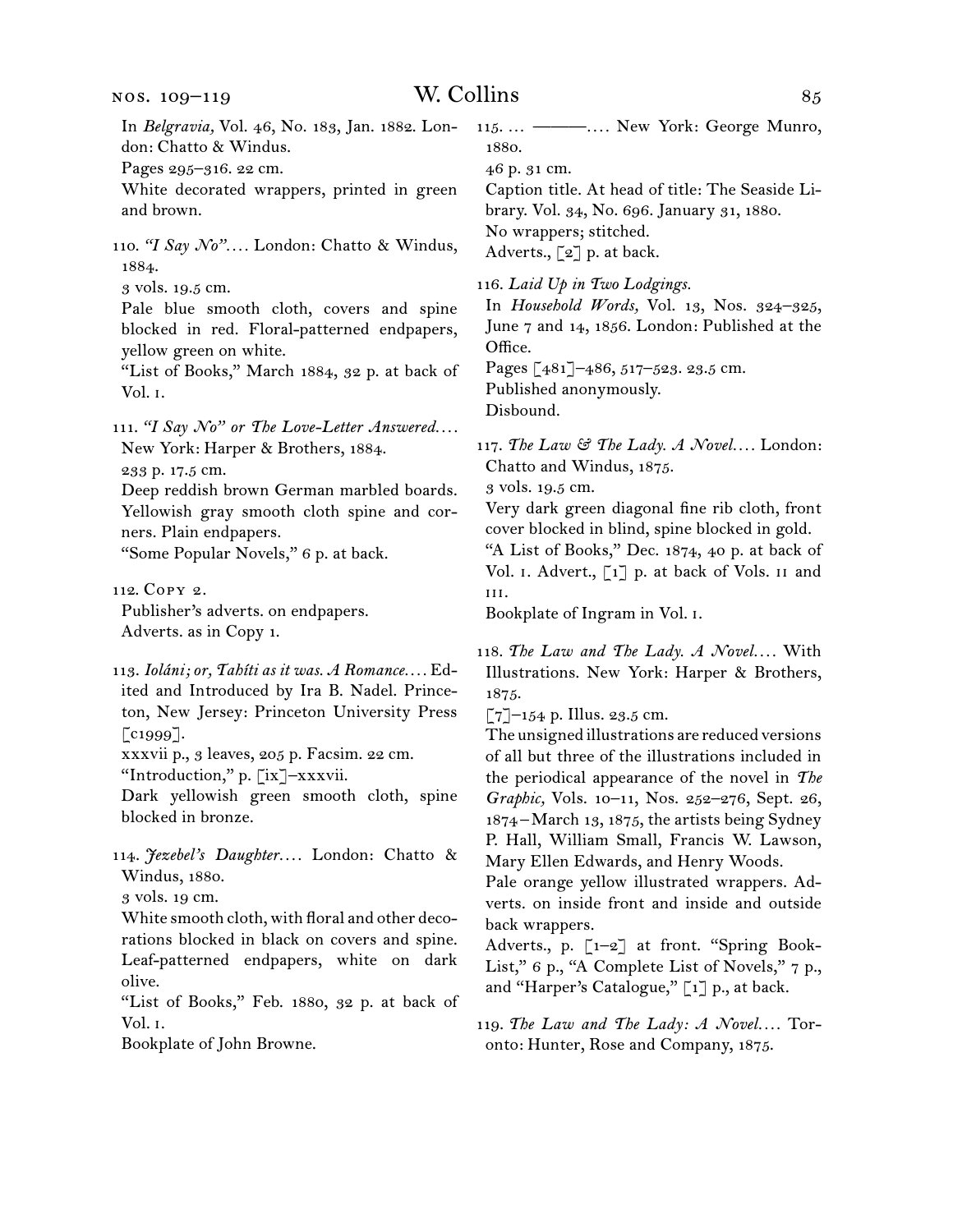vi, 381 p. 18.5 cm.

Moderate blue sand cloth, front cover blocked in black and gold, back cover in blind, spine blocked in gold. Bevelled boards. Free front endpaper removed.

# *The Law and the Lady. French*

120.  … *La Piste du Crime.* Traduit de l'Anglais avec l'Autorisation de l'Auteur par Camille de Cendrey*. . . .* Paris: Librairie Hachette et Cie, 1875.

2 vols. 18 cm.

At head of title: Wilkie Collins.

Red and brown Stormont marbled boards. Red leather spine. Sprinkled edges. Brown and green Spanish marbled endpapers.

121.  *The Legacy of Cain. . . .* New York: John W. Lovell Company [1888].

301 p. 19 cm.

Light yellowish brown illustrated wrappers, printed in reddish orange, reddish brown, moderate yellowish brown, and black. On outside front wrapper: Lovell's Library. No. 1176. June 4, 1888. Adverts. on inside front and inside and outside back wrappers.

Adverts., 2 p., and "Complete Catalogue," 14 p., at front. Adverts., [2] p. at back.

122.  ———*. . . .* New York: International Book Company [1888?].

301 p. 19 cm.

"Printed and bound by Donohue & Henneberry, Chicago."

Bright blue diagonal fine rib cloth, front cover elaborately blocked in black, spine blocked in black and gold. On spine: Aldine Edition.

123.  ———*. . . .* London: Chatto & Windus, 1889.

3 vols. 18.5 cm.

Dark blue sand cloth, front cover and spine blocked in pink and blind. Floral-patterned endpapers, light gray on white.

"A List of Books," Oct. 1888, 32 p. at back of Vol. iii.

Inscribed by Collins on dedication page in Vol. i: To F. Carr Beard from Wilkie Collins.

# *The Legacy of Cain. Italian*

124.  *L'eredità di Caino. Romanzo. . . .* Traduzione di Lida Ceracchini, unica autorizzata dall'autore. Milano: Fratelli Treves, 1890.

[4], 310 p. 19 cm.

White parchment paper boards, covers and spine blocked in gold. Bevelled boards. Glazed edges, red. Patterned endpapers, gold on moderate brown.

125.  *Little Novels. . . .* London: Chatto and Windus, 1887.

3 vols. 18.5 cm.

Vivid purplish blue very fine morocco cloth, with sprigs of foliage and a patterned envelope on front cover, the publisher's monogram on back cover, and a floral design on spine, all blocked in red. Floral-patterned endpapers, light gray on white.

"A List of Books," April 1887, 32 p. at back of Vol. iii.

126.  Copy 2.

19.5 cm.

Unbound page proof, with some 190 textual changes which appear all to be in Collins' hand and more than 390 markings by the printer's or publisher's reader (corrections of printer's errors, changes of punctuation, etc.).

"Duplicate" and "Rev 31-3-87" are written on the t.p. of Vol. i. (There is no t.p. for either Vol. II or III.) "Duplicate" and "Proof," as well as a date, are written on the first page of each signature. The dates vary and run from "21.3.87" to "25.4.87."

127. Love's Random Shot, and Other Stories.... New York: George Munro's Sons [1894].

74 p. 18.5 cm.

Light yellowish brown wrappers. On outside front wrapper: No. 99. Munro's Library of Popular Novels. Dec. 10, 1894. Adverts. on inside front and inside and outside back wrappers.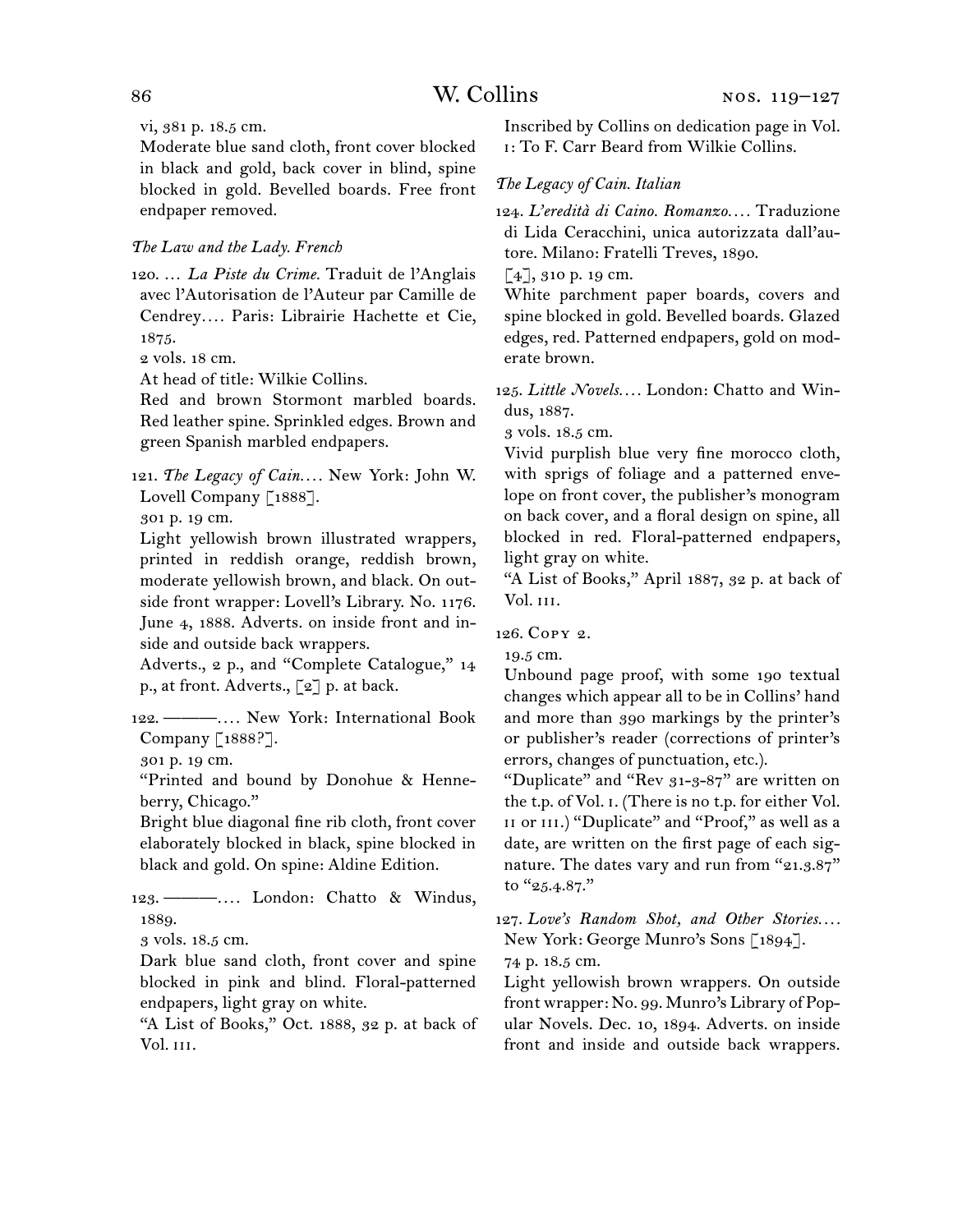Adverts., [14] p. numbered III–xvI, followed by [8] p. unnumbered, at back.

128.  *Mad Monkton; and Other Tales. . . .* Philadelphia: T. B. Peterson & Brothers [1871?].  $\lceil 17 \rceil$ –132 p. 25 cm.

Five of the ten stories included in *The Queen of Hearts,* duplicating those in No. 198.

Pale yellow illustrated wrappers. Adverts. on inside front and inside and outside back wrappers.

"Publications,"  $5-14$ ,  $\lceil 2 \rceil$  p. at back.

Inscription on outside front wrapper, indicating that this was a review copy: Please notice.

129.  … *Mademoiselle ou Madame? Un Drame dans la Vie Privée.* Nouvelles Traduites de l'Anglais avec l'Autorisation de l'Auteur. Paris: Librairie Hachette & Cie, 1872.

[3], 244 p., 1 leaf. 18.5 cm.

Translations of two short stories: "Miss or Mrs.?" and "A Marriage Tragedy" (later entitled "Brother Griffith's Story of a Plot in Private Life").

The authorship of the translations is not given.

Black morocco, covers and spine blocked in gold. Bluish green watered silk endpapers, with the author's initials stamped in gold on free front endpaper. T.e.g.

In *The Seaside Library,* Vol. 36, No. 745, June 25, 1880. New York: George Munro.

Pages [3]–8. 31 cm.

No wrappers; stitched.

Stamped on p. [3]: The Northeastern Dime Novel Exchange […] Farnumsville, Mass.

131.  *Man and Wife*. . . .

In *Cassell's Magazine,* New Series, Vol. 1, Parts 1–10, Dec. 1869 – Sept. 1870. London and New York: Cassell, Petter, and Galpin.

Pages 1–8, 10–13, 17–24, 26–27, 33–40, 49– 56, 65–72, 81–87, 97–104, 113–121, 129–136, 145–152, 161–167, 177–183, 193–200, 209–215, 225–231, 241–247, 257–264, 273–279, 289–295, 305–311, 321–327, 337–343, 353–359, 369– 375, 385–392, 401–408, 417–423, 433–439, 449–455, 465–472, 481–487, 497–503, 513– 519, 529–536, 545–552, 561–568, 570, 577–584, 586–587. Illus. 26 cm.

The illustrations are by William Small.

Brilliant yellow wrappers.

132.  *Man and Wife. A Novel. . . .* London: F. S. Ellis, 1870.

3 vols. 19.5 cm.

Very dark red fine pebble cloth.

"Publications," 8 p. at back of Vol. i.

Inscribed by Collins on dedication page in Vol. i: To F. Carr Beard from his friend Wilkie Collins July 1870.

133.  *Man and Wife.* With Illustrations. New York: Harper & Brothers, 1870.

[7]–239 p. Front., illus. 23 cm.

The illustrations are by William Small and an unidentified artist.

Pale orange yellow wrappers. Adverts. on inside front and inside and outside back wrappers.

Adverts.,  $\mathfrak{g}, \llbracket \mathfrak{1} \rrbracket$  p. at back. Lacks p. 15–18.

134.  Copy 2.

24 cm.

Dark grayish purple pebble cloth.

Adverts. as above, with the text of the numbered pages differing.

135.  Copy 3.

24 cm.

Several variations in text on p. 121, 227, 230, 233, 235–239 from Copies 1 and 2, and from the English edition.

Blackish purple hexagon cloth.

Adverts. as in Copy 1, but with date July 1870 added.

## *Man and Wife. Italian*

136.  … *Marito e Moglie.* Riduzione dall'Inglese*. . . .* Milano: Tipografia Editrice Lombarda, 1877.

<sup>130.</sup>*The Magic Spectacles*. . . .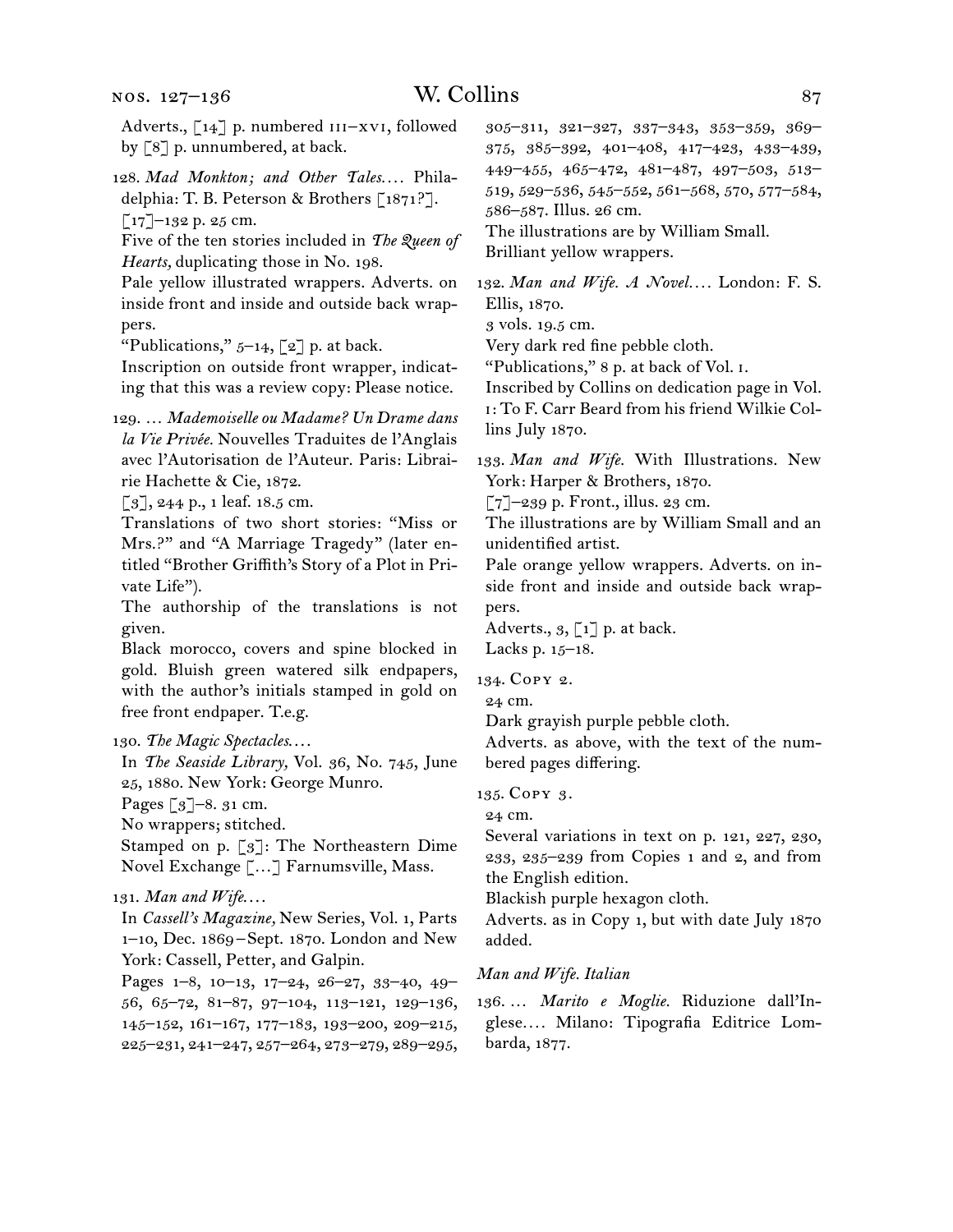2 vols. in 1. 18.5 cm.

At head of title: Wilkie Collins.

"Proprietà letteraria."

Red and greenish blue Spanish marbled boards. Moderate red leather spine. Sprinkled edges. Adverts., [2] p. at back of Vol. Secondo.

137.  *Man and Wife: A Dramatic Story, in Four Acts.* (Altered from the Novel for Performance on the Stage.)*. . . .* London: Published by the Author, 1870.

3 unnumbered leaves, leaves numbered 6–77. 18.5 cm.

Versos of the leaves are blank.

Pale orange yellow wrappers.

Signature of J[ohn] Palgrave Simpson on t.p.

138.  *A Marriage Tragedy*. . . .

In *Harper*'*s New Monthly Magazine,* Vol. 16, No. 93, Feb. 1858. New York: Harper & Brothers.

Pages 334–357. 26 cm.

Yellowish white illustrated wrappers.

139.  *Memoirs of the Life of William Collins, Esq., R. A. With Selections from His Journals and Correspondence.* By His Son*. . . .* London: Longman, Brown, Green, and Longmans, 1848.

2 vols. Front. (portrait) in Vol. i. 20.5 cm.

Added t.p., engraved, in each vol., with vignettes by J. Hunchliff after sketches by W[illiam]. Collins.

Dark reddish brown vertical rib cloth, covers and spine blocked in blind.

"New Works," April 29, 1848, 32 p. at back of Vol. i.

Pasted onto free front endpaper of Vol. i is the calling card of "Mr. [William] Collins, 85, Oxford Terrace, Hyde Park."

# 140.  Copy 2.

The engraved t.ps are transposed.

Grayish purplish blue vertical rib cloth, different blocking in blind on covers and spine. Lettering on spine in a different font.

No adverts.

141.  *Miss Gwilt: A Drama in Five Acts.* (Altered from the Novel of "Armadale.")*. . . .* (Printed for performance in the theatre only. Not published.) [London: Ranken & Co., Printers], 1875.

102 p., 1 leaf. 21.5 cm.

No wrappers; spine backed with a blue paper strip.

142.  Copy 2.

102 p. (lacking p. 99–100).

Stitching removed and each leaf separate.

With extensive additions, deletions, and changes in the author's hand.

Inscription in the author's hand at top of t.p.: Wilkie Collins esqre. [lined out: 90, Gloucester Place Portman Square] 82. Wimpole St W. London W. Present Copy *Not* containing the latest corrections. The *Latest corrected copy is placed in the iron safe in the dining-room.* Inscription, also in the author's hand, in middle of t.p.: Represented for the first time at the Alexandra Theatre Liverpool 9th December 1875 Represented for the first time in London at the Globe Theatre 15th April 1876.

143.  Copy 3.

102 p., 1 leaf. Part of last leaf missing.

With extensive additions, deletions, and changes in ink and pencil, mostly not in the author's hand.

Inscription in the author's hand on t.p.: For Mr [L. M.] Bayless Corrected from the Prompt Copy—Proposed change in the First Act See page 9, and the end of the first act.

144. ———. (Altered from the Novel of "Armadale.")*. . . .* (Printed for performance in the theatre only. Not published.) [London: Ranken and Co., Printers], 1875.

101 p. 21.5 cm.

No wrappers; spine backed with a blue paper strip.

Inscription in pencil in the author's hand on t.p.: No 2 *Uncorrected* (containing the *second*  ending) and duplicate of the second ending.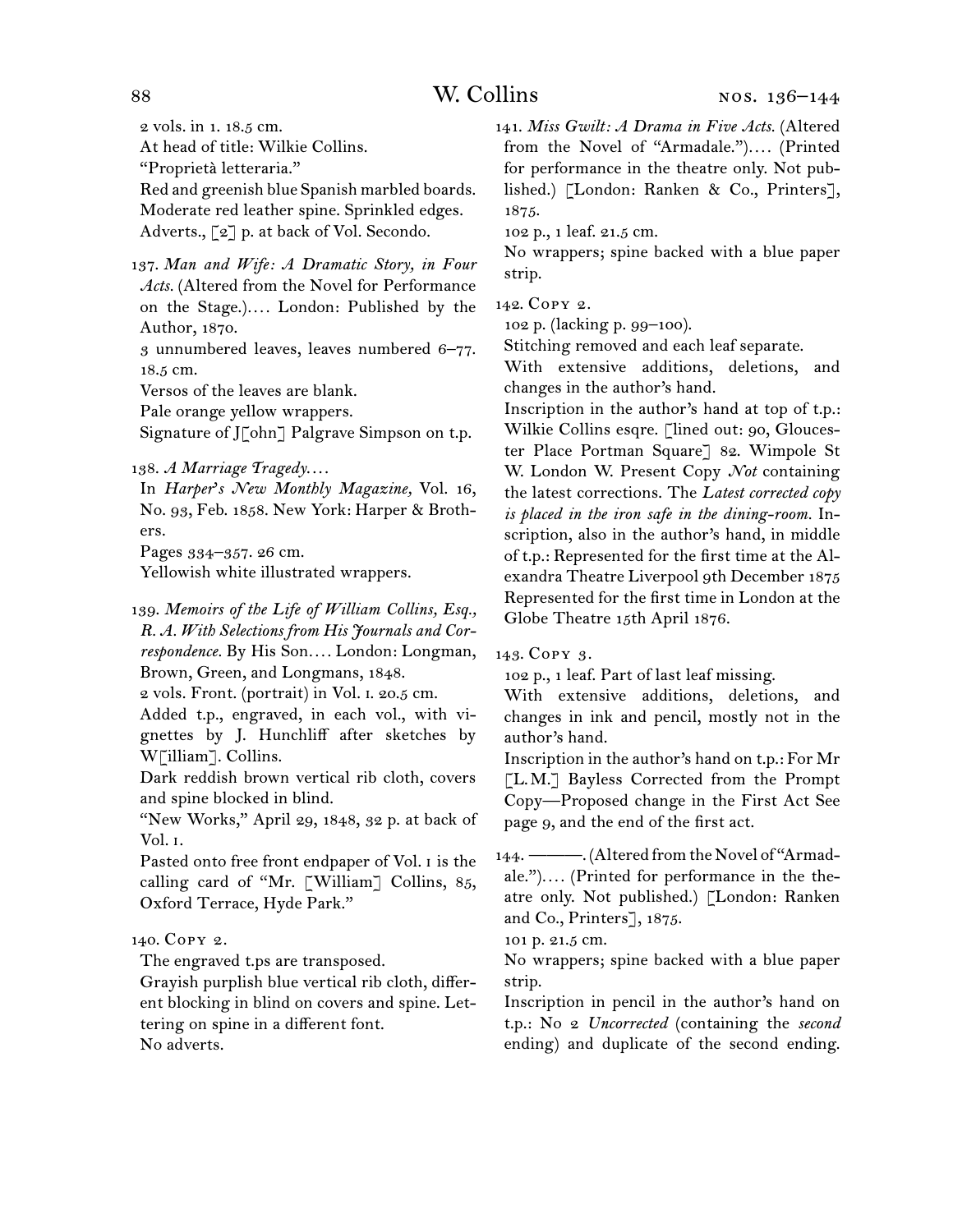Followed by No 3. Containing the third ending.

Laid in the same case is "No 3 The Third Ending," referred to in the inscription above. This consists of 2 pages entirely handwritten and 1½ pages cut from the printed text and extensively altered by the author.

# 145.  Copy 2.

With manuscript changes in the text and on 13 inserted leaves, mostly not in the author's hand.

Inscriptionintheauthor'shandont.p.:Containing the latest corrections From the author's copy. N.B. The copy previously forwarded to Mr. Bernstein was only partially corrected. It must *not* be used anywhere for the public representation of the piece. WC.

146.  *Miss or Mrs.? A Christmas Story, in Twelve Scenes*. . . .

In *The Graphic,* Christmas Number, Dec. 25, 1871. London.

Pages [3]–[6], 8–9, [11]–13, [15]–17, [19]– 20, [23]. Illus. 42 cm.

The illustrations are by S. L. Fildes and Henry Woods.

No wrappers; unstitched.

147.  *Miss or Mrs.? And Other Stories. . . .* Philadelphia: T. B. Peterson & Brothers [1872?].  $\lceil 17 \rceil$ –141 p. 24.5 cm.

Yellowish gray illustrated wrappers. Adverts. on inside front and inside and outside back wrappers.

Adverts., [3] p. at back.

148.  *Miss or Mrs.? And Other Stories in Outline. . . .* London: Richard Bentley and Son, 1873. viii, 325 p. 19 cm.

Moderate reddish brown sand cloth, covers blocked in black, spine blocked in black and gold.

Adverts.,  $\lceil 1 \rceil$  p. at back.

149.  Copy 2.

Very dark green sand cloth, different blocking,

in black on front cover, in blind on back cover, in gold on spine.

Adverts. as above.

150.  *Miss or Mrs.? And Other Stories in Outline. . . .* New Edition, With Illustrations. London: Chatto and Windus, 1875.

vi, 298 p. Front., plates. 19.5 cm.

"Preface," signed W. C., April, 1875, p. [iii]– iv, in which Collins notes that the volume includes a story published in 1874 under the title "Fatal Fortune," here renamed "A Mad Marriage."

The illustrations are by S. L. Fildes (3) and Henry Woods (3).

Olive green sand cloth, front cover blocked in black, spine blocked in black and gold.

"A List of Books," July 1875, 32 p. at back.

151.  *Mr. Wray's Cash-Box; or, The Mask and the Mystery. A Christmas Sketch. . . .* London: Richard Bentley, 1852.

viii, 171 p. Front. 17.5 cm.

The frontispiece is by J. E. Millais.

Dark blue vertical fine ripple cloth, covers and spine blocked in blind.

Adverts., [4] p. at back.

152.  *The Moonstone. A Romance. . . .* London: Tinsley Brothers, 1868.

3 vols. 19.5 cm.

Deep purple sand cloth, covers blocked in blind, spine blocked in gold.

Adverts., [2] p. at front of Vol. II and [2] p. at back of Vol. III.

Bookplate of John C. Eckel.

153.  ———*. . . .* Copyright Edition*. . . .* Leipzig: Bernhard Tauchnitz, 1868.

2 vols. 17 cm.

On halftitles: Collection of British Authors. Tauchnitz Edition. Vol. 972 [973]. Vivid bluish green buckram.

154.  *The Moonstone. A Novel. . . .* With Many Illustrations. New York: Harper & Brothers, 1868.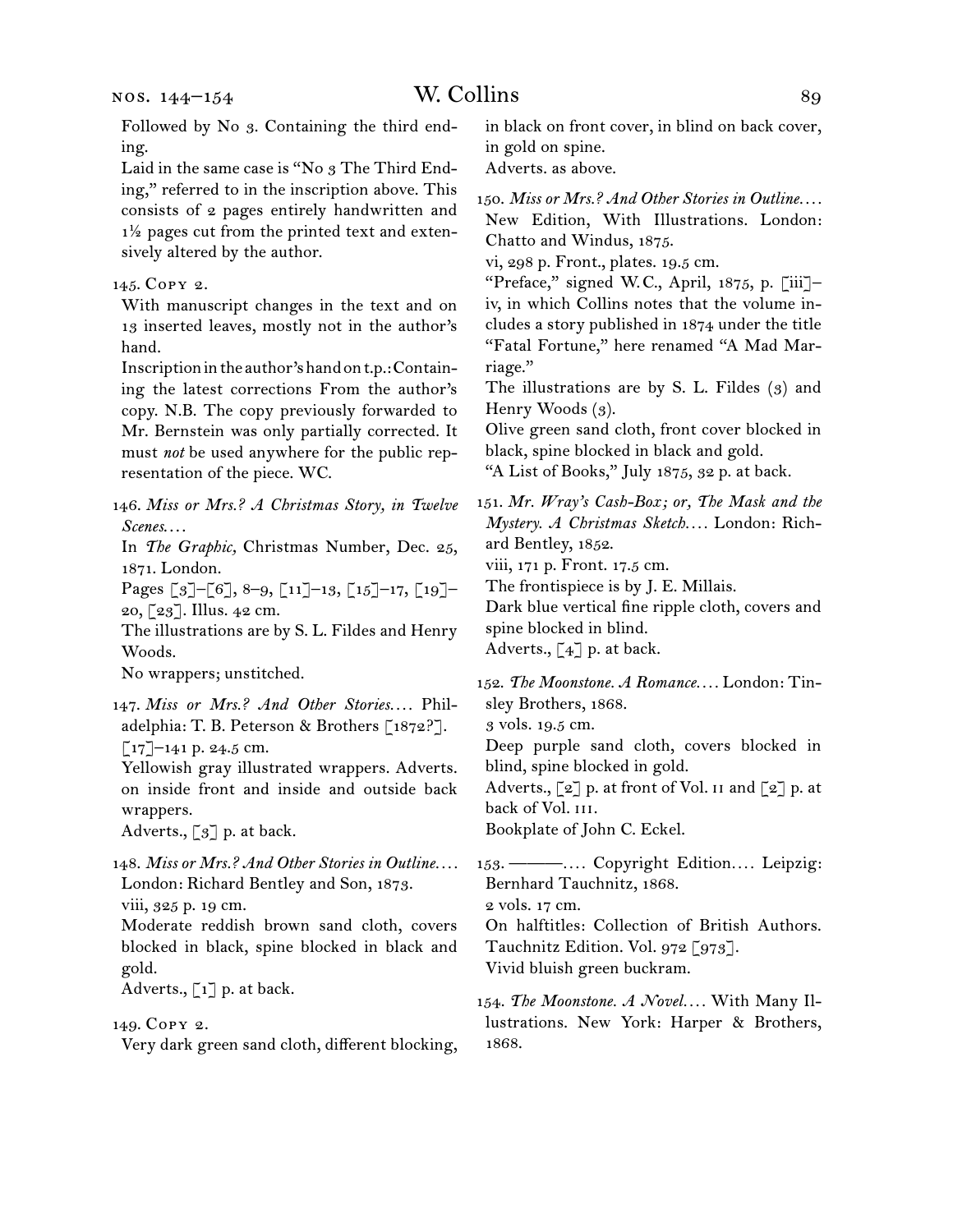$\lceil 7 \rceil$ –223 p. Front., illus. 24 cm.

The illustrations are attributed to William S. L. Jewett and Charles G. Bush.

Dark grayish red diagonal dot and ribbon cloth.

Adverts., p.  $\lceil 1-4 \rceil$  at front. Book label of John R. Kensett.

155.  Copy 2.

Grayish reddish brown pebble cloth. Adverts. as above.

156.  Copy 3.

Very dark greenish blue honeycomb cloth. Adverts. as above.

With a penciled inscription on free front endpaper dated Augt 14, 1868.

157.  *The Moonstone: A Romance. . . .* A New Edition, Illustrated by George Du Maurier and F. A. Fraser. London: Chatto & Windus, 1876. xii, 434 p., 1 leaf. Front., plates. 19.5 cm. "Preface to the Present Edition," signed W.C.,

May,  $1871$ , p.  $\lfloor x \rfloor - x$ .

Moderate olive green sand cloth, front cover blocked in black, spine blocked in black and gold.

"List of Books," Sept. 1876, 32 p. at back.

158.  *The Moonstone. A Romance. . . .* A New Edition. London: Chatto & Windus, 1895. [iii]–xii, 434 p., 1 leaf. 17.5 cm.

"Preface to the Present Edition," signed W.C., May, 1871, p. [ix]–x.

Yellow glazed illustrated boards, printed in color. The illustration on front cover is by F. A. Fraser. Adverts. on back cover, on pastedown endpapers, and on both sides of free endpapers.

Adverts., p.  $1-2$  at front, and  $\lceil 2 \rceil$  p. between p. 434 and final leaf. "A List of Books," Feb. 1895, 32 p. at back.

# *The Moonstone. French*

159.  … *La Pierre de Lune.* Roman Anglais Traduit avec l'Autorisation de l'Auteur par Mme la Comtesse Gédéon de Clermont-Tonnerre*. . . .*

Paris: Librairie Hachette et Cie, 1898. 2 vols. 18.5 cm.

At head of title: Wilkie Collins.

Vivid orange wrappers. On outside front wrapper: Bibliothèque des Meilleurs Romans Étrangers. Adverts. on outside back wrapper.

160.  *The Moonstone: A Dramatic Story, in Three Acts.* Altered from the Novel for Performance on the Stage*. . . .* (This Play is not published. It is privately printed for the convenience of the Author.) [London]: Charles Dickens & Evans, Crystal Palace Press, 1877.

3 unnumbered leaves, leaves numbered 4–88. 18 cm.

Versos of leaves are blank.

Very pale green plain wrappers.

161.  *The Morwick Farm Mystery. A Novel*. . . .

In *The Leisure Hour Library,* New Series, Vol. 1, No. 101, Aug. 7, 1886. New York: F. M. Lupton.

Pages [1]–10. Port. 29.5 cm. No wrappers; unstitched.

162.  *My Lady's Money and Percy and the Prophet. . . .* Copyright Edition. Leipzig: Bernhard Tauchnitz, 1877.

294 p., 1 leaf. 16.5 cm.

On halftitle: Collection of British Authors. Tauchnitz Edition. Vol. 1706.

Light yellowish brown wrappers. Adverts. on outside back wrapper, dated Dec. 1877.

"Tauchnitz Edition," Dec. 1877, 16 p. at back.

163.  *My Lady's Money. An Episode in the Life of a Young Girl.* Related by Wilkie Collins. New York: Harper & Brothers, 1878.

 $\lceil 5 \rceil$ -216 p. 12 cm.

Light grayish yellowish brown wrappers, printed in red and black. On outside front wrapper: Harper's Half-Hour Series. [45.] Adverts. on outside back wrapper.

"Harper's Half-Hour Series," p.  $\lceil 1 \rceil$ -4 at front. Adverts.,  $[6]$ , 2 p. at back.

Stamped on outside front wrapper: Library of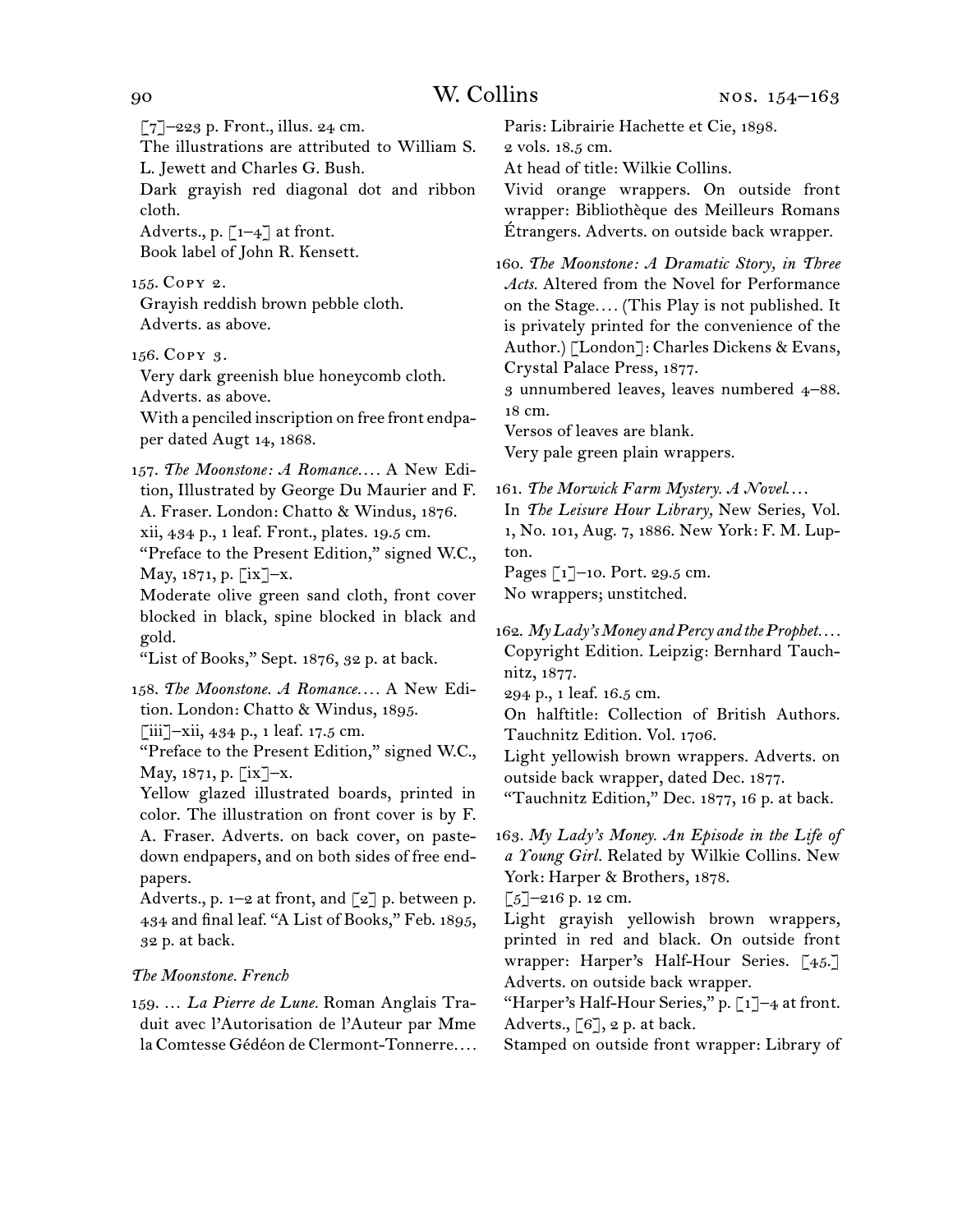### nos. 163–172

Congress Copyright. No. [in pencil:] 2661 h2 [stamped:] 1877. City of Washington. Label pasted on outside front wrapper: Reserve Storage Collection (which has been crossed out). Stamped on inside front wrapper: Reserve Storage Collection (which has been lined out). Stamped on verso of t.p.: Library of Congress May 25 1931 Duplicate exchanged.

164.  Copy 2.

Moderate olive green diagonal fine rib cloth, blocking in red and black matches outside front wrapper of Copy 1; back cover blocked in black.

Adverts. as above.

165.  *My Lady's Money. A Novel*. . . .

In *The Leisure Hour Library,* New Series, Vol. 1, No. 11, March 8, 1884. New York: F. M. Lupton.

Pages  $\lceil 1 \rceil$ –24. Illus. 29.5 cm.

The single illustration is unsigned. No wrappers; stitched.

166.  *My Lady's Money: An Episode in the Life of a Young Girl. . . .* New York: Optimus Printing Company [n.d.]. 174 p. 16.5 cm.

Light gray diagonal fine rib cloth, front cover blocked in blue. On spine: Rosebud Edition. Adverts.,  $\lceil 2 \rceil$  p. at back.

167.  *My Miscellanies. . . .* London: Sampson Low, Son, & Co., 1863.

2 vols. 20.5 cm.

Dark olive green vertical rib cloth, with widely spaced diagonal rows of beads.

"A List of Books," Nov. 1863, 16 p. at back of each vol.

Clippings and portraits of Collins pasted into both vols.

Book label of Thomas Hutchinson.

168.  Copy 2.

19 cm.

Moderate reddish brown sand cloth, front cover blocked in black, back cover in blind, spine blocked in gold. Chapman & Hall adverts. on endpapers.

No advertisement catalogue at back.

169.  ———*. . . .* A New Edition, with Illustrations by Alfred Concanen. London: Chatto and Windus, 1875.

viii, 420 p. Front., plates. 19.5 cm.

"In the present edition I have, as I hope, altered for the better the original arrangement of the Various Essays, Narratives, and Sketches of which the work is composed."—"Preface," signed W.C., July, 1875, p. [v]–vi.

Moderate olive green sand cloth, front cover blocked in black, spine blocked in black and gold.

"List of Books," Oct. 1880, 32 p. at back. Stamped on t.p.: W. M. Bose.

170.  *The New Magdalen. A Novel. . . .* London: Richard Bentley and Son, 1873.

2 vols. 19 cm.

Moderate reddish brown diagonal fine rib cloth, covers blocked in black, spine blocked in gold.

Adverts.,  $\begin{bmatrix} 1 \end{bmatrix}$  p. at back of Vol. II. Bookplate of H. Howson, Jr.

171.  Copy 2.

2 vols. in 1. 19.5 cm.

Dark yellowish green sand cloth, front cover blocked in black, back cover in blind, spine blocked in gold. W. H. Smith & Son adverts. on front endpapers. Chapman and Hall adverts. on back endpapers.

Adverts.,  $\lceil 1 \rceil$  p. at back.

Bookplate of H[ugh] W[alpole], Brackenburn.

172.  ———*. . . .* New York: Harper & Brothers, 1873.

 $[7]$ –120 p. 23.5 cm.

Moderate yellowish pink decorated wrappers. On outside front wrapper: No. 395. Library of Select Novels. Adverts. on inside front and inside and outside back wrappers.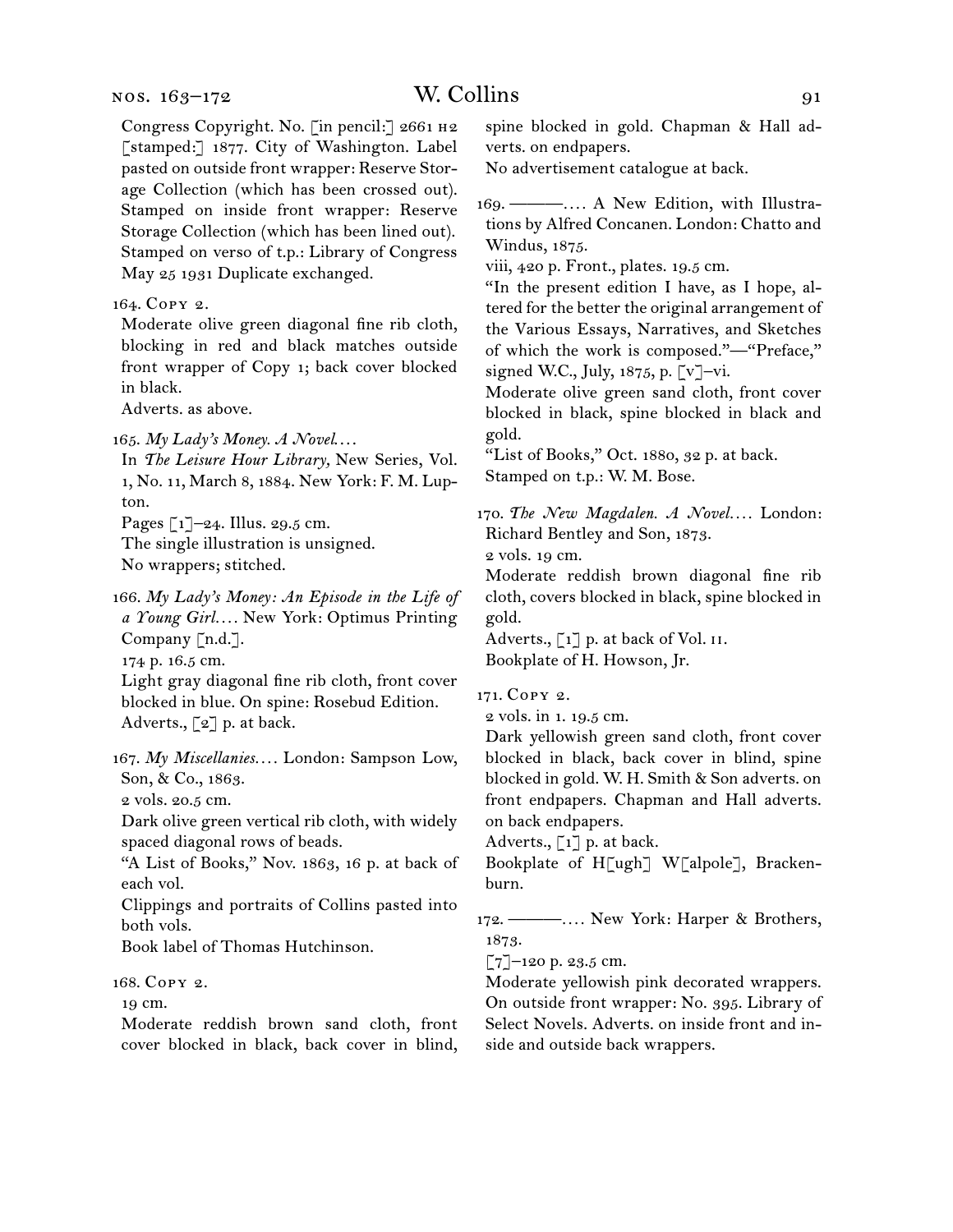Adverts., [2] p., and "Harper's Library of Select Novels," 4 p., at front.

173.  *The New Magdalen. . . .* Toronto: Hunter, Rose and Company, 1873.

vii, 281 p. 18.5 cm.

Dark purple sand cloth, front cover blocked in black, spine blocked in gold. Bevelled boards. 2 copies.

174.  Copy 3.

Dark yellowish green sand cloth, same blocking. Bevelled boards.

Inscription on verso of front flyleaf: Hansen E. Lewis Esq With kind regards of the Subscriber trusting that the book will bring to mind memories of the Black [?] Hotel in Monmouth Ill. 17th Augt 1873. Geo. Gregory Smith.

175.  ———*. . . .* New York: New York "Citizen and Round Table" Publishing Association, 1873.

88 p. 23.5 cm.

Deep yellowish pink decorated wrappers. Adverts. on inside front and inside and outside back wrappers.

"Specimen Pages," [8] p. at back.

176.  *The New Magdalen: A Dramatic Story, in a Prologue and Three Acts. . . .* (Represented for the first time in London at the Olympic Theatre, May 19th, 1873.)*. . . .* London: Published by the Author, 1873.

3 unnumbered leaves, leaves numbered 6–81. 18 cm.

Versos of leaves are blank.

Light yellowish brown wrappers.

177.  *No Name. . . .* London: Sampson Low, Son, & Co., 1862.

3 vols. 20 cm.

Vivid reddish orange morocco cloth, covers blocked in blind, spine blocked in gold.

178.  Copy 2.

19 cm.

Blue, red, and yellow Spanish marbled boards, edges, and endpapers. Brown leather spine, gilt, and with two green leather labels, brown leather corners.

Inscribed by Collins on dedication page in Vol. i: To Henry Bullar from Wilkie Collins December 1862.

Bookplate of George Sheppard Harvey.

179.  ———*. . . .* Boston: Gardner A. Fuller &  $Co. [1863]$ .

2 vols. Fronts., plates. 20 cm.

Added t.p., engraved, dated 1863: the vignette in Vol. One, a scene from the novel; in Vol. Two, a portrait of the author.

Letter from Collins to the publisher, Sixteenth November, 1862, Vol. One, p. [3].

The t.p. vignettes and illustrations are unsigned.

Grayish brown vertical dot and line cloth, publisher's initials blocked in blind on both covers. At foot of spine: Fuller's Illustrated Library. Bookplate of Hiram W. Warner.

180.  ———*. . . .* Copyright Edition*. . . .* Leipzig: Bernhard Tauchnitz, 1863.

3 vols. 16 cm.

On halftitles: Collection of British Authors. Vol. 631 [632] [633].

Brown, yellow, and red Gloster marbled boards. Vivid red leather spine. Green and red Spanish marbled endpapers.

181.  Copy 2.

Pages  $7-10$  in Vol. III lacking, and p.  $157-158$ in Vol. III defective, with loss of text.

Dark grayish red diagonal dot and line cloth. Dark grayish yellowish brown leather spine and corners. "Bound at the Govt. Press Allahabad."

"Tauchnitz Edition," Dec. 1875, 16 p. at back of Vol. iii.

182.  *No Name. A Novel. . . .* Illustrated by John McLenan. New York: Harper & Brothers, 1863.

 $\lceil 7 \rceil$ –278 p. Front., illus. 24 cm.

92 W. Collins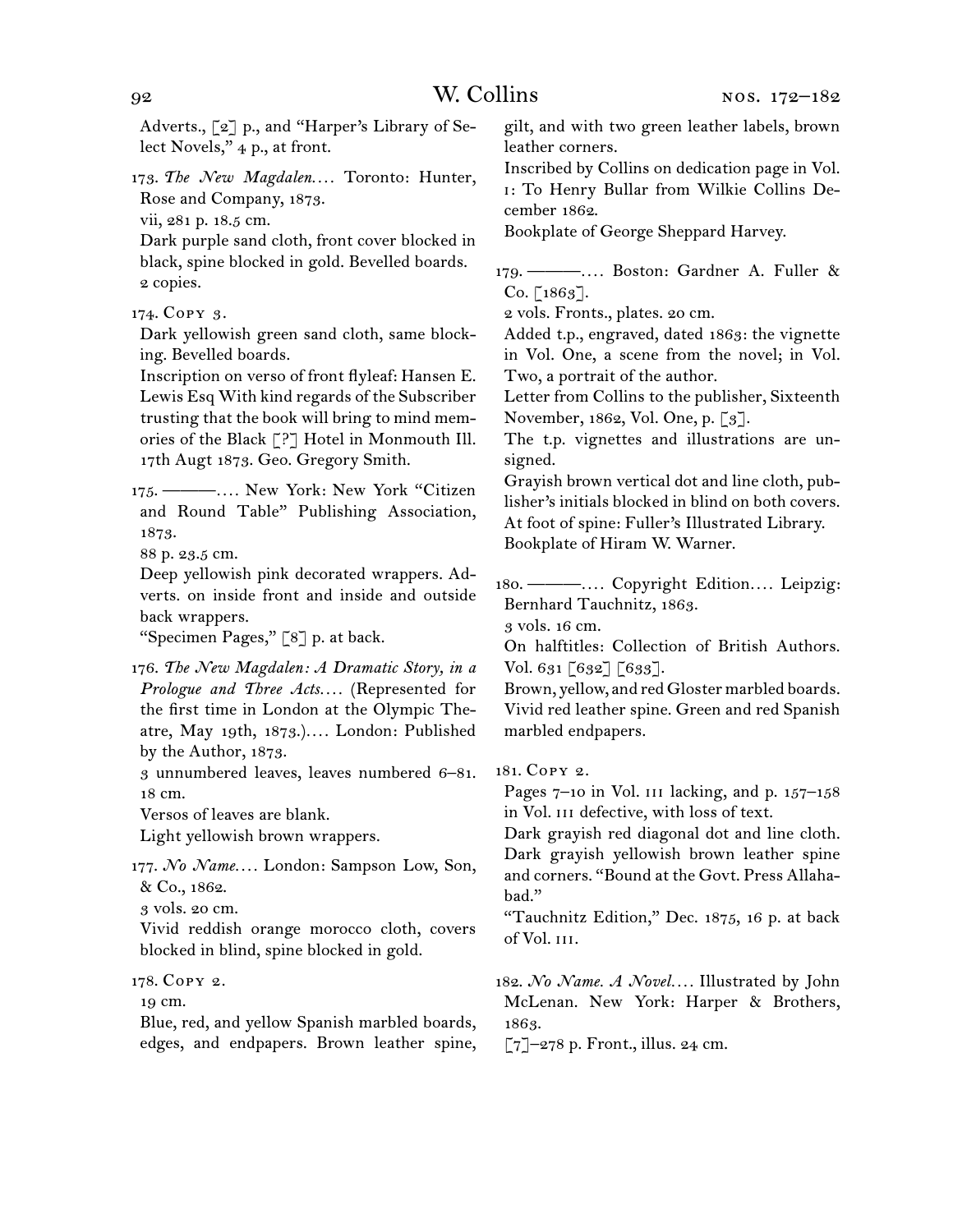Moderate violet bead cloth, publisher's monogram within an elaborate frame blocked in blind on both covers.

"Harper's Library of Select Novels," [2] p. at back. 222 titles are listed.

183.  Copy 2.

No date on t.p.

Oval frontispiece portrait of Collins has been trimmed on the sides and enclosed by a single rule border. Differences in prices of books listed on verso of t.p.

Very dark green morocco cloth, double rule border blocked in blind on both covers.

Page 2 of adverts. at back is numbered. 269 titles are listed.

184.  *No Name. . . .* New Edition. London: Sampson Low, Son, and Marston, 1864.

 $[4]$ , 548 p. Front. 19.5 cm.

The frontispiece is by J. E. Millais.

Dark green bead cloth, covers blocked in blind, spine blocked in gold.

"A List of Books," Nov. 1863, 16 p. at back.

Inserted before frontispiece is a printed slip: Notice.—To meet the wishes of the Collectors of Mr. Millais' Works, a very small number of proof impressions of the Illustration of "No Name" have been taken, price 10s. 6d.

185.  *No Name. A Novel. . . .* Illustrated. New York: Harper & Brothers [c1873].

609 p. Front., plates. 20 cm.

The illustrations are by John McLenan.

Very dark green sand cloth, with author's signature blocked in gold on front cover and publisher's monogram blocked in blind on back cover. At foot of spine: Harper's Library Edition.

"Valuable and Interesting Works," 10 p. at back.

Tipped in on free front endpaper is an ALS, Collins to William Winter, 24 July 1885.

Inscribed on verso of free front endpaper: To Dear "Mrs Joe" [Jefferson] from "Willie" Jefferson Winter June 2. 1900.

186.  *No Name. . . .* A New Edition, with Four Illustrations. London: Smith, Elder, & Co., 1876.

 $\lceil 4 \rceil$ , 548 p. Front., plates. 19.5 cm.

The frontispiece is by J. E. Millais; one of the plates is signed F. [or E.] Evans; the other two are unsigned.

Strong reddish brown diagonal fine rib cloth, front cover blocked in black, spine blocked in black and gold.

*No Name. French*

187.  … *Sans Nom. . . .* Paris: Collection Hetzel, J. Hetzel, 1863.

2 vols. 18.5 cm.

At head of title: Traduction E. D. Forgues.

Light yellow decorated wrappers. Advert. on outside back wrapper. Edges uncut.

188.  … ———*. . . .* Seconde Édition. Paris: Collection Hetzel, J. Hetzel, 1863.

2 vols. 18 cm.

At head of title: Traduction E. D. Forgues.

Very dark greenish blue German marbled boards. Dark purplish blue leather spine. Sprinkled edges. Grayish blue shell marbled endpapers.

*No Name. Swedish*

189.  *Namnlös, Berättelse. . . .* Öfversättning från Engelskan*. . . .* Stockholm: Albert Bonniers Förlag [1862].

2 vols. (370 p.; 1 prel. leaf, [371]–848 p.). 17 cm.

Dark reddish brown boards embossed and varnished to simulate straight-grain morocco cloth. Dark olive brown leather spine, tooled in gold. Sprinkled edges, greenish blue.

190.  *No Name: A Drama, in Four Acts.* (Altered from the Novel for Performance on the Stage.)*. . . .* London: Published by the Author, 1870.

3 unnumbered leaves, leaves numbered 6–82. 18.5 cm.

Versos of leaves are blank.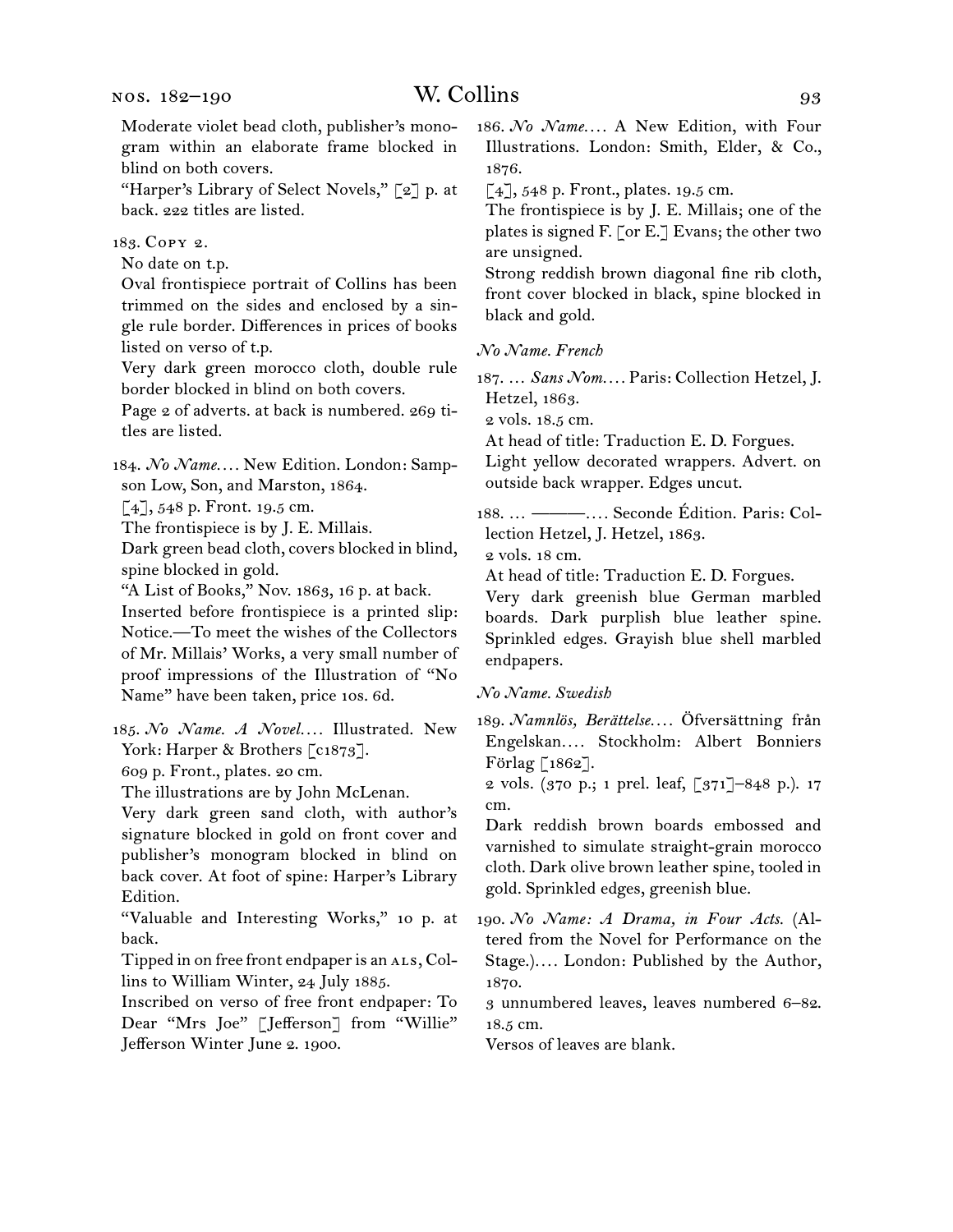Pale orange yellow wrappers. In a case with bookplate of Jerome Kern.

191.  Copy 2.

Differences in text from Copy 1 from leaf 71 to end.

Dark blue diagonal dot and line cloth.

192.  *No Name. A Drama, in Five Acts.* Founded on, and Adapted from, the Story so Entitled*. . . .* New York: Robert M. De Witt [n.d.]. 39 p. 19.5 cm.

Pale yellow wrappers. On outside front wrapper: De Witt's Acting Plays. (Number 104.) Adverts. on inside front and inside and outside back wrappers.

193.  *An Old Maid's Husband*. . . .

In *Belgravia,* Vol. 61, No. 243, Jan. 1887. London: Chatto & Windus.

Pages 278–300. 22.5 cm.

White decorated wrappers, printed in green and brown.

194.  *Percy and the Prophet: Events in the Lives of a Lady and Her Lovers.* Related by Wilkie Collins.

In *The Extra Summer Number of All the Year Round,* July 2, 1877. London: Published at the Office.

Pages [1]–30. 25.5 cm. Light greenish blue wrappers.

195.  ———, Related by Wilkie Collins. New York: Harper & Brothers, 1877.

 $\lceil 5 \rceil$ –117 p. 12 cm.

Light grayish yellowish brown wrappers, printed in red and black. On outside front wrapper: Harper's Half-Hour Series. [25.] Adverts. on outside back wrapper.

"Harper's Half-Hour Series," p. [1]-4 at front. Adverts.,  $[2], 2, [4], 2$  p. at back.

196.  Copy 2.

Moderate olive green diagonal fine rib cloth; blocking in red and black matches outside

front wrapper of Copy 1; back cover blocked in black. Adverts. as above.

197.  … *Percy and the Prophet. A Novel. . . .* New York: W. S. Trigg, 1889. 15 p. 29.5 cm. Caption title. At head of title: April 20, 1889. The Leisure Hour Library. Vol. 3, No. 239. No wrappers; unstitched. Adverts., verso of p. 15.

198.  *A Plot in Private Life and Other Tales. . . .* Copyright Edition. Leipzig: Bernhard Tauchnitz, 1859.

4 prel. leaves, 294 p., 1 leaf. 16.5 cm.

On halftitle: Collection of British Authors. Vol. 493.

Five of the ten stories included in *The Queen of Hearts,* duplicating those in No. 128.

Pale orange yellow wrappers. Adverts. on inside front and inside and outside back wrappers.

199.  Copy 2.

16 cm.

On verso of halftitle: list of ten other books by Collins published by Tauchnitz.

Deep brown German marbled boards. Brownish black leather spine.

200.  *The Poetry Did It: An Event in the Life of Major Evergreen.* Related by Wilkie Collins. In *The English Illustrated Magazine,* No. 28,Jan. 1886. London: Macmillan & Co. Pages [259]-267. 26 cm. Very light green illustrated wrappers, printed in moderate olive green.

201.  ———. Related by Wilkie Collins. In *The English Illustrated Magazine,* No. 28,Jan. 1886. New York: Macmillan & Co. Pages [259]–267. 26 cm. Very light green illustrated wrappers, printed in moderate olive green. In BARRIE collection  $[JB 74]$ .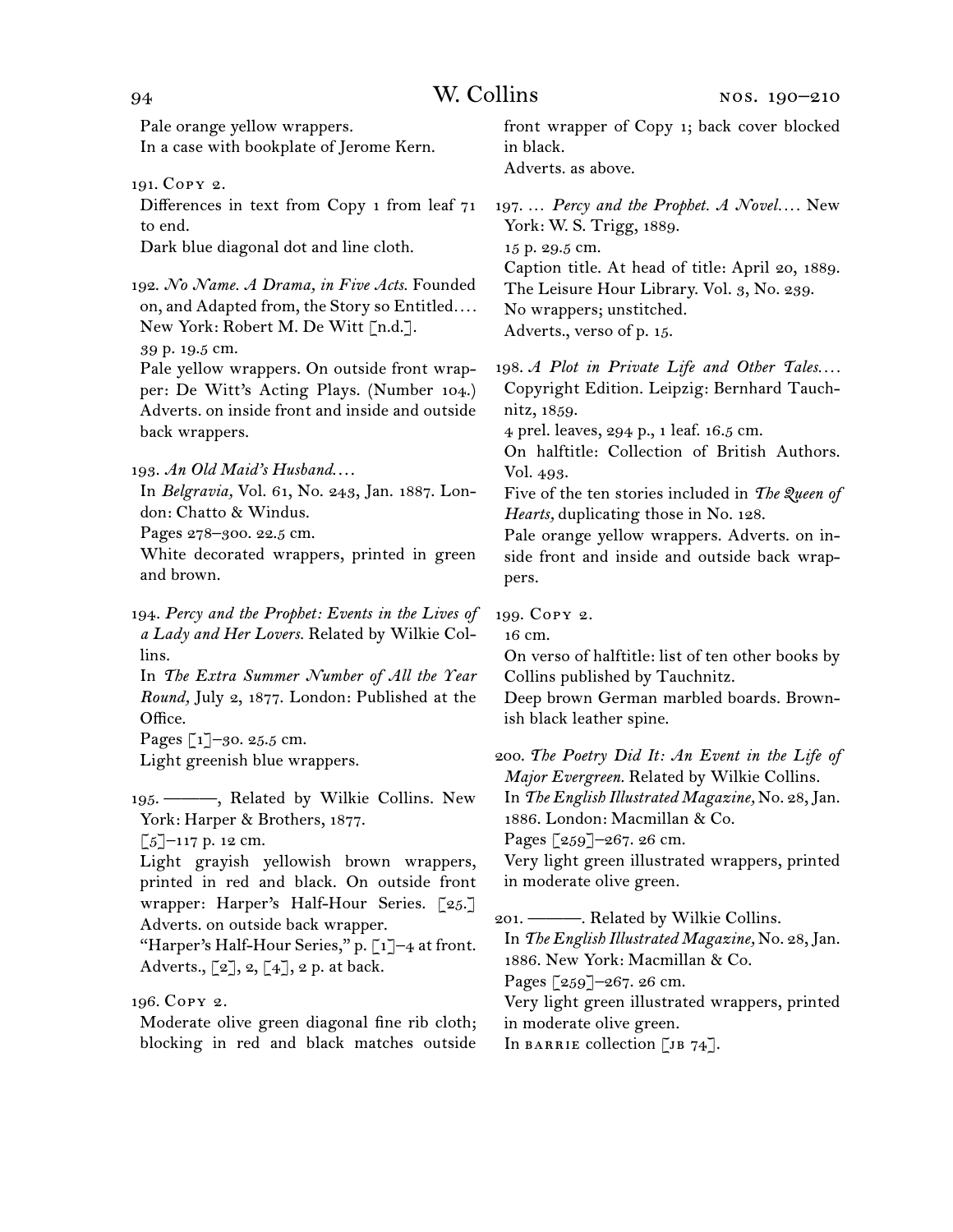202.  … *Une Poignée de Romans*, traduits selon le voeu de l'Auteur par E.-D. Forgues. Paris: Librairie Internationale, J. Hetzel & A. Lacroix  $\lceil$ n.d. $\rceil$ . [3], iii, 298 p., 1 leaf. 18.5 cm. At head of title: Wilkie Collins. "A Émile Forgues," Dédicace, signed Wilkie Collins, p. [i]–iii. Translations of five of the ten stories included in *The Queen of Hearts,* duplicating only one of the stories in No. 198, "A Plot in Private Life" ("La Quarteronne"). Pages 1–24 repeated. Deep brown pebble cloth, front cover blocked in blind and gold, back cover in blind, spine blocked in gold. Blocked in blind on both covers: Collection Hetzel et Lacroix. "Catalogue de la Collection Hetzel & Lacroix," 14 p. at back. 203.  *Poor Miss Finch. A Novel. . . .* London: Richard Bentley and Son, 1872. 3 vols. 19.5 cm. Dark grayish reddish brown smooth cloth, covers and spine blocked in black. Adverts.,  $\lceil 1 \rceil$  p. at back of Vol. I. Bookplate of John Browne. 204.  Copy 2. Vivid purplish blue pebble cloth, different blocking, front cover in black, back cover in blind, spine in gold. Adverts. as above. 205.  ———*. . . .* With Illustrations. New York: Harper & Brothers, 1872.  $\lceil 7 \rceil$ –196 p. Front., illus. 23 cm. "Entered according to Act of Congress, in the year 1871*. . . .*" The illustrations are by Charles S. Reinhart and Edward Hughes. Pale yellowish pink illustrated wrappers. Adverts. on inside front and inside and outside back wrappers. 24 cm.

Adverts.,  $\lbrack 2 \rbrack$  p. at front and 4 p. at back.

206.  Copy 2.

24 cm.

Dark yellowish green diagonal dot and line cloth.

Adverts. as above.

207.  Copy 3.

24 cm.

Moderate reddish brown diagonal dot and line cloth. Adverts. as above.

208.  Copy 4.

Dark grayish purple vertical dotted-line cloth. Adverts. as above.

209.  Copy 5. 24 cm. Blackish purple pebble cloth. Adverts. as above.

### *Poor Miss Finch. French*

210.  … *Pauvre Lucile!* Roman Traduit de l'Anglais avec l'Autorisation de l'Auteur*. . . .* Paris: Librairie Hachette et Cie, 1876.

2 vols. 18 cm.

At head of title: Wilkie Collins.

The authorship of the translation is not given. Black pebble-embossed boards. Dark purple leather spine. Sprinkled edges. Brown Stormont marbled endpapers.

Stamped in gold on front cover: Comtesse de Moerkerke.

211.  *Pray Employ Major Namby!*

In *All the Year Round,* Vol. 1, No. 6, June 4, 1859. London: Published at the Office; Chapman & Hall.

Pages 136–141. 24 cm.

Published anonymously.

The above number contained in the monthly issue, Part 2, June 1859.

Light greenish blue wrappers.

212.  *The Queen of Hearts. . . .* London: Hurst and Blackett, Successors to Henry Colburn, 1859.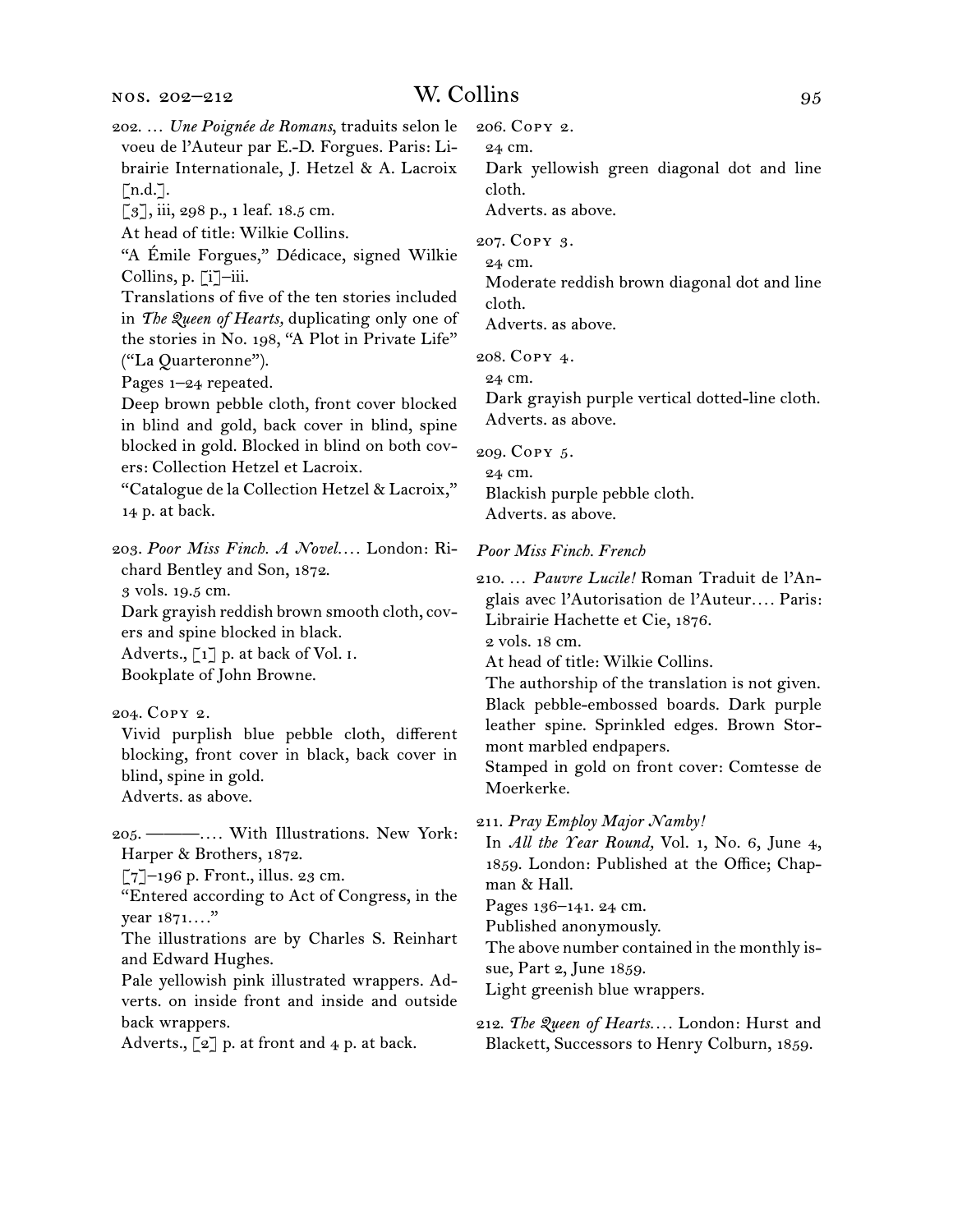3 vols. 20 cm.

Grayish olive green diagonal wave cloth, covers and spine blocked in blind.

Bookplate of Mark Rolle.

213.  ———*. . . .* New York: Harper & Brothers, 1859.

472 p. 19.5 cm.

Very dark green morocco cloth, publisher's monogram blocked in blind on both covers. "Popular and Entertaining Books," 8 p. at back.

214.  ———*. . . .* New Edition. London: Sampson Low, Son & Co., 1862.

vi, 344 p. Front. 19.5 cm.

The frontispiece is by John Gilbert.

Strong reddish purple bead cloth, covers blocked in blind, spine blocked in gold. Adverts., Jan. 1862, 2 p. at back.

Bookplate of Robert Spence.

215.  *The Queen's Revenge; and Other Stories. . . .* Philadelphia: T. B. Peterson & Brothers [1870?].

 $[17]$ –226 p. 25 cm.

Pale yellow illustrated wrappers. Adverts. on inside front and inside and outside back wrappers.

"Publications,"  $4-15$ ,  $\lceil 2 \rceil$  p. at back.

Inscription on outside front wrapper, above publisher's imprint: Comps of.

216.  *Rambles Beyond Railways; or, Notes in Cornwall Taken A-Foot. . . .* With Illustrations by Henry C. Brandling*. . . .* London: Richard Bentley, Publisher in Ordinary to Her Majesty, 1851.

 $\lceil 8 \rceil$ , 304 p. 12 plates including front. 21.5 cm. Light grayish yellowish brown vertical rib cloth, covers and spine blocked in blind. Adverts. on endpapers.

217.  ———*. . . .* Second Edition. With Illustrations by Henry C. Brandling*. . . .* London: Richard Bentley, Publisher in Ordinary to Her Majesty, 1852.

iv p., 2 leaves, 304 p. 12 plates including front. 21.5 cm.

"Advertisement," signed The Author, January, 1852, p. [iii]–iv.

Light grayish yellowish brown vertical rib cloth, covers and spine blocked in blind (spine as in 1851 edition, covers with a different design).

218.  *Rambles Beyond Railways; or, Notes in Cornwall Taken A-Foot. . . .* New Edition. London: Richard Bentley, Publisher in Ordinary to Her Majesty, 1861.

xiii p., 1 leaf, 298 p. Front. 18.5 cm.

Illustrated t.p.

"Preface to the Present Edition," March, 1861, p. [ix]–xiii.

The frontispiece and t.p. vignette are wood engravings after two of Henry C. Brandling's lithographs in the 1851 edition.

Dark yellowish green horizontal wave cloth, covers blocked in blind, spine blocked in gold. "New Editions," 6 p. at back.

*Readings in America.* See Nos. 77–82.

219.  *Reminiscences of a Story-teller.*

In *The Universal Review,* edited by Harry Quilter, May to August 1888. London: Swan Sonnenschein & Co.

Pages 182–192. Illus. 27.5 cm.

The single illustration, which includes a portrait of Collins, is signed H. Schlobach (?).

Strong reddish brown smooth cloth, with a montage of Grecian columns, a trumpeting angel on a globe, and other appropriate symbols blocked in black on front cover, spine blocked in black and gold.

220.  *A Rogue's Life: From his Birth to his Marriage. . . .* London: Richard Bentley and Son, Publishers in Ordinary to Her Majesty the Queen, 1879.

iv, 188 p. 18 cm.

Dark red diagonal fine rib cloth, covers and spine blocked in black.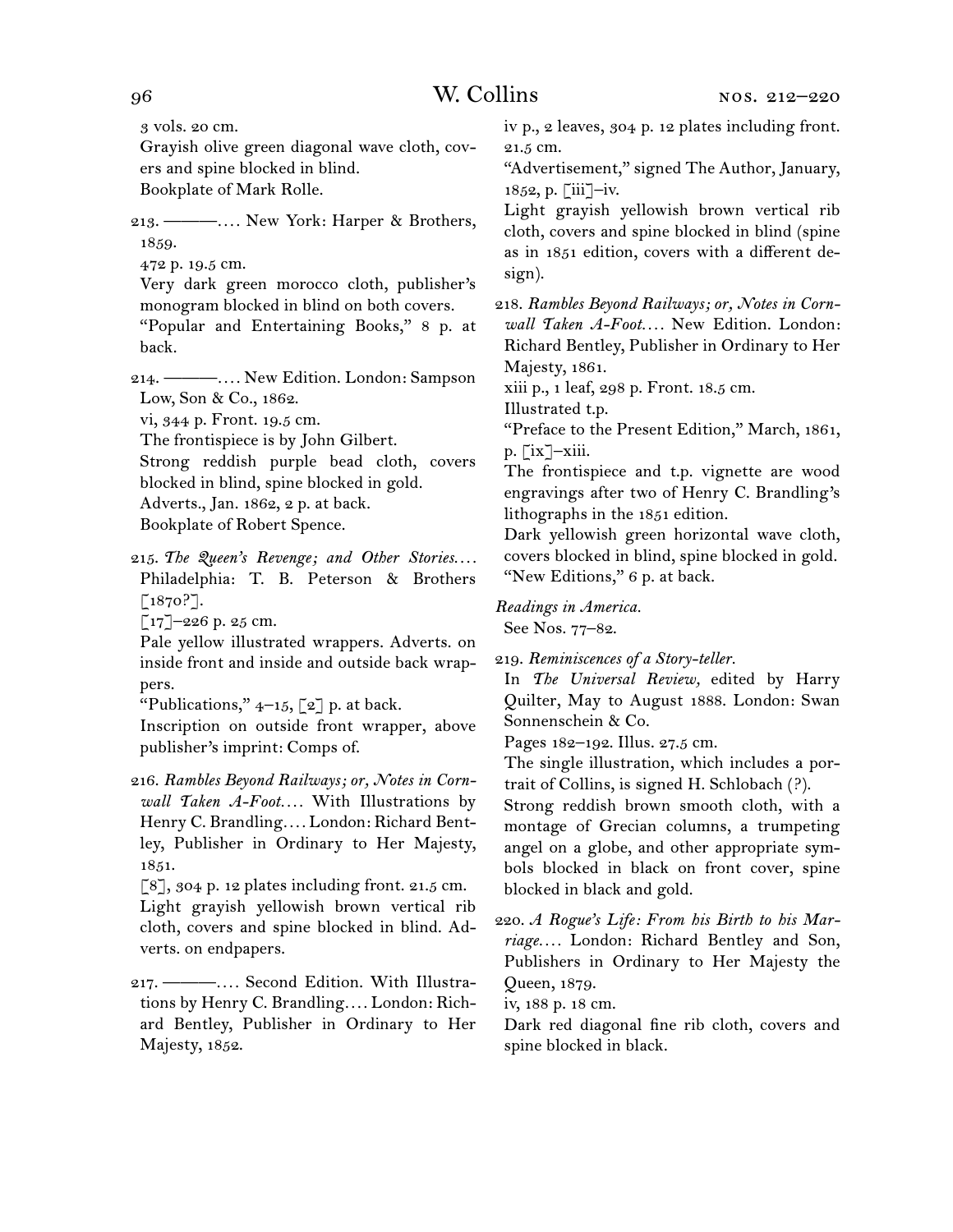221.  … ———*. . . .* New York: D. Appleton and Company, 1879. 204 p. 17 cm. At head of title: Appletons' New Handy-Volume Series. Brownish orange diagonal fine rib cloth, front cover and spine blocked in black, back cover in blind. Bevelled boards. "Appletons' New Handy-Volume Series," 4 p. at back. 222.  *Royal Love. . . .* In *Longman's Magazine,* Christmas Number 1884. [London: Longmans, Green, & Co.] Pages 81–102. Colored plate. 22 cm. The illustration is by Thomas Graham. Very pale green illustrated wrappers, printed in black and dark reddish orange. Part of spine and all of back wrapper missing. 223.  *A Shocking Story*. . . . In *The Belgravia Annual,* Christmas 1878. London: Chatto & Windus. Pages  $\lceil 1 \rceil$ –28. 22 cm. White decorated wrappers, printed in reddish brown and black. 224.  ———*. . . .* New York: A. S. Barnes & Company [c1878]. 57 p. 16.5 cm. Light yellowish brown wrappers. On outside front wrapper: Atlas Stories. Adverts. on inside front and inside and outside back wrappers. Adverts., [3] p. at back. 225.  ———*. . . .* In *Fifty-Two Novels a Year,* Vol. 1, No. 23, June 10, 1893. New York: Home Book Company. Pages [1]–9. 32 cm. No wrappers; unstitched. 226.  *Sights A-Foot. . . .* Philadelphia: T. B. Peterson & Brothers [n.d.].  $\lceil 17 \rceil$ –135 p. 25 cm. Pale yellow illustrated wrappers. Adverts. on inside front and inside and outside back wrappers. "Publications,"  $\lceil 9 \rceil$  p. at back. Laid in is a printed letter from the publisher "To the Editor," presenting this as a review copy. Inscription on outside front wrapper, above publisher's imprint: Comps of. 227.  *Sister Rose.* In *Household Words,* Vol. 11, Part 61, Nos. 263– 266, April 1855. London: Published at the Office. Pages [217]–225, 244–251, 267–278, 292–303. 24.5 cm. Published anonymously. Light greenish blue wrappers. 228.  ———. In Seven Chapters. By Charles Dickens*. . . .* Philadelphia: T. B. Peterson  $\lceil 1855? \rceil$ . 41 p. 24.5 cm. Erroneously attributed to Dickens by the publisher. Pale orange yellow wrappers. Adverts. on inside front and inside and outside back wrappers. Adverts., [7] p. at back. 229.  Copy 2. Different adverts., [7] p. at back. 230.  *Sister Rose. A Novel. . . .* Philadelphia: T. B. Peterson & Brothers [1870?].  $\lceil 17 \rceil$ –65 p. 25 cm. Pale yellow illustrated wrappers. Adverts. on inside front and inside and outside back wrappers. Adverts.,  $\begin{bmatrix} 1 \end{bmatrix}$  p., and "Publications," 4–15,  $\begin{bmatrix} 2 \end{bmatrix}$ p., at back. Inscription on outside front wrapper, indicating that this was a review copy: Please notice. 231.  *Sister Rose; or, The Ominous Marriage. . . .*  Philadelphia: T. B. Peterson & Brothers  $[n.d.]$ .  $\lbrack 17 \rbrack - 65$  p. 24 cm. Bound with five other American editions of novels by Collins.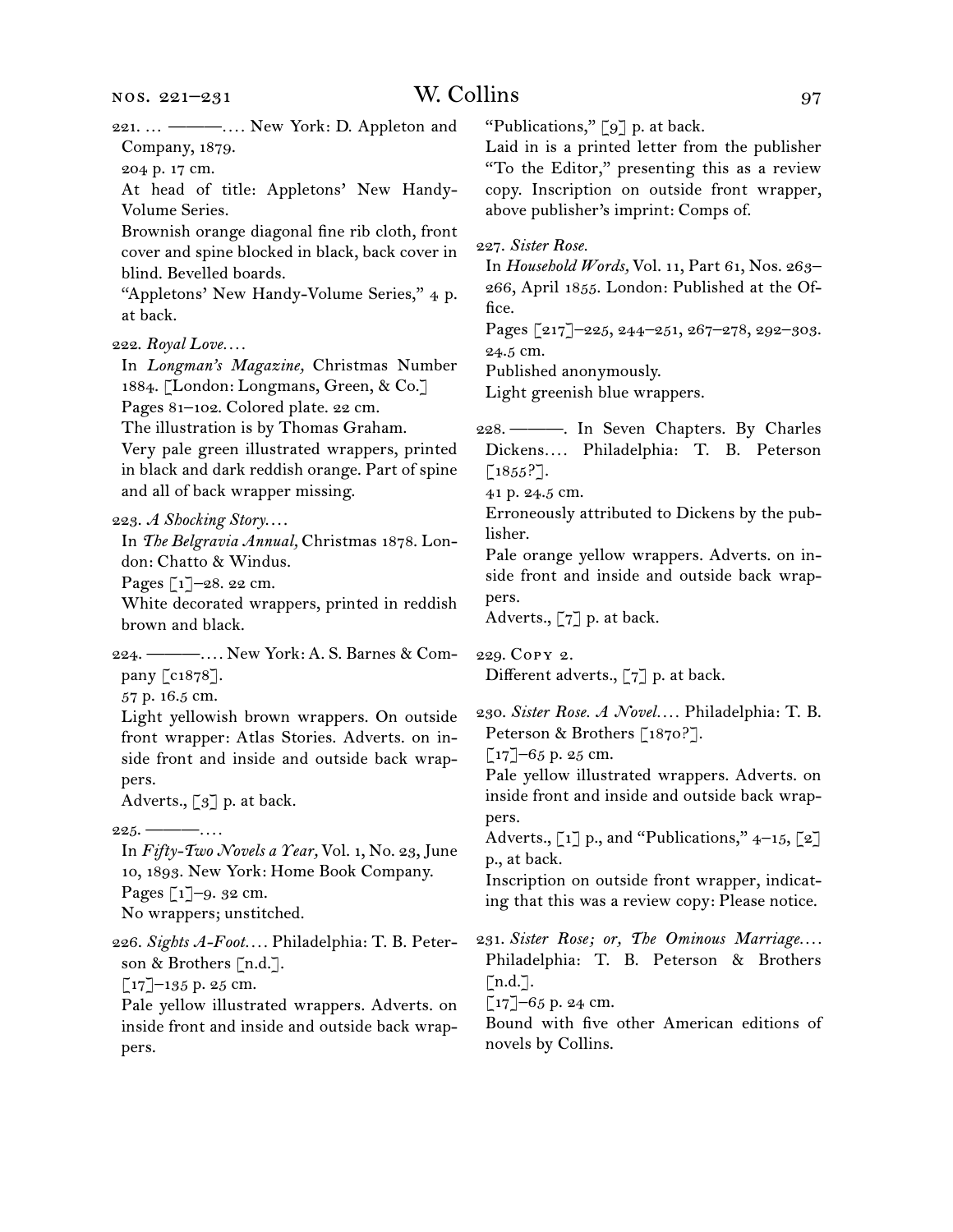Dark green German marbled boards. Black leather spine and corners. Initials S.A.N. in gold at foot of spine. Sprinkled edges. Adverts., verso of p. 65.

232.  … *Sister Rose. A Novel. . . .* New York: W. S. Trigg, 1884.

16 p. 29.5 cm.

Caption title. At head of title: May 20th, 1884. The Leisure Hour Library. New Series, Vol. 1, No. 32.

No wrappers; unstitched.

Stamped on first page: The Northeastern Dime Novel Exchange […] Farnumsville, Mass.

233.  *Six Letters of Wilkie Collins from the Charlotte Ashley Felton Memorial Library at Stanford University.* With an Introduction by J. Terry Bender*. . . .* San Francisco: Charles R. Wood & Associates, 1957.

 $\lceil 5 \rceil$  p.,  $\lceil 7 \rceil$  leaves. Front.,  $\lceil 6 \rceil$  folding facsimiles. 25 cm.

T.p. printed in black and red. Initial letter on p.  $\lceil 3 \rceil$  and single rule borders on leaves  $\lceil 1-6 \rceil$ printed in red.

"The frontispiece is reproduced from an original photograph of Wilkie Collins taken by Bassano in London sometime between 1855 and 1889."

"An Introduction," p.  $\lceil 3-5 \rceil$ .

"Lithographed in an edition of 350 copies … for private distribution, Christmas, 1957."

Moderate red buckram, front cover blocked in gold. Paper label on front cover.

234.  *The Stolen Mask. A Novel. . . .* Philadelphia: T. B. Peterson & Brothers [1870?].

 $\lceil 17 \rceil$ –80 p. 25 cm.

Pale yellow illustrated wrappers. Adverts. on inside front and inside and outside back wrappers.

Inscription on outside front wrapper, indicating that this was a review copy: Please notice.

235.  *The Stolen Mask; or, The Mysterious Cash Box. . . .* Philadelphia: T. B. Peterson & Brothers  $\lceil n.d.\rceil$ .

 $\lceil 17 \rceil$ –80 p. 24 cm.

Bound with five other American editions of novels by Collins.

Dark green German marbled boards. Black leather spine and corners. Initials S.A.N. in gold at foot of spine. Sprinkled edges.

236.  … *The traveller's story of a terribly strange bed. The black cottage. Des Reisenden Erzählung von einem schauerlich seltsamen Bett. Das schwarze Häuschen.* 6. bis 10. Tausend. Vienna: Tagblatt-Bibliothek, Steyrermühl [19–].

115 p. 18.5 cm.

At head of title: Bilingual Library. No. 3. Series English-German.

Herausgeber: Ernst Pisko.

Text in English and German.

Vivid orange wrappers. On outside front wrapper: Tagblatt-Bibliothek. Nr. 487/488. "Richtig lesen!" on inside front wrapper, adverts. on inside back wrapper.

Adverts., p. 116.

237.  *The Two Destinies. A Romance. . . .* London: Chatto & Windus, 1876.

2 vols. 19.5 cm.

Moderate reddish brown diagonal fine rib cloth, front cover elaborately blocked in black, spine blocked in gold.

"List of Books," Sept. 1876, 32 p. at back of Vol. ii.

238.  ———*. . . .* Illustrated. New York: Harper & Brothers, 1876.

[7]-95 p. Front., illus. 23 cm.

The illustrations are by Charles S. Reinhart.

Pale orange yellow wrappers. Adverts. on inside front and inside and outside back wrappers.

"Harper's Library of Select Novels," p.  $\lceil 1 \rceil$ –4 at front. "A Complete List of Novels," 8 p. at back.

239.  *The Two Destinies. . . .* Toronto: Hunter, Rose and Company, 1876. viii, 327 p. 18.5 cm.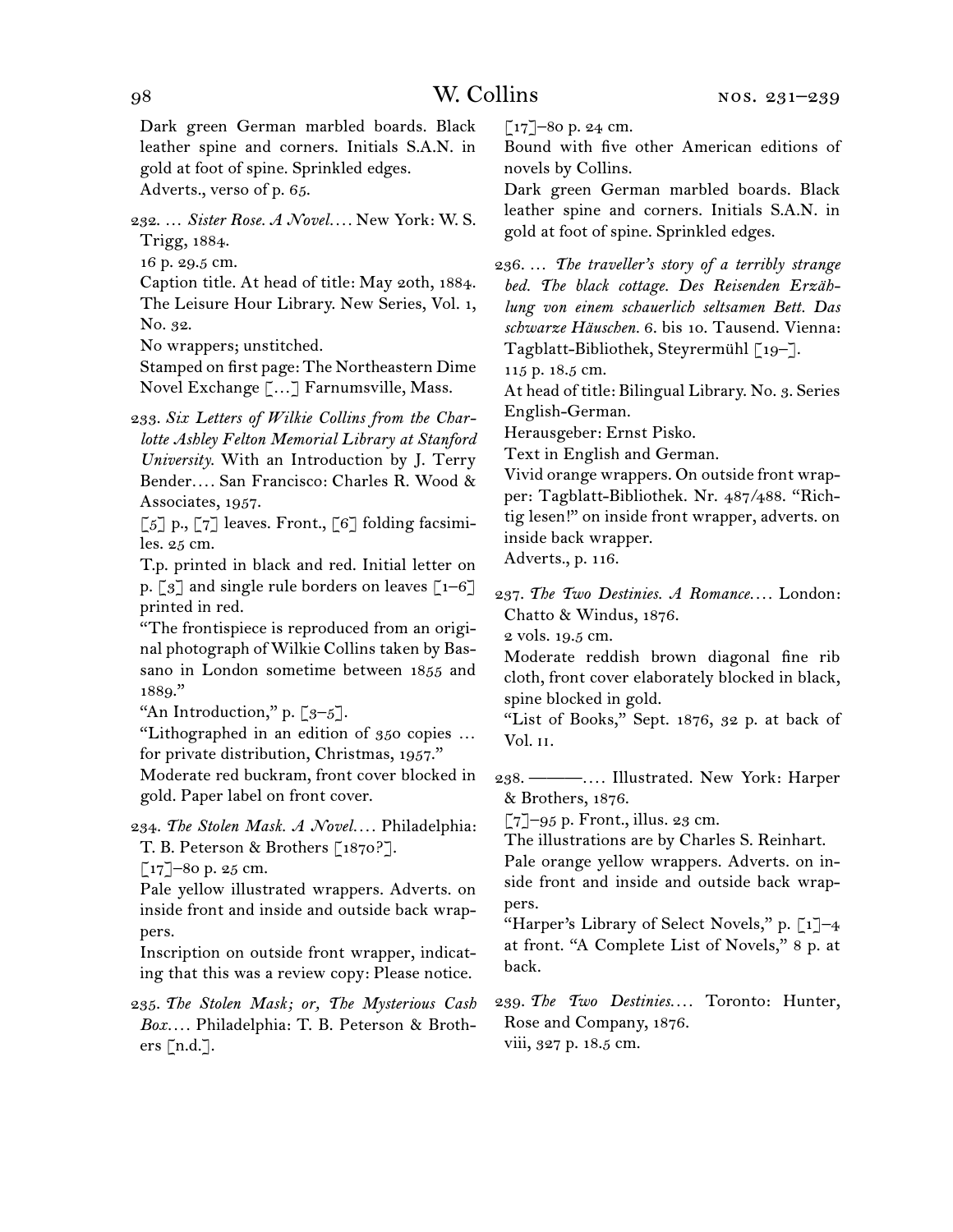Dark green pebble cloth, front cover blocked in gold, back cover in blind, spine blocked in gold and black. Bevelled boards.

# *The Two Destinies. French*

240.  … *Les Deux Destinées.* Roman Anglais Traduit avec l'Autorisation de l'Auteur par Alfred Hédouin. Paris: Librairie Hachette et Cie, 1877.

[3], 298 p. 18 cm.

At head of title: Wilkie Collins.

Blackish green German marbled boards. Very dark yellowish green leather spine. Sprinkled edges. Dark green shell marbled endpapers. Book label of Bibliothèque de la Motte.

241.  *Uncle George; or, The Family Mystery*. . . . In *The National Magazine,* Vol. i. London: National Magazine Company (Limited), 1857. Pages 10–15. 27 cm.

Grayish brown Spanish marbled boards. Dark brown leather spine and corners. Sprinkled edges, orange.

In CRAIK collection  $\lceil$ DC 77 and 102].

242.  *The Use of Gas in Theatres.* An Essay by Wilkie Collins (1881). With a Foreword by John Balance. In *The Mask,* Vol. 10, No. 4, Oct. 1924. Flo-

rence, Italy.

Pages 163–167. 22.5 cm.

The essay is entitled "The Air and the Audience. Considerations on the Atmospheric Influence of Theatres."

"Foreword," p. 163–165.

Strong orange decorated wrappers. Deckle edges.

- 243.  … *The Victims of Circumstances. Discovered in Records of Old Trials. . . .*
- In *The Youth's Companion,* Vol. 59, No. 33, Aug. 19, 1886. Boston: Perry Mason & Co.

Page 317. Illus. 41.5 cm.

Extracted; p. 317–320 only.

The single illustration is by Frank T. Merrill. Unbound.

244.  *The Victims of Circumstances. Discovered in Records of Old Trials. . . . I.—A Sad Death and Brave Life.*

In *The Boy's Own Paper,* Part 93, Nov. 1886. London: The "Leisure Hour" Office.

Pages 57–59. Illus. 30 cm.

The illustration is by C. W. Sheeres and William C. Symons; the illustrated initial letter is unsigned.

The story is the same as the preceding item. Strong orange illustrated wrappers.

In*The Atlantic Monthly,* Vol. 1, No. 6,April 1858. Boston: Phillips, Sampson and Company. Pages 706–722. 25 cm. Published anonymously. Moderate yellowish brown wrappers.

# 246.  Copy 2.

The above issue contained in the bound Vol. 1. Black vertical rib cloth, covers blocked in blind, spine blocked in gold.

247.  *Who Killed Zebedee?. . . .*

In *The Seaside Library,* Vol. 45, No. 928,Jan. 26, 1881. New York: George Munro.

Pages [12]–17. 32 cm.

No wrappers; stitched.

248.  *The Woman in White. . . .* London: Sampson Low, Son, & Co., 1860.

3 vols. 20.5 cm.

Dark purple bead cloth, covers blocked in blind, spine blocked in gold.

"A List of Books," Aug. 1, 1860, 16 p. at back of Vol. iii.

249.  ———*. . . .* Copyright Edition*. . . .* Leipzig: Bernhard Tauchnitz, 1860.

2 vols. 16 cm.

On halftitles: Collection of British Authors. Vol. 525 [526].

Yellowish brown German marbled boards. Black leather spine. Sprinkled edges. Dark grayish yellowish brown Spanish marbled endpapers.

<sup>245.</sup>*Who is the Thief?*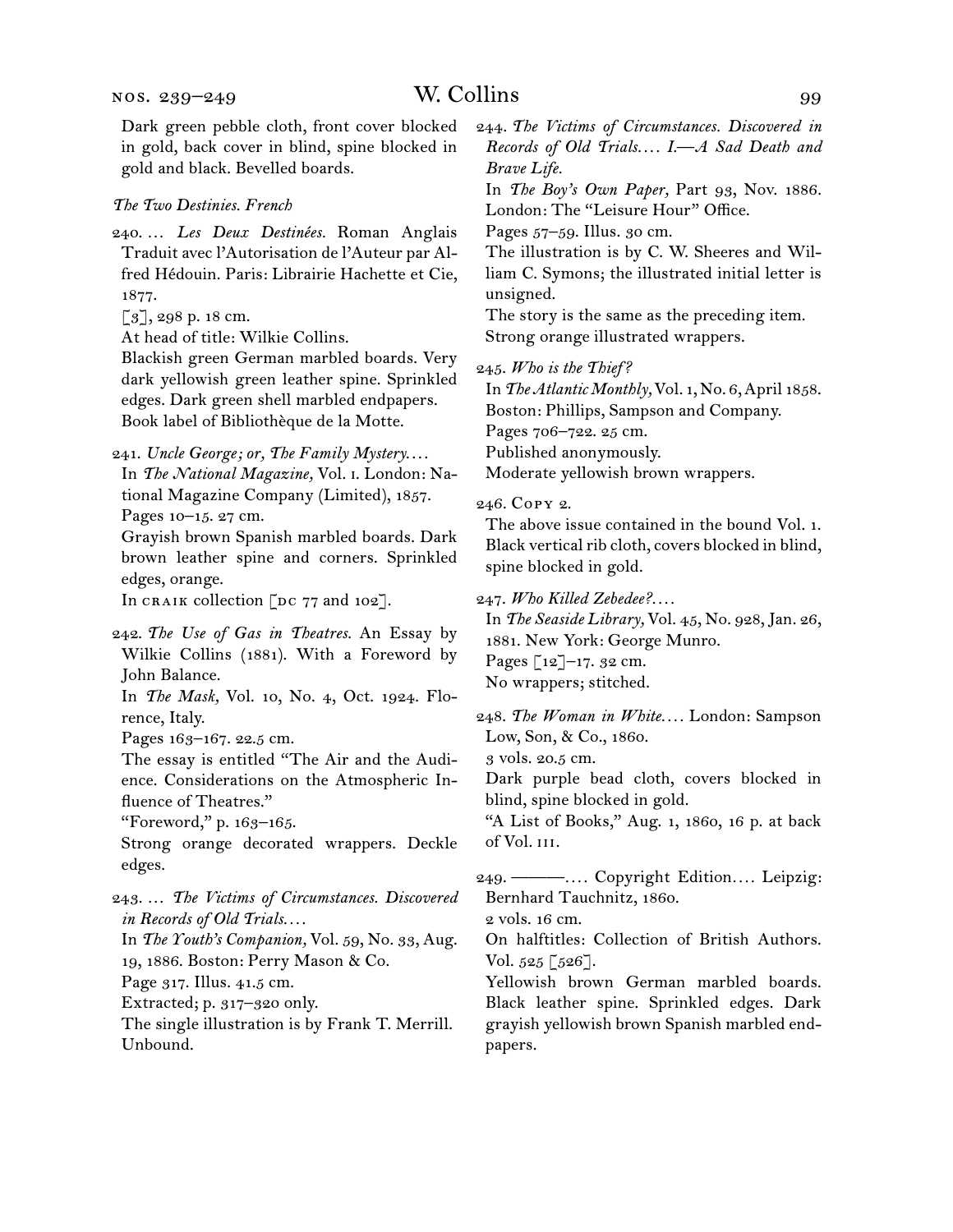Inscription in Collins' hand on slip pasted onto front flyleaf of Vol. i: With Mr Wilkie Collins's compliments.

250.  *The Woman in White. A Novel. . . .*Illustrated by John McLenan. New York: Harper & Brothers, 1860.

 $\lceil 3 \rceil$ –260 p. Illus. 24 cm.

Moderate reddish brown horizontal cord cloth, covers blocked in blind, spine blocked in silver.

Adverts., Aug. 1860, p. [1]–2 at front. Adverts.,  $\lceil 4 \rceil$  p. at back.

251.  Copy 2.

Black vertical rib cloth, same blocking. First two pages of adverts. at back differ; otherwise, adverts. as above.

252.  *The Woman in White. . . .* New Edition. London: Sampson Low, Son, & Co., 1861.

viii, 494 p. Front. (photograph of Collins). 19.5 cm.

Added t.p., engraved, with a vignette by John Gilbert.

Printer's imprint on verso of halftitle.

"Preface to the Present Edition," February, 1861, p. [vii]–viii.

Strong reddish purple bead cloth, covers blocked in blind, spine blocked in gold.

Adverts.,  $\lceil 1 \rceil$  p. at back.

Signature of T. Arnold on dedication page. Bookplate of Sir Benjamin Morris.

253.  Copy 2.

Collins' pose in photograph differs slightly from that in photograph in Copies 1 and 3. Printer's imprint on verso of title leaf.

Adverts. as above, and "A List of Books," Nov. 1861, 16 p. at back. "Books for Presents and Prizes," slip printed on both sides on light yellowish brown paper, tipped in on free front endpaper.

Bookplate in the shape of a shield, with the head of a unicorn, an indecipherable monogram, and the motto "Nihil sine labore."

254.  Copy 3.

Printer's imprint on verso of title leaf.

Adverts.,  $\lceil 1 \rceil$  p. at back as in Copy 1, advertisement slip tipped in as in Copy 2, but no advertisement catalogue at back.

Imprint at foot of spine in smaller type.

255.  Copy 4.

"Part of the Original Proof Copy."

20.5 cm.

Page proof of p. 17–128, 131–272, 305–416.

There are four notes to the printer in Collins' hand, initialled by him, on p. 149, 150, 264, and 312; textual changes on 32 pages which appear to be in his hand; and some 400 markings throughout by a printer's or publisher's reader, some of which may be by the author (corrections of misprints, changes in punctuation, indications of wrong fonts and of imperfectly printed words, etc.).

Written on all but one of the gatherings is the word "Press," which, with two exceptions, has been lined out; also written on most of the gatherings are variously the words "Foundry," "Revise," or "Pull revise." "Machine [?] 10000 Cast" is written on p. 385 and 401. An instruction, "Revise metal," "Revise metal carefully," "See metal," or "Pull revise," is written on 10 pages. Signature s is dated March 15; y,  $27/3/61$ ; Z,  $30/3$ ; 2A,  $30/3$ ; 2B,  $30/3$ ; 2C,  $5/4$ ; and 2D, 9/4.

The final leaf  $(p. 415-416)$  is defective, with loss of text.

Bound, with a specially printed t.p. printed in red and black, in dark green morocco, gilt, with two dark red leather labels on spine, by Zaehnsdorf. T.e.g.

256.  ———*. . . .* A New Edition, with Illustrations by F. A. Fraser. London: Chatto and Windus, 1875.

viii, 494 p., 1 leaf. Front., plates. 18.5 cm.

Added t.p., engraved, with a vignette by John Gilbert (as in 1861 edition).

"Preface to the Present Edition," February, 1861, p. [vii]–viii.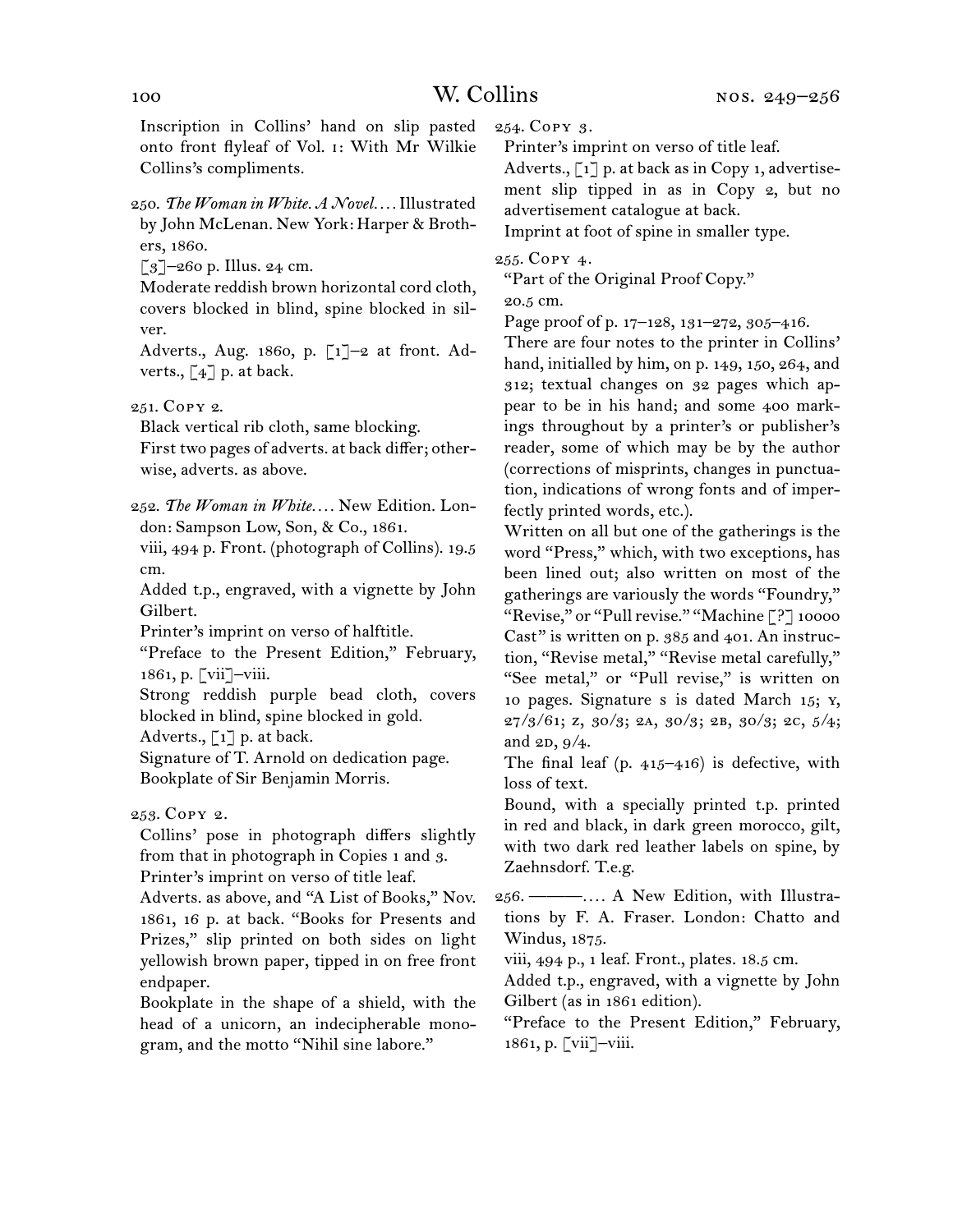nos. 256–265

Dark red calf, gilt, with green leather label on spine. Red, blue, and yellow nonpareil marbled endpapers and edges.

Inscribed by Collins on t.p.: Jane Locker with the kind regards of Wilkie Collins February 12th 1878.

Photograph of Collins pasted to inside front cover.

257.  … ———*. . . .* New York: George Munro [n.d.].

70 p. Illus. 32 cm.

Caption title. At head of title: The Seaside Library. Vol. 1, No. 10. The single illustration is unsigned.

No wrappers; stitched.

Adverts., [2] p. at back.

# *The Woman in White. Dutch*

258.  *De Vrouw in 't Wit. . . .* Uit het Engelsch, door W. J. Mensing.... Amsterdam: P. N. Van Kampen, 1861.

2 vols. 23 cm.

Moderate reddish brown boards embossed and varnished to simulate pebble cloth. Strong brown morocco cloth spine and corners. White illustrated front wrapper, printed in color, bound in; the lithographic illustration, which is the same in both volumes, is unsigned by the artist.

259.  *The Woman in White. A Drama, in a Prologue and Four Acts.* (Altered from the Novel for Performance on the Stage.)*. . . .* London: Published by the Author, 1871.

3 unnumbered leaves, leaves numbered 6–88. 19 cm.

Versos of the leaves are blank. Pale orange yellow wrappers.

260.  *The Yellow Mask. A Novel. . . .* Philadelphia: T. B. Peterson & Brothers [1870?].

 $[17]$ –65 p. 25 cm.

Pale yellow illustrated wrappers. Adverts. on inside front and inside and outside back wrappers.

Adverts.,  $\begin{bmatrix} 1 \end{bmatrix}$  p., and "Publications," 4–15,  $\begin{bmatrix} 2 \end{bmatrix}$ p., at back.

Inscription on outside front wrapper, indicating that this was a review copy: Please notice.

261.  *The Yellow Mask; or, The Ghost of the Ball Room. . . .* Philadelphia: T. B. Peterson & Brothers  $\lceil n.d.\rceil$ .

 $\lceil 17 \rceil$ –65 p. 24 cm.

Bound with five other American editions of novels by Collins.

Dark green German marbled boards. Black leather spine and corners. Initials S.A.N. in gold at foot of spine. Sprinkled edges. Adverts., verso of p. 65.

262.  … *The Yellow Mask. . . .* New York: D. Appleton and Company, 1879.

162 p. 17 cm.

At head of title: Appletons' New Handy-Volume Series.

Brownish orange diagonal fine rib cloth, front cover and spine blocked in black, back cover in blind. Bevelled boards.

"Appletons' New Handy-Volume Series," 4 p., and miscellaneous adverts.,  $\lceil 10 \rceil$  p., at back.

263.  *The Yellow Mask. A Story. . . .* New York: Optimus Printing Company [1879?].

176 p. 16.5 cm.

Yellowish gray diagonal fine rib cloth, front cover blocked inblue.Onspine:Rosebud Edition.

264.  *The Yellow Mask. . . .* New York: William H. Davis, 1892.

162 p. 18.5 cm.

Grayish reddish orange illustrated wrappers, printed in blue. On outside front wrapper: The Eureka Series. No. 54. June 9, 1891.

265.  *Your Money or Your Life: A Tale of My Landlady. . . .*

In *The Belgravia Annual,* Christmas 1881. London: Chatto & Windus.

Pages  $\lceil 1 \rceil$ –23. 22 cm.

White decorated wrappers, printed in red and blue.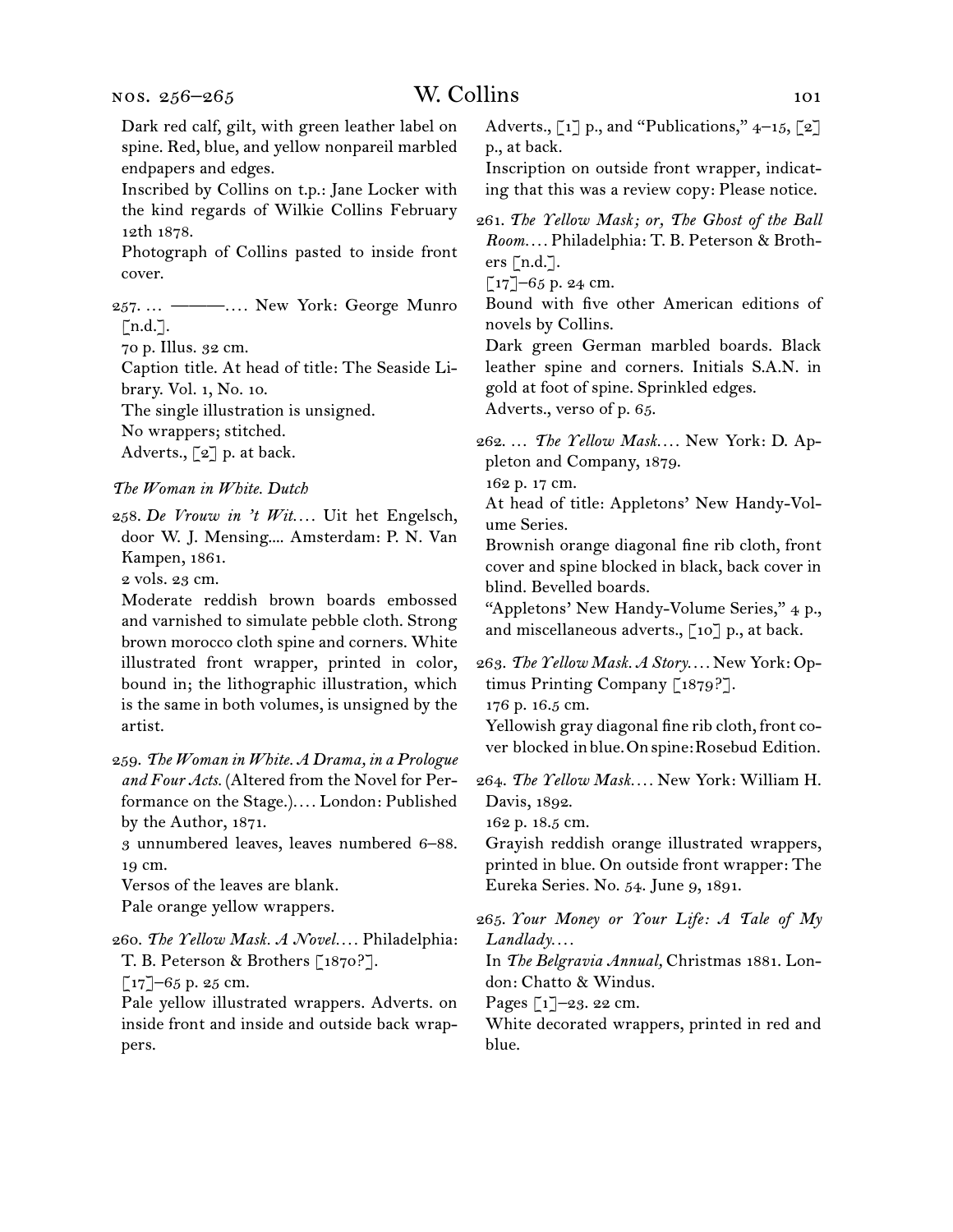266.  *Your Money or Your Life. . . .* In *The People's Library,* Vol. 3, No. 145, Dec. 17, 1881. New York: J. S. Ogilvie & Co. Pages [3]–10. 31 cm.

No wrappers; stitched.

# contributions

267.  *All the Year Round. A Weekly Journal.* Conducted by Charles Dickens. With Which is Incorporated Household Words. Volumes i–xx, Nos. 1–501,April 30, 1859 – November 28, 1868. New Series, Vols. i–iv, Nos. 1–104, December 5, 1868 – November 26, 1870. London.

24 vols. 25 cm. (New Series, 26 cm.).

New Series, Volume iv, Nos. 82–104, June 25, 1870 – November 26, 1870, conducted by Charles Dickens, Jun.

For contributions by Collins and other authors included in this catalogue, see Percy H. Fitzgerald, *Memories of Charles Dickens with an Account of "Household Words" and "All the Year Round" and of the Contributors Thereto* (Bristol: J. W. Arrowsmith Ltd. [1913]).

Vols. I-II, yellowish green horizontal cord cloth, blocked in blind. Vols. III-XX, olive green vertical cord cloth (shade and texture of cloth varying), different blocking in blind. New Series, Vols. I-IV, greenish blue diagonal dotand-ribbon cloth, different blocking in blind. In DICKENS collection  $[CD 520]$ .

The Parrish Collection includes also separate numbers of *All the Year Round,* which are entered in this catalogue under the names of the contributors and the titles of the contributions.

268.  *The Art of Authorship. Literary Reminiscences, Methods of Work, and Advice to Young Beginners, Personally Contributed by Leading Authors of the Day.* Compiled and Edited by George Bainton. London: James Clarke & Co., 1890.

x p., 1 leaf, 355, [1] p. 19.5 cm.

Contribution by Wilkie Collins, p. 89–91.

Dark blue smooth cloth, front cover and spine blocked in gold and black.

"James Clarke & Co.'s Books," dated 1/6/90, 8 p. at back.

269.  *The Autographic Mirror: Autographic Letters and Sketches of Illustrious and Distinguished Men of Past and Present Times; Sovereigns, Statesmen, Warriors, Divines; Historians, Lawyers; Literary, Scientific, Artistic, and Theatrical Celebrities.* London and New York: Cassell, Petter, and Galpin [1864-66].

4 vols. Illus. Vols. i–ii, 41.5 cm.; Vols. iii–iv, 32 cm.

Feb. 20, 1864–June 1866.

Vols. I and II in English and French.

The periodical consists of two sections: autographs (and some drawings) in facsimile and brief biographical or anecdotal sketches about the contributors.

A leaf of the autograph manuscript of Collins' Armadale, Vol. 11, 1st section, p. 195.

"Biographical Notice" concerning Collins: Vol. ii, 2nd section, p. 83.

Dark green sand cloth, blocked in blind.

Bookplate of Alfred Charles Twentyman in Vols. iii and iv.

In THACKERAY collection  $\lfloor$ WMT 267].

### 270.  Bass, Michael Thomas.

*Street Music in the Metropolis. Correspondence and Observations on the Existing Law, and Proposed Amendments. . . .* London: John Murray, 1864.

viii, 120 p. 19 cm.

"To M. T. Bass, Esq., M. P. Sir, Your undersigned correspondents are desirous to offer you their hearty thanks for your introduction into the House of Commons of a Bill for the Suppression of Street Music; and they beg to assure you that, in the various ways open to them, they will, out of Parliament, do their utmost to support you in your endeavour to abolish that intolerable nuisance*. . . .* (Signed) Charles Dickens [and 27 others, including Alfred Tennyson,John Everett Millais,John Forster,John Leech,W. Holman Hunt,WilkieCol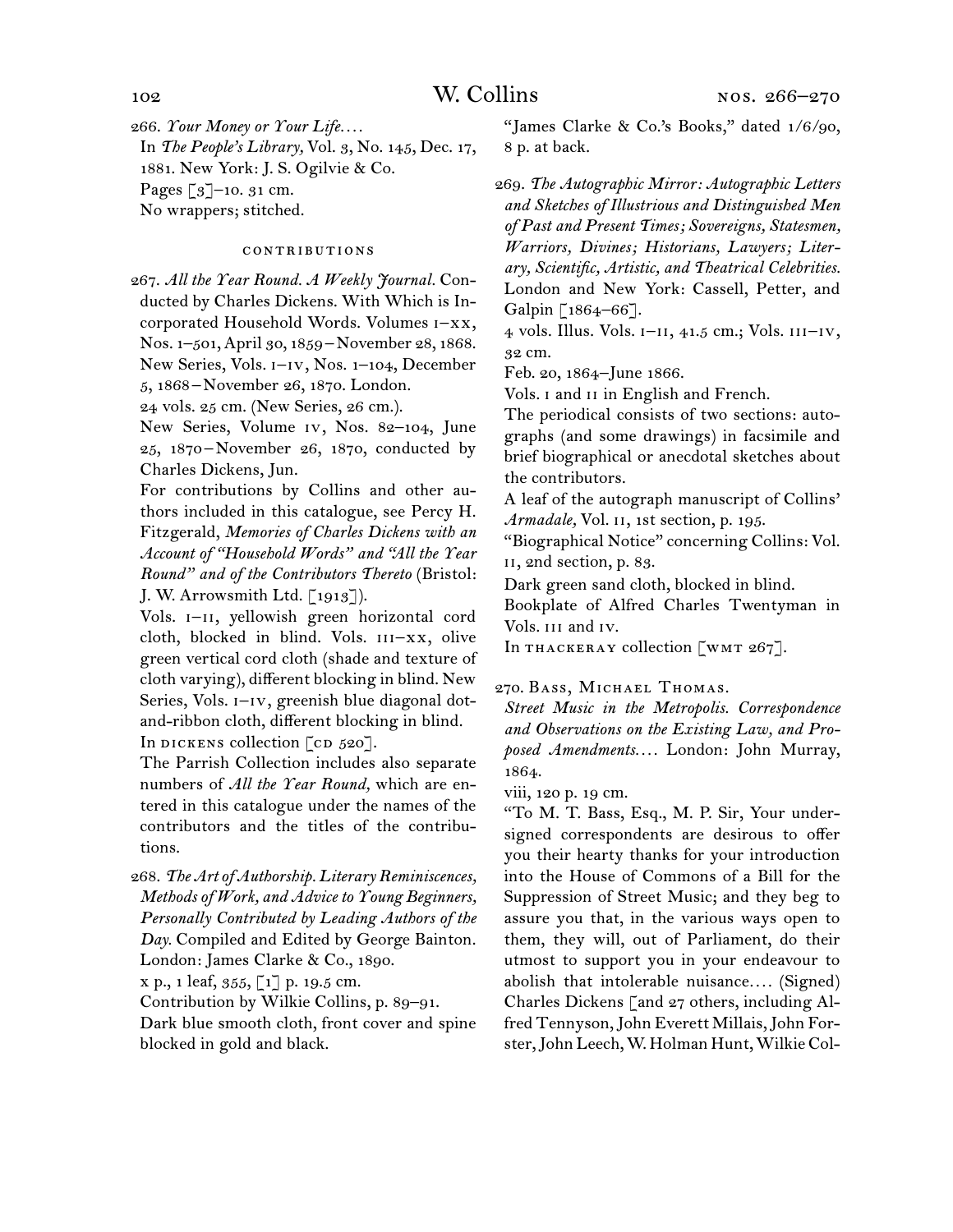lins, R. Doyle, T. Carlyle, and Thomas Woolner]."—p. 41–42.

Red, gray, and yellow nonpareil marbled boards. Dark green leather spine and corners. T.e.g.

In dickens collection  $\lceil$  cd 527].

271.  *The Best Hundred Books: Containing an Article on the Choice of Books by Mr. John Ruskin, a Hitherto Unpublished Letter by Thomas Carlyle, and Contributions from H.R.H. the Prince of Wales* [and others]*. . . .* Boston: De Wolfe, Fiske & Co. [1889].

31 p. 28 cm.

Cover title.

Caption title: The Best Hundred Books. By the Best Judges. Pall Mall Gazette "Extra"*. . . .* (New and revised edition.)

Letter from Wilkie Collins, p. 12–13.

Light orange wrappers. Adverts. on inside front and inside and outside back wrappers. "Retail Price-List … 1889," 12 p. at back.

272.  *Christmas Stories.* The Haunted House by Charles Dickens, Wilkie Collins, G. A. Sala, E. C. Gaskell, Hesba Stretton, and Adelaide Procter. A Message from the Sea by Charles Dickens, Wilkie Collins, Charles Collins, H. F. Chorley, Holme Lee, and Amelia Edwards. Tom Tiddler's Ground by Charles Dickens, Wilkie Collins, Charles Collins, John Harwood, and Amelia Edwards. Copyright Edition. Leipzig: Bernhard Tauchnitz, 1862.

2 prel. leaves, 371, [1] p. 16 cm.

On halftitle: Collection of British Authors. Vol. 609.

*The Haunted House*: "The Ghost in the Cupboard Room," p. 55–68, [by Wilkie Collins]. *A Message from the Sea*: Chapter 11, "The Money," p. 135–147, and Chapter v, "The Restitution," p. 235–247, [by Charles Dickens and Wilkie Collins]; Chapter iv, "The Seafaring Man," p. 204–235, [by Wilkie Collins]. *Tom Tiddler's Ground*: iv, "Picking up Waifs at Sea," p. 301– 323, [by Wilkie Collins].

Black German marbled boards. Dark grayish purple leather spine. Sprinkled edges, brown. Bluish green shell marbled endpapers. In DICKENS collection  $\lceil$  cD 534].

273.  Dickens, Charles.

*The Dickens-Collins Christmas Stories Comprising No Thoroughfare and The Two Idle Apprentices.* By Charles Dickens and Wilkie Collins. Boston: William F Gill & Company, 1876.

 $\lceil 2 \rceil$ , 288 p. Front. for each story. 19.5 cm.

"Copyright, William F. Gill & Co. 1875."

Each story has separate t.p.; that for "The Lazy Tour of Two Idle Apprentices" ascribes authorship to Dickens and fails to credit Collins as co-author.

The frontispieces are by William L. Sheppard. Very dark green pebble cloth, with authors' signatures within a wreath blocked in gold on front cover, spine blocked in gold.

Another copy is in DICKENS collection  $\lceil$  cD 165].

274.  ———. By Charles Dickens and Wilkie Collins. New York: John Wurtele Lovell  $\lbrack \text{c1875}\rbrack.$ 

288 p. 19.5 cm.

"Copyright, William F. Gill & Co. 1875."

"The Lazy Tour of Two Idle Apprentices" has separate t.p., which ascribes authorship to Dickens and fails to credit Collins as coauthor.

Moderate reddish brown diagonal fine rib cloth, with leaf patterns blocked in black on front cover and on spine, spine also blocked in gold.

In DICKENS collection [CD 166].

275.  Dickens, Charles.

*The Lamplighter's Story; Hunted Down; The Detective Police; and Other Nouvellettes*.... Philadelphia: T. B. Peterson and Brothers [c1861].

 $\lceil 9 \rceil$ –467 p. Front., plates, illus. 19 cm.

Added t.p., with vignette. The added t.p., frontispiece, and plates are on light-weight paper.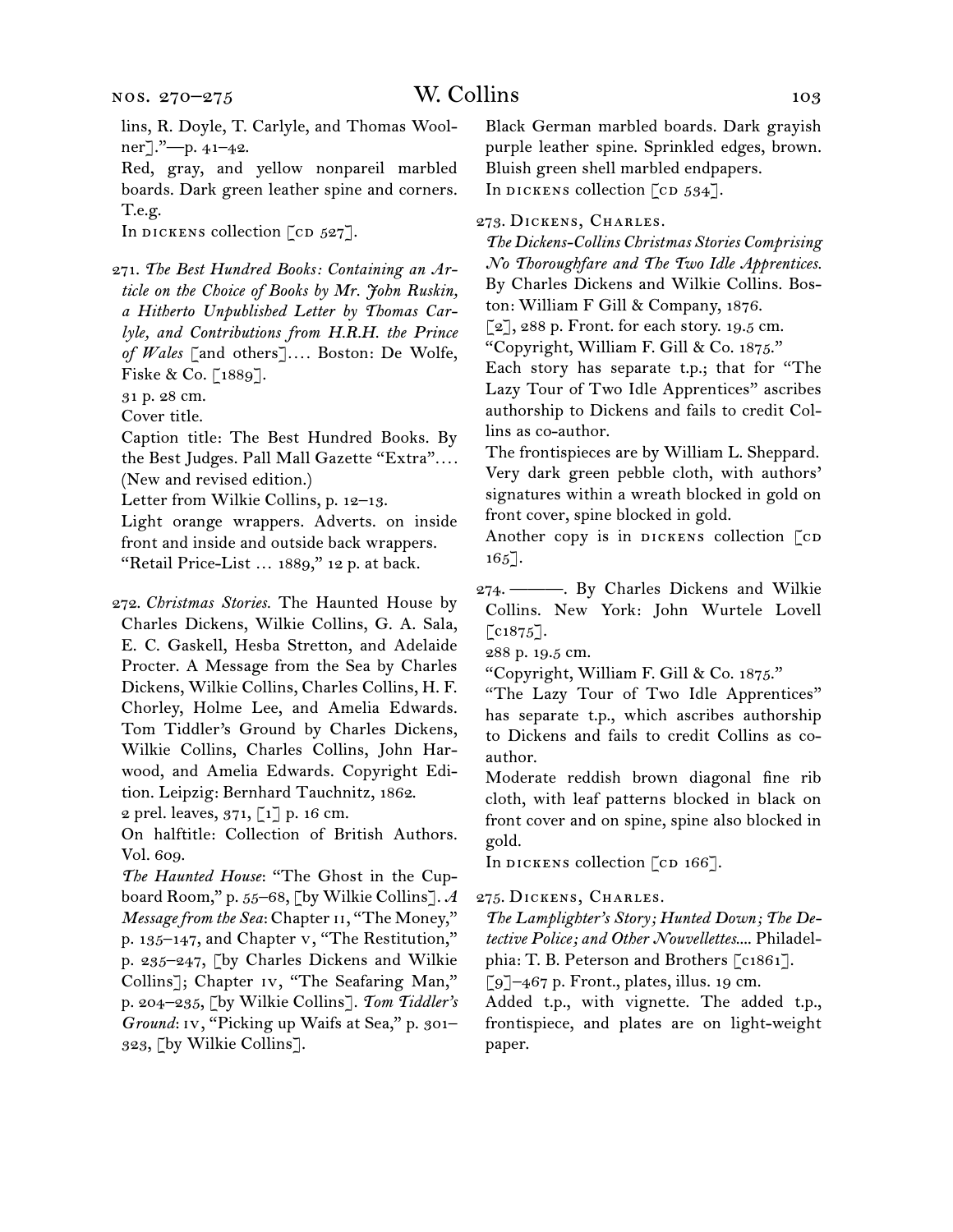The illustrations, which are unsigned, are for "Hunted Down" only, p. 30–56.

Includes *The Haunted House,* p. 335–467, originally published as the Extra Christmas Number of *All the Year Round,* 1859, and only partially written by Dickens. "The Ghost in the Cupboard Room," by Wilkie Collins, p. 394– 407.

Black vertical rib cloth, blocked in blind. Also blocked in blind on both covers: Peterson's Uniform Duodecimo Edition of the Complete Works of Charles Dickens "Boz". The spine is blocked in bronze, in the third panel is the word "Illustrated," and the publisher's imprint at the foot ends with a period.

White shield-shaped book label with the monogram JTH [?] in red intertwined letters. In dickens collection  $\lceil$  cd 247].

276.  Copy 2.

The added t.p., frontispiece, and plates are on text paper.

Dark brown vertical rib cloth. Covers blocked as above. The spine is blocked in gold, in the third panel are the words "Complete in One Volume," and there is no period after the publisher's imprint, which is in letters taller than those on Copy 1.

In GASKELL collection  $\lceil \text{EG } 61 \rceil$ .

277.  Copy 3.

The added t.p., frontispiece, and plates are on light-weight paper.

Dark yellowish green diagonal fine rib cloth, both covers blocked in black, with a cut of the lamplighter and a child blocked in gold on front cover. The cut is repeated in gold on the spine. No edition statement on covers. In DICKENS collection  $[CD 249]$ .

278.  ———. By Charles Dickens. ("Boz.") Petersons' Uniform Edition of Dickens' Works.... Philadelphia: T. B. Peterson & Brothers  $\lceil c1861 \rceil$ .

 $\lceil 9 \rceil$ –245 p. Front., plate, illus. 23.5 cm. Added t.p., with vignette.

The illustrations, for "Hunted Down" only, p. 21–34, are the same as those in the preceding edition.

Includes *The Haunted House,* p. 177–245 (see note for preceding edition). "The Ghost in the Cupboard Room," by Wilkie Collins, p. 207– 214.

Black vertical rib cloth, with a portrait of Dickens and other decoration blocked in blind on both covers, spine blocked in gold.

279.  Copy 2.

Printed on thinner paper.

Different blocking in blind, with a diamondshaped design in place of the portrait, spine blocked as Copy 1.

Adverts.,  $\lbrack 2 \rbrack$  p. at back.

With an inscription in pencil on free front endpaper dated Jan/62.

Both copies in DICKENS collection  $[CD 250 251$ ].

280.  Dickens, Charles.

*The Lazy Tour of Two Idle Apprentices. No Thoroughfare. The Perils of Certain English Prisoners.* By Charles Dickens and Wilkie Collins. With Illustrations. London: Chapman and Hall, Limited, 1890.

vi p., 1 leaf, 327 p. Front., plates. 21.5 cm.

The eight illustrations are by Arthur Layard.

Dark bluish green diaper cloth, covers and spine blocked in black.

Another copy is in DICKENS collection  $\lceil$  CD  $254$ ].

281.  Dickens, Charles.

*A Message from the Sea; and The Uncommercial Traveler.* By Charles Dickens. (Boz.)*. . . .* Philadelphia: T. B. Peterson and Brothers [n.d.].  $\lceil 17 \rceil$ –330 p. 19 cm.

*A Message from the Sea* was originally published as the Extra Christmas Number of *All the Year Round, 1860, a*nd is only partially written by Dickens. For sections written by Wilkie Collins, see below under title.

Black vertical rib cloth, blocked in blind. Also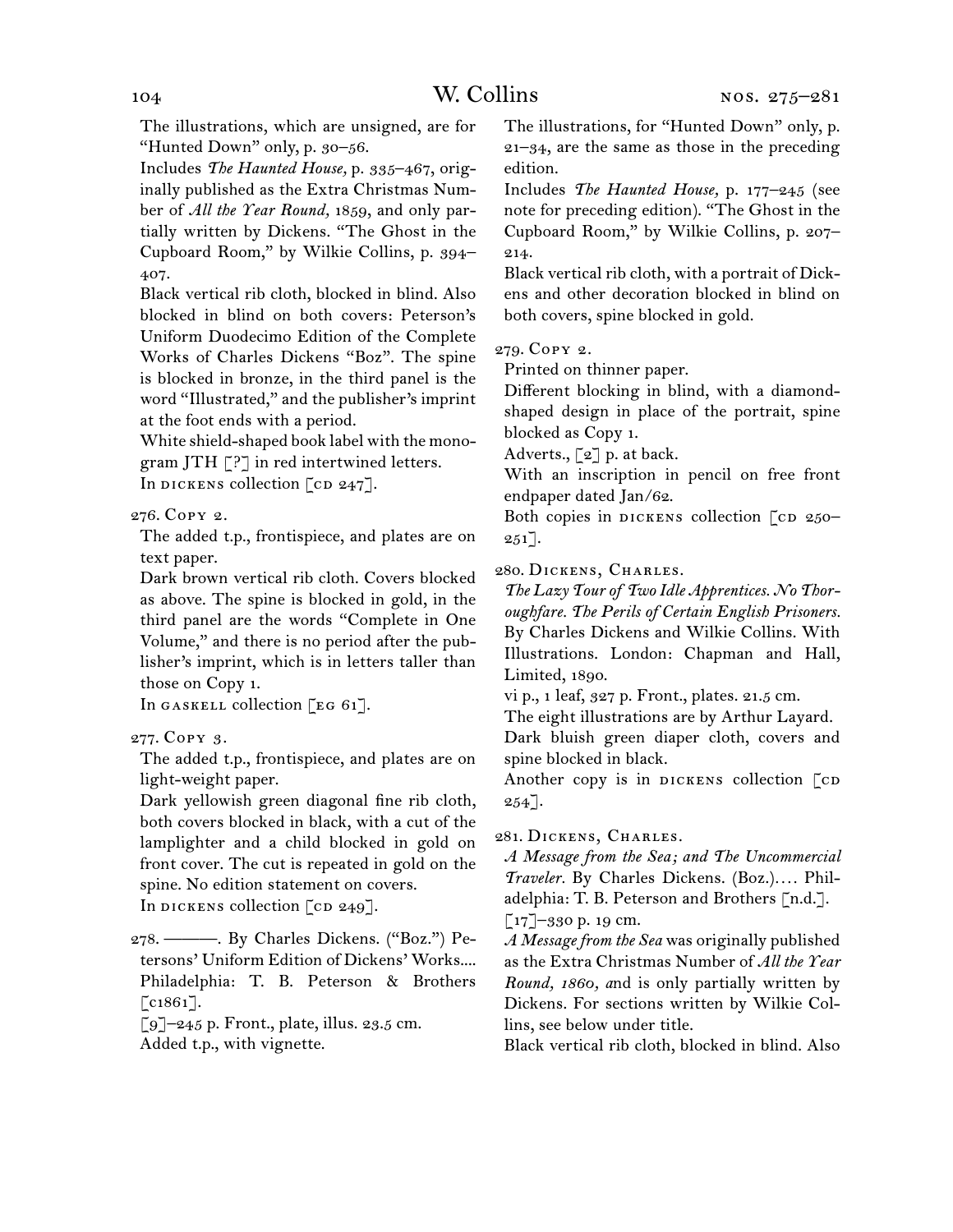282.  Dickens, Charles.

*No Thoroughfare.* By Charles Dickens and Wilkie Collins. Being the Extra Christmas Number of All the Year Round*. . . .* Christmas, 1867. [London: Published at the Office; Chapman & Hall.<sup>7</sup>

48 p. 24.5 cm.

Caption title.

"The Overture," parts of Acts i and iv, and Act III, [by Charles Dickens]. The remainder of Acts i and iv, and Act ii, [by Wilkie Collins<sup>7</sup>.

Moderate greenish blue wrappers. Adverts. along margins of outside front wrapper, and on inside front and inside and outside back wrappers.

Two other copies are in DICKENS collection  $[CD 335 - 336].$ 

283.  … ———. By Charles Dickens and Wilkie Collins. Being the Extra Christmas Number of Every Saturday, For Christmas, 1867. Boston: Ticknor and Fields, 1867.

42 p. 26.5 cm.

Cover title.

For Collins' contribution, see above.

Light reddish brown wrappers. Adverts. along margins of outside front wrapper, and on inside front and inside and outside back wrappers.

Adverts., 6 p. at front, 7–10 p. at back.

Another copy is in DICKENS collection [CD 337].

284.  … ———. By Charles Dickens and Wilkie Collins. New York: George Munro [Feb. 8, 1878].

24 p. Illus. 32 cm.

Caption title. At head of title: The Seaside Library. Vol. 12, No. 239.

The single illustration is unsigned.

"No Thoroughfare," p. [1]-15; for Collins' contribution, see above. "Mrs. Lirriper's Lodgings. In Two Chapters," by Charles Dickens, p. 15–19; "Mrs. Lirriper's Legacy. In Two Chapters," [by Charles Dickens], p. 19–23. No wrappers; stitched.

Adverts., p. 23–24.

285.  Dickens, Charles.

*No Thoroughfare. A Drama. In Five Acts.* (Altered from the Christmas Story, for Performance on the Stage.) By Charles Dickens and Wilkie Collins. London: Published at the Office of All the Year Round, 1867.

78 p., 1 leaf. 18 cm.

Pale orange yellow wrappers.

Inscribed by Collins on outside front wrapper: Lizzie Graves from Wilkie Collins see pages  $26 - 50 -$ 

With manuscript notes and markings.

Another copy is in DICKENS collection [CD 339].

286.  Dickens, Charles.

*No Thoroughfare. A Drama in Five Acts and a Prologue.* By Charles Dickens and Wilkie Collins. As First Performed at the New Royal Adelphi Theatre, London, under the Management of Mr. Benjamin Webster, and the direction of Mrs. Alfred Mellon, Dec 26, 1867*. . . .* New York: Robert M. De Witt [n.d.].

40 p. 19.5 cm.

Moderate yellow wrappers. On outside front wrapper: De Witt's Acting Plays. (Number 14.) Adverts. on inside front and inside and outside back wrappers.

Adverts., [4] p. at back.

287.  [Dickens, Charles.]

*The Perils of Certain English Prisoners, and Their Treasure in Women, Children, Silver, and Jewels.* The Extra Christmas Number of Household Words. Conducted by Charles Dickens.... Christmas, 1857. [London: Published at the Office.]

36 p. 24 cm.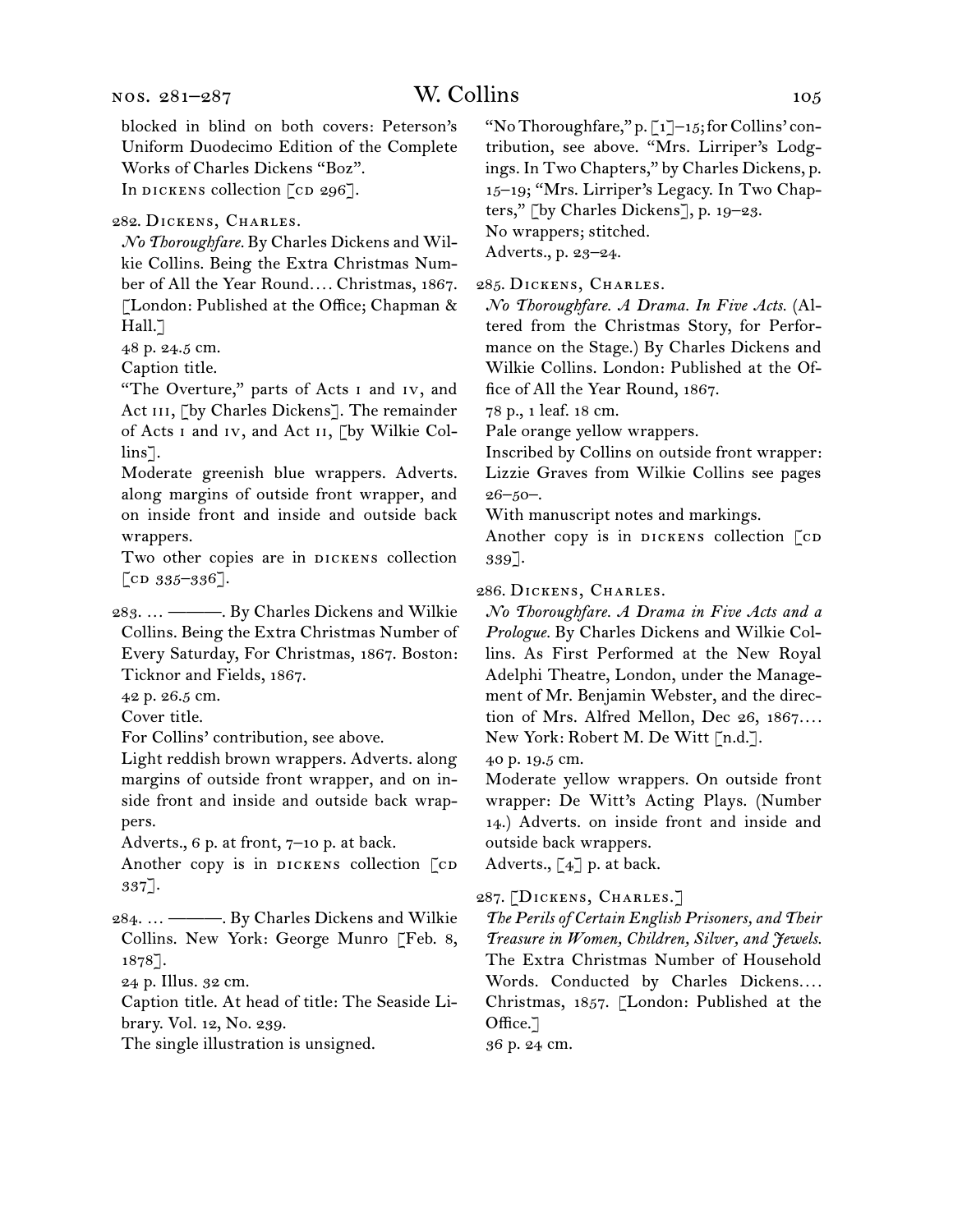Caption title.

Chapter i, "The Island of Silver-Store," p. [1]-14, and Chapter III, "The Rafts on the River," p. 30–36, [by Charles Dickens]. Chapter ii, "The Prison in the Woods," p. 14–30, [by Wilkie Collins].

No wrappers; stitched.

Another copy is in DICKENS collection  $\lceil$  CD 384].

# 288.  Dickens, Charles.

*The Perils of Certain English Prisoners, and Their Treasure in Women, Children, Silver and Jewels.* By Charles Dickens. ("Boz.") [and Wilkie Collins.] Petersons' Uniform Edition of Charles Dickens' Works*. . . .* Philadelphia: T. B. Peterson & Brothers, 1858.

 $[17]$ –88 p. 24 cm.

First published as the Extra Christmas Number of *Household Words,* 1857.

Chapter i, "The Island of Silver-Store," p. 19– 43, and Chapter III, "The Rafts on the River," p. 76–88, [by Charles Dickens]. Chapter ii, "The Prison in the Woods," p. 44–75, [by Wilkie Collins].

Pale orange yellow wrappers. Adverts. on inside front and inside and outside back wrappers.

"Catalogue of Good Books," 8 p. at back. In dickens collection  $[CD 385]$ .

289.  *Golden Treasures of Poetry, Romance, and Art.* By Eminent Poets, Novelists, and Essayists. Illustrated. Boston: William F. Gill and Company, 1876.

[2], 360 p. Front., plates, illus. 21 cm.

Illustrated by A. B. Houghton, E. M. Wimperis, J. H. Dell, and others.

"The Clergyman's Confession," by Wilkie Collins, p.  $[27]$ –59.

With an illustration, "The Vision," by Sol. Eytinge, Jr., facing p. 57.

Dark yellowish green diagonal fine rib cloth, front cover blocked in black, spine blocked in black and gold. Bevelled boards. T.e.g.

290.  *The Haunted House.* The Extra Christmas Number of All the Year Round. Conducted by Charles Dickens*. . . .* Christmas, 1859. [London: Published at the Office.]

48 p. 24.5 cm.

Caption title.

"The Mortals in the House," p.  $\lceil 1 \rceil - 8$ , "The Ghost in Master B.'s Room," p. 27–31, and "The Ghost in the Corner Room," p. 48, [by Charles Dickens]. "The Ghost in the Cupboard Room," p. 21–26, [by Wilkie Collins]. "The Ghost in the Garden Room," p. 31–48, [by Elizabeth Gaskell].

No wrappers; stitched.

2 copies.

Another copy is in DICKENS collection  $\lceil$  CD 560].

291.  *Holiday Stories from Belgravia.* With Numerous Illustrations. London: Chatto & Windus [1883?].

1 prel. leaf, 128, 128, 128 p. Fronts., plates. 22 cm.

Consists of three issues of the *Belgravia Annual,* Christmas 1879, 1880, and 1881.

The illustrations are by Charles Gregory, Clough W. Bromley, George L. Seymour, and others.

"Your Money or Your Life:A Tale of My Landlady," by Wilkie Collins, in the *Annual,* Christmas 1881, p. [1]–23.

Vivid purplish blue sand cloth, front cover elaborately blocked in gold, back cover in blind, spine blocked in gold.

"List of Books," May 1883, 32 p. at back.

292.  *The Holly-Tree Inn.* Being the Extra Christmas Number of Household Words. Conducted by Charles Dickens*. . . .* Christmas, 1855. [London: Published at the Office.]

36 p. 24.5 cm.

Caption title.

"The Guest," p.  $\lceil 1 \rceil$ -9, "The Boots," p. 18–22, and "The Bill," p. 35–36, [by Charles Dickens]. "The Ostler," p. 9–18, [by Wilkie Collins].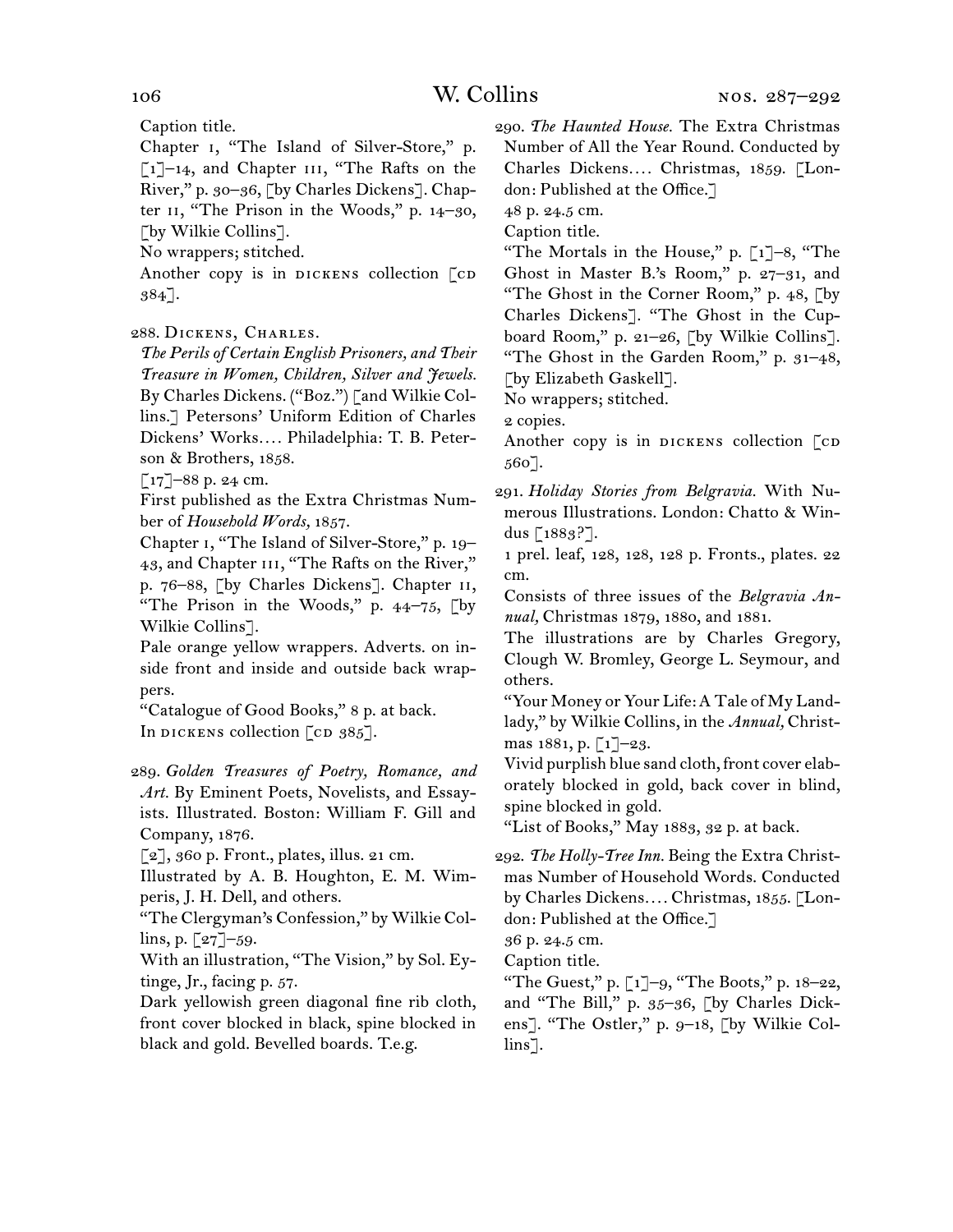nos. 292–298

No wrappers; stitched. In DICKENS collection  $\lceil$  cD 562].

- 293.  ———. In Seven Chapters. By Charles Dickens [and others]*. . . .* Philadelphia: T. B. Peterson [1855].
- 38 p. 24.5 cm.
- "The Guest," p. 3–11, "The Boots," p. 20–24, and "The Bill," p. 37–38, [by Charles Dickens]. "The Ostler," p. 11–20, [by Wilkie Collins<sup>7</sup>.
- Pale orange yellow wrappers. Adverts. on inside front and inside and outside back wrappers.

Adverts., Nov. 1855, [2] p. at back.

294.  Copy 2.

Text of p. [1] of adverts. differs.

- Lacks back wrapper.
- Both copies in DICKENS collection  $\lceil$  cD 563– 564].
- 295.  *A House to Let.* Being the Extra Christmas Number of Household Words. Conducted by Charles Dickens*. . . .* Christmas, 1858. [London: Published at the Office.]

36 p. 24 cm.

Caption title.

"Over the Way," p. [1]–6, and "Trottle's Report," p. 26–32, [by Wilkie Collins]. "The Manchester Marriage," p. 6–17, [by Elizabeth Gaskell]. "Going into Society," p. 18–23, [by Charles Dickens]. "Let At Last," p. 32–36, [by Wilkie Collins and Charles Dickens]. No wrappers; stitched.

In dickens collection  $[CD 566]$ .

- 296.  ———. By Charles Dickens [and others]*. . . .* Petersons' Cheap Edition for the Million. Philadelphia: T. B. Peterson & Brothers  $[1867?].$
- [17]–91 p. 24.5 cm.

Chapter i, "Over the Way," p. 19–28, and Chapter v, "Trottle's Report," p. 72–83, [by Wilkie Collins]. Chapter 11, "The Manchester Marriage," p. 29–51, [by Elizabeth Gaskell]. Chapter III, "Going into Society," p. 52-61, [by Charles Dickens]. Chapter vi, "Let At Last," p. 83–91, [by Wilkie Collins and Charles Dickens].

Moderate yellowish pink illustrated wrappers. Adverts. on inside front and inside and outside back wrappers.

Adverts., verso of p. 91 and [4] p. at back. In dickens collection  $\lceil$  cd 567].

297.  *Household Words. A Weekly Journal.* Conducted by Charles Dickens. Volumes i–xix, Nos. 1-479, March 30, 1850-May 28, 1859. London: Office.

19 vols. 24 cm.

Contributions by Collins and other authors included in this catalogue are identified in Anne Lohrli, *Household Words; A Weekly Journal 1850–1859 Conducted by Charles Dickens* (Toronto, 1973).

Vols. i–vi, blue, red, and brown Spanish marbled boards, brown calf spine and corners. Vols. vii–xix, bluish green vertical cord cloth (shade and texture of cloth varying), covers and spine blocked in blind.

Bookplate of Wedderburn in Vols. i–vi.

In DICKENS collection  $[CD 569]$ .

The Parrish Collection includes also separate numbers of *Household Words,* which are entered in this catalogue under the names of the contributors and the titles of the contributions.

298.  *Household Words Christmas Stories. 1851– 1858.* Conducted by Charles Dickens*. . . .* London: Ward, Lock, and Tyler [1868].

8 numbers in 1 vol. 23 cm.

Reprint of the Extra Christmas Numbers of *Household Words.*

Collins contributed to five of the Numbers, 1854–1858, separate copies of which are in the Parrish Collection.

Vivid purplish blue sand cloth, front cover blocked in black, red, and gold, back cover in blind, spine blocked in black and gold. Bevelled boards. Glazed edges, deep reddish orange.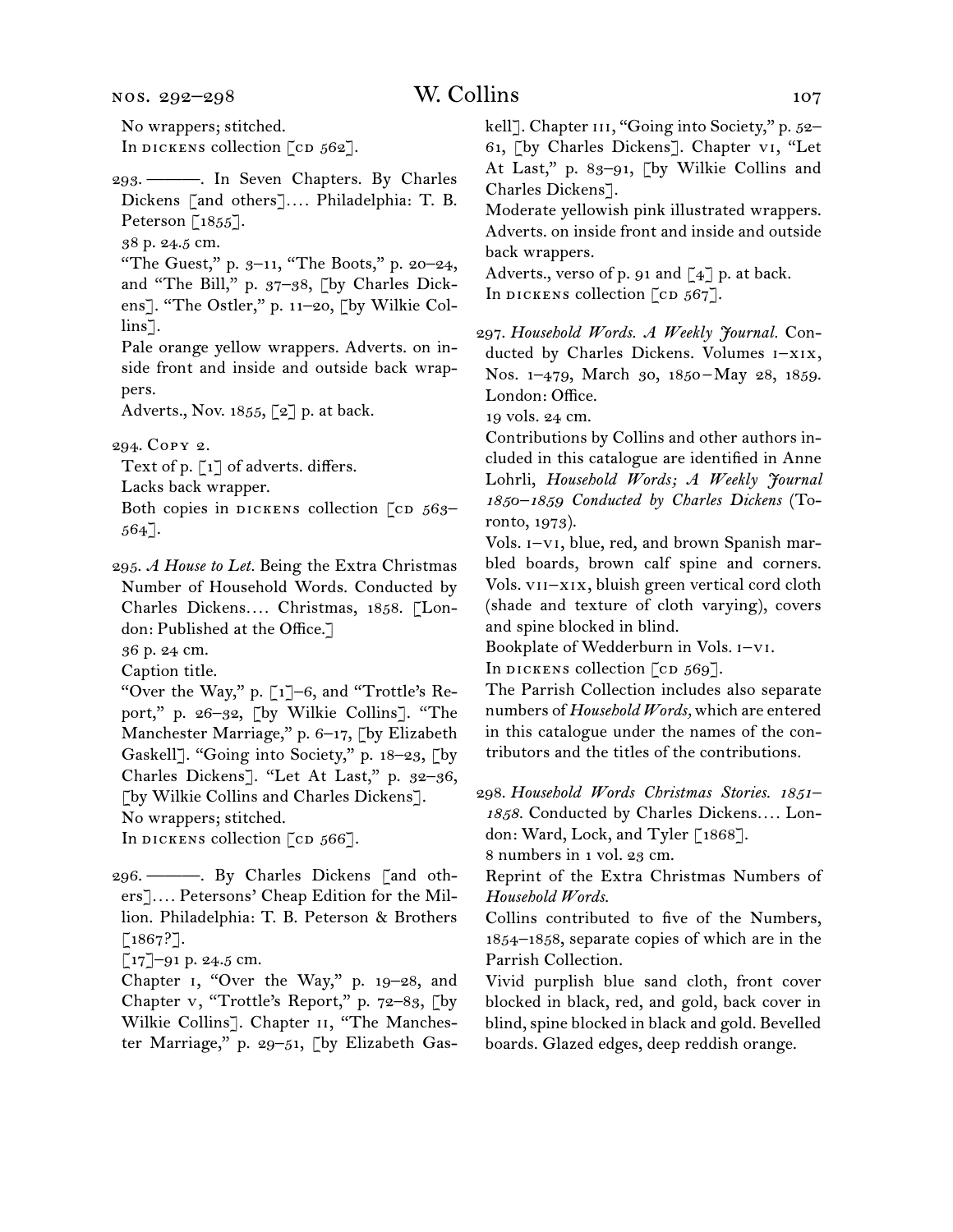Adverts., [2] p. at front following title leaf and 2, [8] p. at back.

In dickens collection  $\lceil$  cd 570].

299.  *Letters Addressed to A. P. Watt.* London: A. P. Watt & Son, 1894.

xv, 107, [1] p. 17.5 cm.

T.p. printed in black and red.

Three letters from Wilkie Collins, December 27, 1882, p. 16, August 22, 1883, p. 17, and 13th Nov. 1888, p. 97–98, and memorandum by Collins attached to his will, January 1, 1887, p. 18. Yellowish white illustrated wrappers, printed in green.

300.  *Letters Addressed to A. P. Watt and His Sons, 1883–1929.* London: A. P. Watt & Son, 1929. xxiii, 211, [1] p. 16.5 cm.

Letter from Wilkie Collins, August 22, 1883, p. 49, and memorandum by Collins attached to his will, January 1, 1887, p. 50. Light yellowish brown wrappers.

301.  *Lotos Leaves. Original Stories, Essays, and Poems. . . .* Edited by John Brougham and John Elderkin. Illustrated. Boston: William F. Gill and Company, Late Shepard and Gill, 1875. xv p., 1 leaf, 411 p. Front., plates, illus. 22.5 cm.

"Preface," signed J. B.  $\lceil$  and  $\rceil$  J. E., p.  $\lceil$  ix  $\rceil$ -x. Illustrated by John LaFarge, Alfred Fredericks, George G. White, and others.

"A Fatal Fortune," by Wilkie Collins, with an illustration by Arthur Lumley, p. [175]–202.

Moderate reddish brown diagonal fine rib cloth, front cover and spine elaborately blocked in gold and black, back cover blocked in blind. Bevelled boards. A.e.g.

302.  Copy 2.

Brownish black morocco, covers and spine blocked in black and gold, with some differences in decoration and less gold than Copy 1. Bevelled boards. A.e.g. Very dark red curl marbled endpapers.

Inscription in pencil on front flyleaf dated Christmas 1874.

303.  *Lotos Leaves. Stories, Essays, and Poems by Members of The Lotos Club.* With Numerous Illustrations. London: Chatto and Windus, 1875.

 $[2]$ , ix, 401,  $[1]$  p. Front., plates, illus. 24.5 cm.

T.p. printed in black and red.

The contents and illustrations are the same as those of preceding item.

"Preface," signed John Brougham [and] John Elderkin, p. [iii]–iv.

"A Fatal Fortune," by Wilkie Collins, with an illustration by Arthur Lumley, p.  $\lceil 175 \rceil$ -202.

Moderate yellow green smooth cloth, front cover blocked in brown, back cover in blind, spine blocked in brown and gold. Bevelled boards. Floral-patterned endpapers, moderate orange yellow on pale orange yellow.

304.  Copy 2.

Vivid purplish blue diagonal fine rib cloth, with Alfred Fredericks' illustration "Fairy gold" from the book blocked in gold and black on front cover, back cover blocked in blind, spine blocked in gold and black. Bevelled boards. A.e.g. Plain endpapers.

305.  *A Message from the Sea.* The Extra Christmas Number of All the Year Round. Conducted by Charles Dickens*. . . .* Christmas, 1860. [London: Published at the Office.]

48 p. 24.5 cm.

Caption title.

Chapter i, "The Village," p. [1]–4, and Chapter III, "The Club-Night," introductory section, p. 9–12, [by Charles Dickens]. Chapter ii, "The Money," p. 4–9, and Chapter v, "The Restitution," p. 44–48, [by Charles Dickens and Wilkie Collins]. Chapter iv, "The Seafaring Man," p. 31–44, [by Wilkie Collins].

No wrappers; stitching removed.

Another copy is in DICKENS collection  $\lceil$ CD 591].

306.  *The Nine Christmas Numbers of All the Year Round, Conducted by Charles Dickens.* London: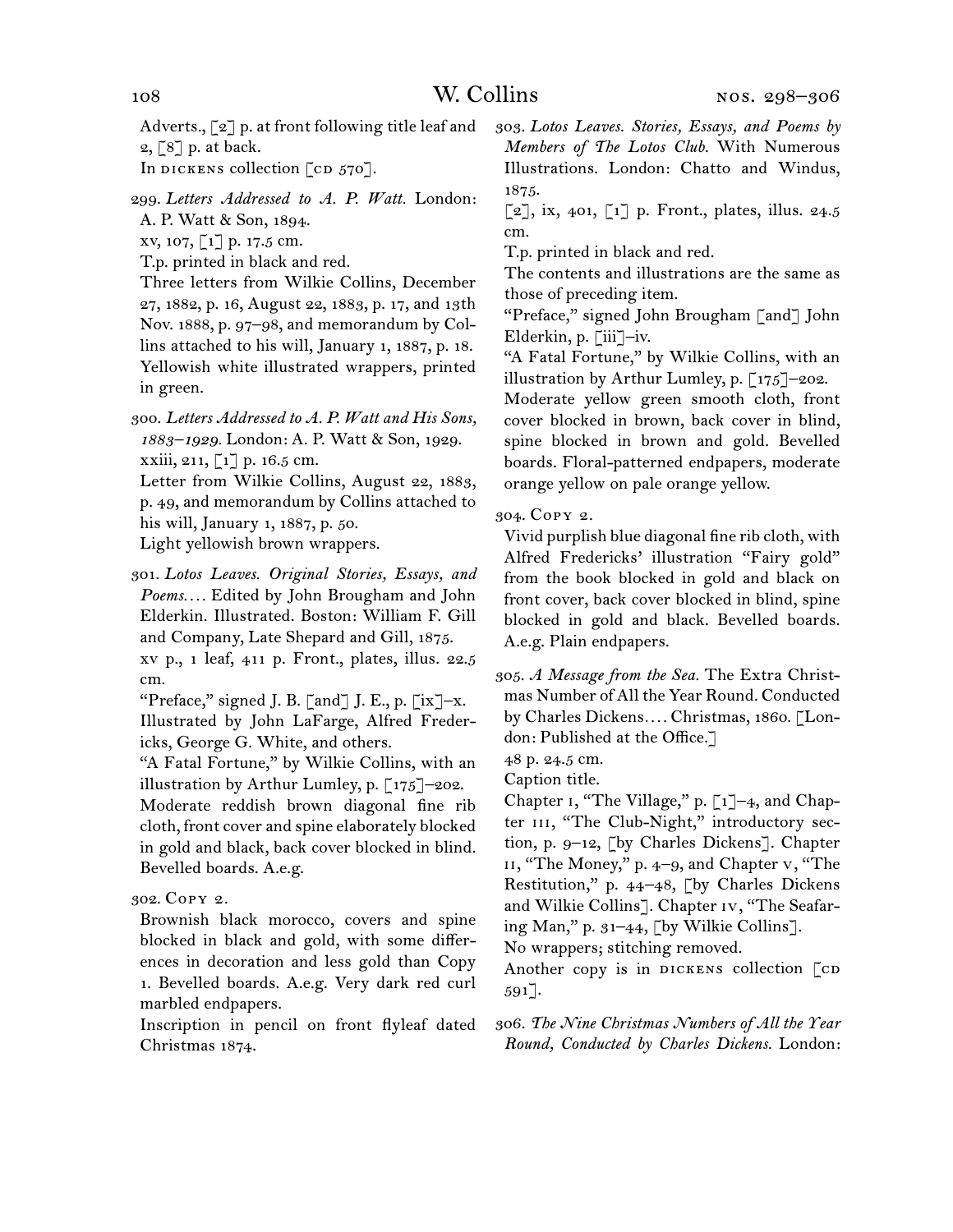# W. Collins 109

[Published at the Office]; and Messrs. Chapman & Hall  $\lceil n.d.\rceil$ .

9 numbers in 1 vol. 24 cm.

On front cover and on spine: Christmas Stories from "All the Year Round" (with no quotation marks on spine).

The original Extra Christmas Numbers, 1859– 67.

Collins contributed to four of the Numbers, 1859–1861 and 1867, separate copies of which are in the Parrish Collection.

Dark yellowish green pebble cloth, front cover blocked in blind and gold, back cover in blind, spine blocked in gold. Stained edges, deep reddish orange.

Book label of H. Croydon Roberts. In DICKENS collection  $\lceil$  cD 608].

307.  *Papyrus Leaves. Poems, Stories, and Essays. . . .*

Edited by William Fearing Gill. Illustrated. New York: R. Worthington, 1880.

403 p. Front., plates, illus. 22.5 cm.

Illustrated by Alfred Fredericks, E. M. Wimperis, H. Billings, and others.

"Jéromette,"byWilkieCollins,withanillustration by Sol. Eytinge, Jr., p. [207]–239.

Dark yellowish green diagonal fine rib cloth, with Egyptian motifs blocked in gold and black on front cover and on spine. Bevelled boards. A.e.g.

308.  *Readings and Recitations from Modern Authors: Being Pearls Gathered from the Fields of Poetry and Romance.* By R. H. and Elizabeth Stoddard*. . . .* Chicago: Donohue, Henneberry & Co., 1890.

312 p. 19 cm.

An unillustrated reprint of *Remember* [1869], with a shortened "Preface."

"Fauntleroy the Forger," by Wilkie Collins, p. 70–88.

Light grayish yellowish brown wrappers. Adverts. on inside front and inside and outside back wrappers. Parts of front and most of back wrappers lacking.

309.  *Remember. A Keepsake.* Edited by Richard and Elizabeth Stoddard. New York: Leavitt & Allen Brothers [1869].

312 p. Front., plates. 20 cm.

The illustrations are engravings of paintings by various artists.

"Fauntleroy the Forger," by Wilkie Collins, p. 70–88.

Dark red sand cloth, front cover blocked in gold and black, with a colored portrait of a young woman mounted in center, spine blocked in gold and black. A.e.g.

In CRAIK collection [DC  $165$ ].

310.  Royal General Theatrical Fund.

*Proceedings at the Twentieth Anniversary Festival of the Royal General Theatrical Fund, Held at the Freemasons' Tavern, Great Queen Street, on Wednesday, April 12th, 1865.* Wilkie Collins, Esq., in the Chair. London: Printed by Frederic Ledger [1865].

42 p., 1 leaf. 17 cm.

Speeches by Collins, the Chairman, p. 12–14, 17–26, 31–33.

Pale yellow wrappers.

311.  Copy 2.

Moderate red flexible pebble cloth, blocked in blind. A.e.g.

312.  *The Satchel Series. Volume I. Stories, Poems, Essays and Sketches by Miss M. E. Braddon, Wilkie Collins, Owen Meredith, M. Quad, and Others.* Fully Illustrated. Boston: William F. Gill and Company, 1875.

102 p. Front., plates. 21 cm.

The illustrations are by John D. Watson, Mary Ellen Edwards, John E. Millais, and others.

"Holy Wells and Druid Relics. A Reminiscence of a Trip to Cornwall," by Wilkie Collins, p. 74–94.

Yellowish gray illustrated wrappers. Adverts. on inside front and inside and outside back wrappers.

Adverts., [16] p. at back.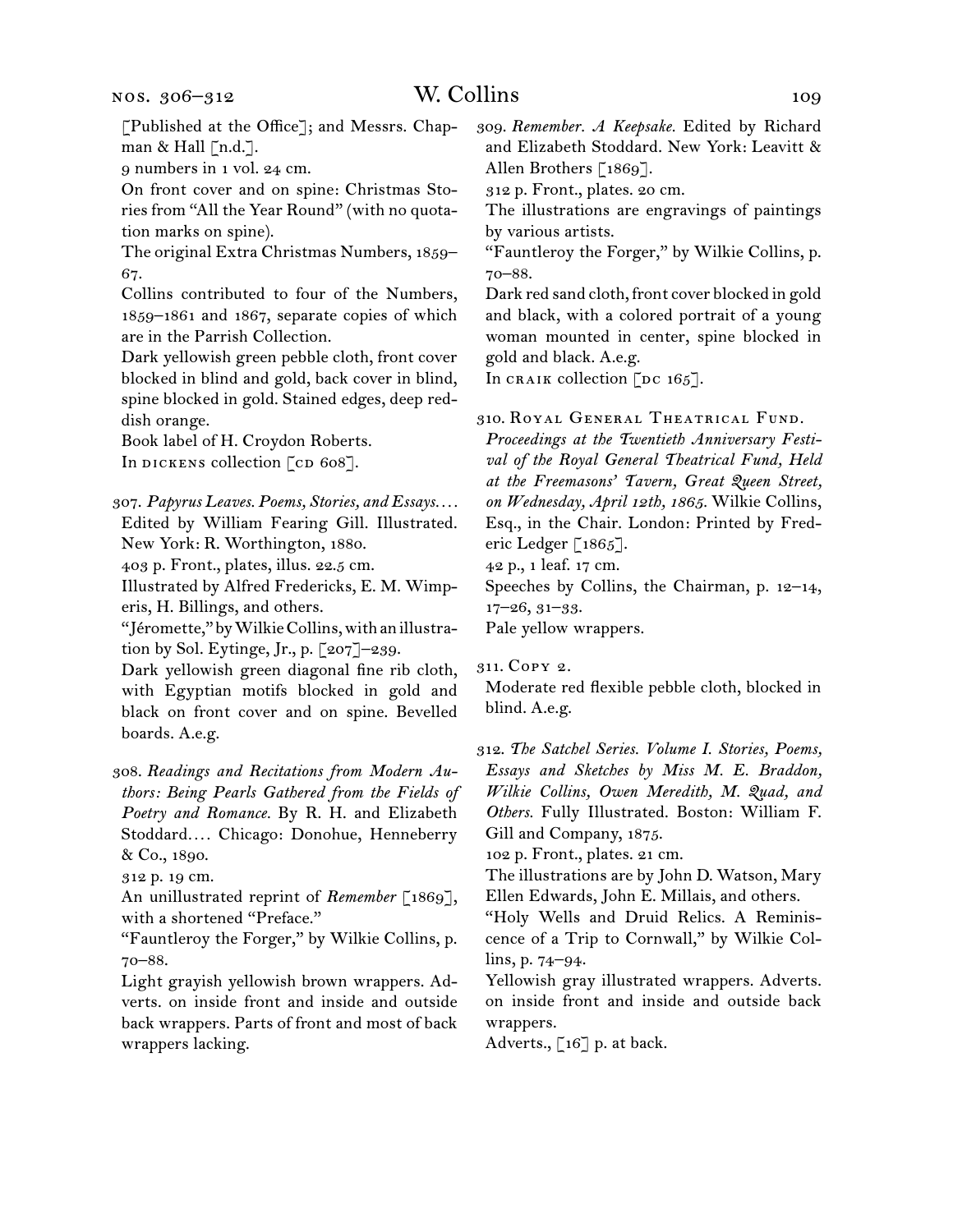313.  *The Seven Poor Travellers.* Being the Extra Christmas Number of Household Words. Conducted by Charles Dickens*. . . .* Christmas, 1854. [London: Published at the Office.]

36 p. 24.5 cm.

Caption title.

"The First," p.  $\lceil 1 \rceil$ –10, and "The Road," p. 35– 36, [by Charles Dickens]. "The Fourth Poor Traveller," p. 19–26, [by Wilkie Collins].

No wrappers; stitched.

In DICKENS collection [CD 660].

314.  ———. Being the Extra Christmas Number of Household Words. Conducted by Charles Dickens*. . . .* Christmas, 1854. [New York: J. A. Dix.]

36 p. 25.5 cm.

Caption title.

"The First," p. [1]–10, and "The Road," p. 35–36, [by Charles Dickens]. "The Fourth Poor Traveller," p. 19–26, [by Wilkie Collins].

Pale orange yellow wrappers. Adverts. on inside front and inside and outside back wrappers.

315.  *Speeches at the Lotos Club.* Arranged by John Elderkin, Chester S. Lord, Horatio N. Fraser*. . . .* New York: Privately Printed, 1901.

xxii, [2], 414 p., 1 leaf. Front., plates. 23.5 cm. T.p. printed in black and red.

Added t.p., printed on parchment paper and illuminated in gold and red, with title: After Dinner Speeches at the Lotos Club.

"Introduction," unsigned, p. xix–xxii.

"Wilkie Collins at the Dinner in His Honor, September 27, 1873," p. 7–8.

No. 10 of 100 copies on Van Gelder hand-made paper.

Deep red morocco, by Stikeman. T.e.g.; fore and bottom edges deckled. Endpapers lined with light greenish blue moiré horizontal rib silk.

Bookplate of Edward D. Freeman. In KINGSLEY collection [CK 179].

316.  *Stories by English Authors. France … A Terribly Strange Bed*, By Wilkie Collins*. . . .* New York: Charles Scribner's Sons, 1896.

196 p. Front. 17 cm.

The frontispiece is a photographic portrait of Stanley J. Weyman, one of the five contributors to the book.

"The Traveller's Story of a Terribly Strange Bed," p.  $\lceil 93 \rceil$ –136.

Deep yellow brown vertical rib cloth, publisher's monogram blocked in blind on front cover.

In stevenson collection. *Catalogue,* Part iii, No. 25.

317.   *Study and Stimulants; or, The Use of Intoxicants and Narcotics in Relation to Intellectual Life, as Illustrated by Personal Communications on the Subject, from Men of Letters and of Science.* Edited by A. Arthur Reade. Manchester: Abel Heywood and Son; London: Simpkin, Marshall, and Co., 1883.

2 prel. leaves, 206 p., 1 leaf. 19 cm.

Letter from Wilkie Collins, February 10, 1882, p. 36.

Grayish yellowish brown diagonal fine rib cloth, front cover blocked in black, back cover in blind, spine blocked in gold and black. Patterned endpapers, white and grayish yellowish brown.

"Catalogue of Books," Feb. 1883, 18 p. at back.

318.  ———. Edited by A. Arthur Reade. Philadelphia: J. B. Lippincott and Co.; Manchester: Abel Heywood and Son, 1883.

2 prel. leaves, 206 p., 1 leaf. 19 cm.

"Printers, Abel Heywood and Son, Manchester."

Contribution as above.

Dark grayish reddish brown diagonal fine rib cloth. Glazed paper label on spine. T.e.g.

Both editions in ANTHONY TROLLOPE collection  $[AT 443 - 444].$ 

319.  *Tales from Many Sources.* Vol. iv. New York: Dodd, Mead & Company, 1885.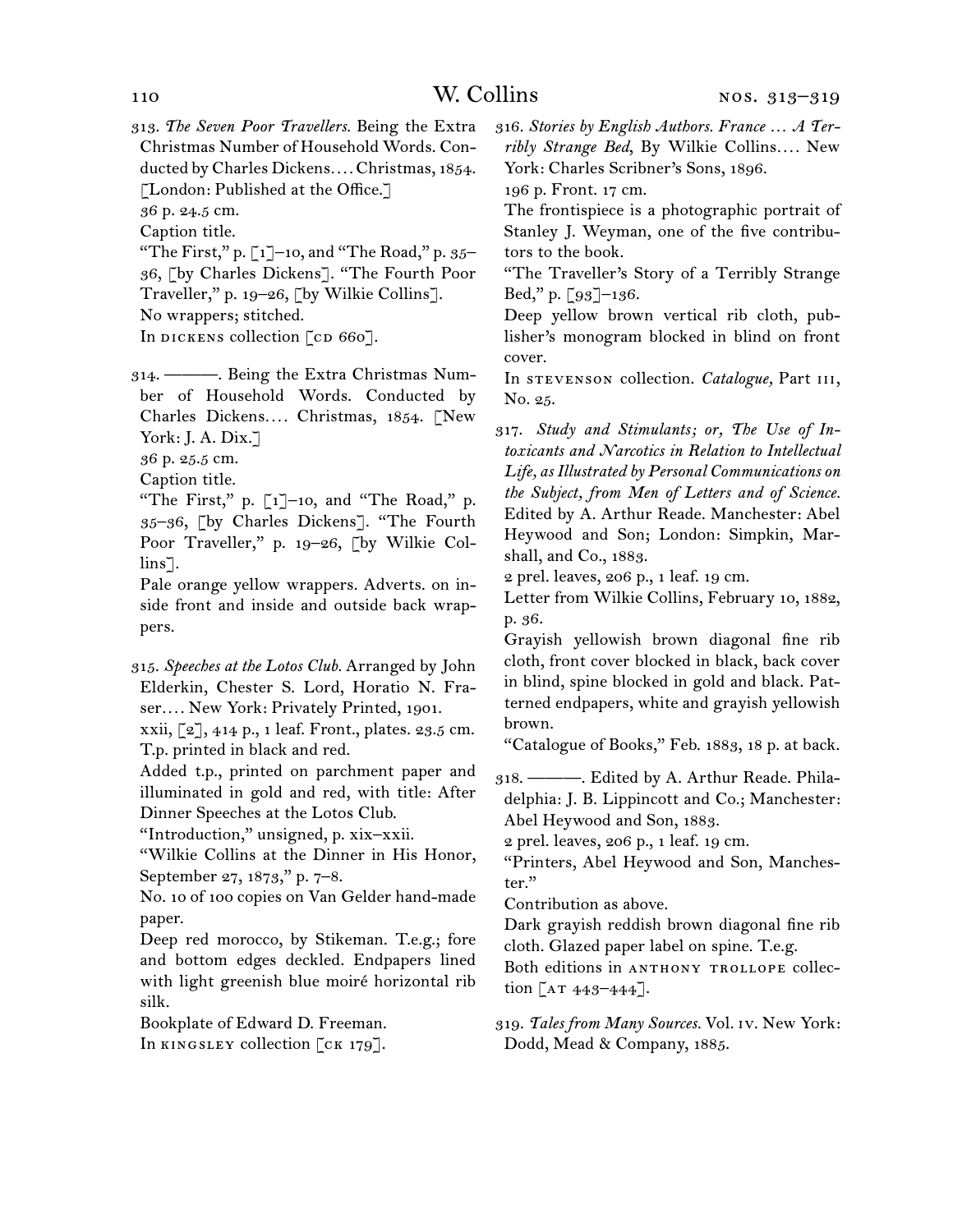3 prel. leaves, 261 p. 18 cm.

"She Loves and Lies," by Wilkie Collins, p.  $[186]$ –217.

Dark blue diagonal fine rib cloth, with a border of seven wavy lines blocked in gold at top of front cover and spine, with additional wavy lines on spine.

# 320.  Copy 2.

Blackish blue smooth cloth, with an overall pattern of small crosses blocked in gold on both covers, spine blocked as Copy 1.

321.  … *Ten Complete Novels, By Famous Authors. . . .* New York: W. S. Trigg, 1889.

 $[64]$  p. Illus. 28.5 cm.

Cover title. At head of title: The Leisure Hour Library. Jan. 26, 1889. Special Number. Vol. 3, No. 227.

The crude illustrations are unsigned.

"The Girl at the Gate. A Novelette," p.  $\lbrack 8 \rbrack - 13$ , and "Gabriel's Marriage. A Novel," p. [33]-40, by Wilkie Collins.

Light greenish blue wrappers.

322.  *Tom Tiddler's Ground.* The Extra Christmas Number of All the Year Round. Conducted by Charles Dickens*. . . .* Christmas, 1861. [London: Published at the Office.]

48 p. 24.5 cm.

Caption title.

i, "Picking up Soot and Cinders," p. [1]–5, vi, "Picking up Miss Kimmeens," p. 43–47, and vii, "Picking up the Tinker," p. 47–48, [by Charles Dickens]. iv, "Picking up Waifs at Sea," p. 21–29, [by Wilkie Collins].

No wrappers; stitching removed.

In DICKENS collection [CD 668].

323.  *Tom Tiddler's Ground. A Christmas and New Year's Story for 1862.* From "All Year Round [*sic* ]." By Charles Dickens [and others]*. . . .* Philadelphia: T. B. Peterson and Brothers [1861].

 $\lbrack 17 \rbrack - 64$  p. 25 cm.

i, "Picking up Soot and Cinders," p. 19–23, vi, "Picking up Miss Kimmeens," p. 59–63, and

vii, "Picking up the Tinker," p. 63–64, [by Charles Dickens]. iv, "Picking up Waifs at Sea," p. 38–46, [by Wilkie Collins].

Pale orange yellow wrappers. On outside front wrapper: Petersons' Uniform Edition of Charles Dickens' Works. Adverts. on inside front and inside and outside back wrappers. In DICKENS collection [CD 669].

324.  *The Woman in White,* (*Altered from the Novel for performance on the Stage*)*, by Wilkie Collins.* Produced at the Olympic Theatre, Monday, October 9th, 1871. Specimens of Criticism extracted from Notices of "The Woman in White," in the Press. [London: W. S. Johnson, Nassau Steam Press], [1871.]

16 p. 20 cm.

Caption title.

"The Author's Opinion. To the Editor of the Daily Telegraph," Wilkie Collins, October 11, p. 11.

White illustrated wrappers.

With two Olympic Theatre programs(in different formats) for the 1871 production of the play, both containing a condensed version of Collins' letter of October 11, and one including a statement by Collins in the third person of his objects in altering the novel for representation on the stage.

325.  *The Wreck of the Golden Mary. Being the Captain's Account of the Loss of the Ship, and the Mate's Account of the Great Deliverance of Her People in an Open Boat at Sea.* The Extra Christmas Number of Household Words. Conducted by Charles Dickens*. . . .* Christmas, 1856. [London: Published at the Office.]

36 p. 24.5 cm.

Caption title.

"The Wreck," p. [1]–10 (the captain's account), [by Charles Dickens], and p. 11–13 (John Steadiman's account), [by Wilkie Collins]. "The Deliverance," p. 30–36, [by Wilkie Collins].

No wrappers; stitching removed.

In dickens collection  $\lceil$  cd 676].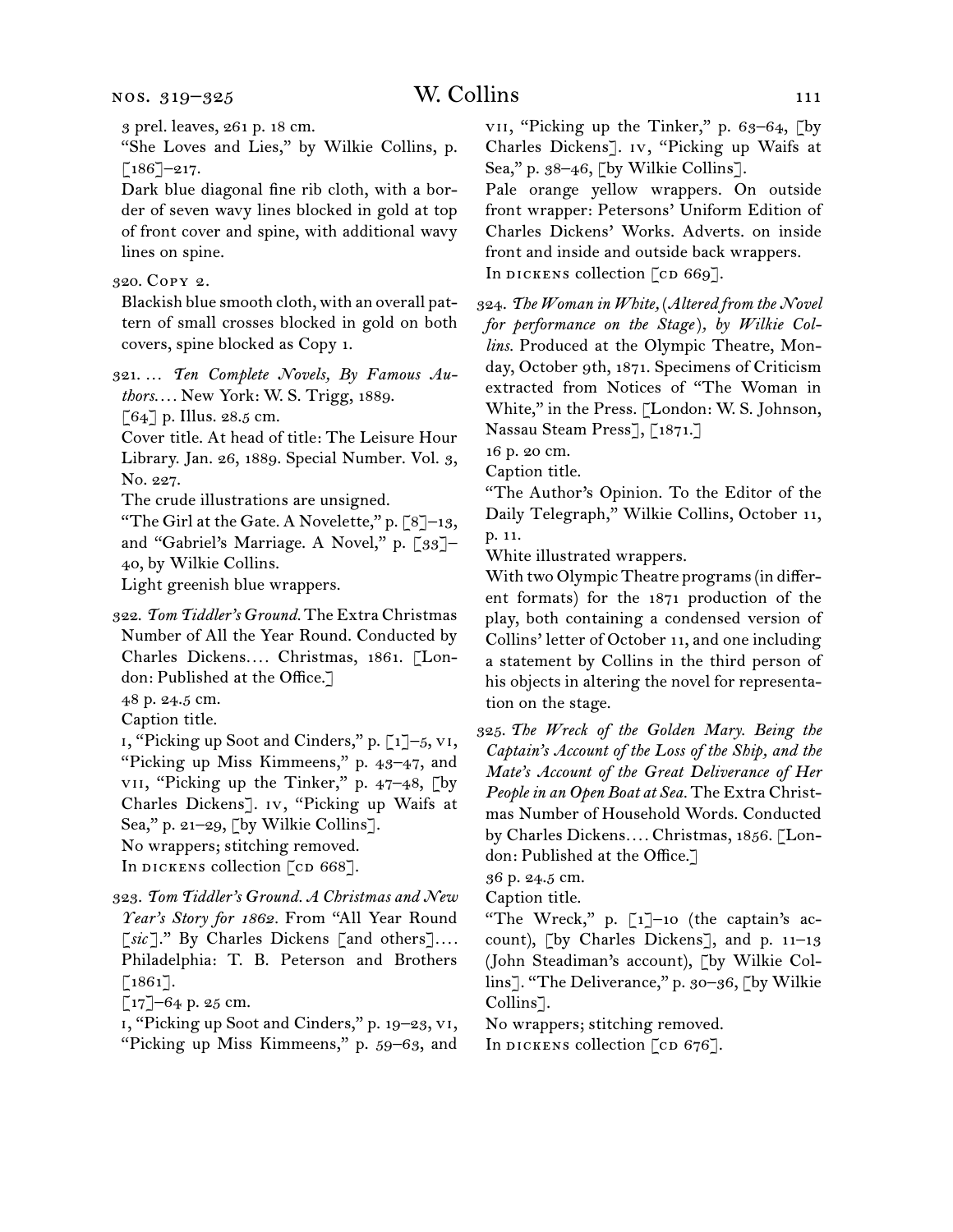326.  ———. The Extra Christmas Number of Household Words. Conducted by Charles Dickens*. . . .* Christmas, 1856. [New York: Dix, Edwards & Co., 1856.]

36 p. 25.5 cm.

Caption title.

"The Wreck," p. [1]–10 (the captain's account), [by Charles Dickens], and p. 11–13 (John Steadiman's account), [by Wilkie Collins]. "The Deliverance," p. 30–36, [by Wilkie Collins].

Pale orange yellow wrappers. Adverts. on inside front and inside and outside back wrappers.

327.  Copy 2.

Same adverts. on inside front wrapper; different adverts. on inside and outside back wrapper.

Advertisement slip, printed on one side, tipped in at front.

Both copies in DICKENS collection  $[CD 677-$ 678].

### adaptations

328.  Field, A. Newton.

*The New Magdalen, A Drama, in a Prologue and Three Acts.* From Wilkie Collins' story of the same name*. . . .* Printed from the author's original manuscript. Entered according to act of Congress in the year 1882, by A. D. Ames, in the office of the Librarian of Congress, at Washington. Clyde, Ohio: A. D. Ames [1882]. 37 p. 18.5 cm.

Brilliant orange wrappers. On outside front wrapper: Ames' Series of Standard and Minor Drama. No. 112. Adverts. on inside front and inside and outside back wrappers.

Adverts.,  $\lceil 3 \rceil$  p. at back.

# 329.  Lequel, Louis.

… *Identity; or, No Thoroughfare. . . .* Dramatized from the Christmas Story of Charles Dickens and Wilkie Collins*. . . .* New York: Samuel French & Son; London: Samuel French [1868].

44 p. 18.5 cm.

At head of title: No. 348. French's Standard Drama.

Light orange wrappers, silked. Adverts. on top and bottom margins of outside front wrapper and on inside front and inside and outside back wrappers.

330.  *The Mask: A Humorous and Fantastic Review of the Month.* Edited by Alfred Thompson and Leopold Lewis. Volume i. February to December, 1868. London: Office [1868].

vi, 375 p. Illus., folding plates. 27 cm.

"Every article in the present Volume has been written by one or the other of the two editors. Every illustration has been drawn by one of them (Mr. Alfred Thompson)."—p. iii.

"No Thoroughfare. The Book in Eight Acts" (a parody), p. 14–18; "The Adelphi Thoroughfare" (a review), p. [33]-34; "The Moonstone and Moonshine" (a parody), p. 205–213.

Dark green fine morocco cloth. Dark green leather spine and corners, spine tooled in gold. Glazed edges, red. Red, blue, and yellow nonpareil marbled endpapers.

In READE collection [CR 232].

# 331.  Webber, Harry A.

*Man and Wife, A Drama, in Five Acts. . . .* As performed at the principal American and English Theatres. Dramatized from Wilkie Collins' Novel by the same name. Entered according to Act of Congress in the year 1873 by A. D. Ames, In the Office of the Librarian of Congress, at Washington. Clyde, Ohio: A. D. Ames [1873].

48 p. 19 cm.

Light brown wrappers. On outside front wrapper: Ames' Series of Standard and Minor Drama. Number 46. Adverts. on inside front and inside and outside back wrappers.

### miscellanea

332.  … *Catalogue of the Interesting Library of Modern Books of the Late Wilkie Collins, Esq.*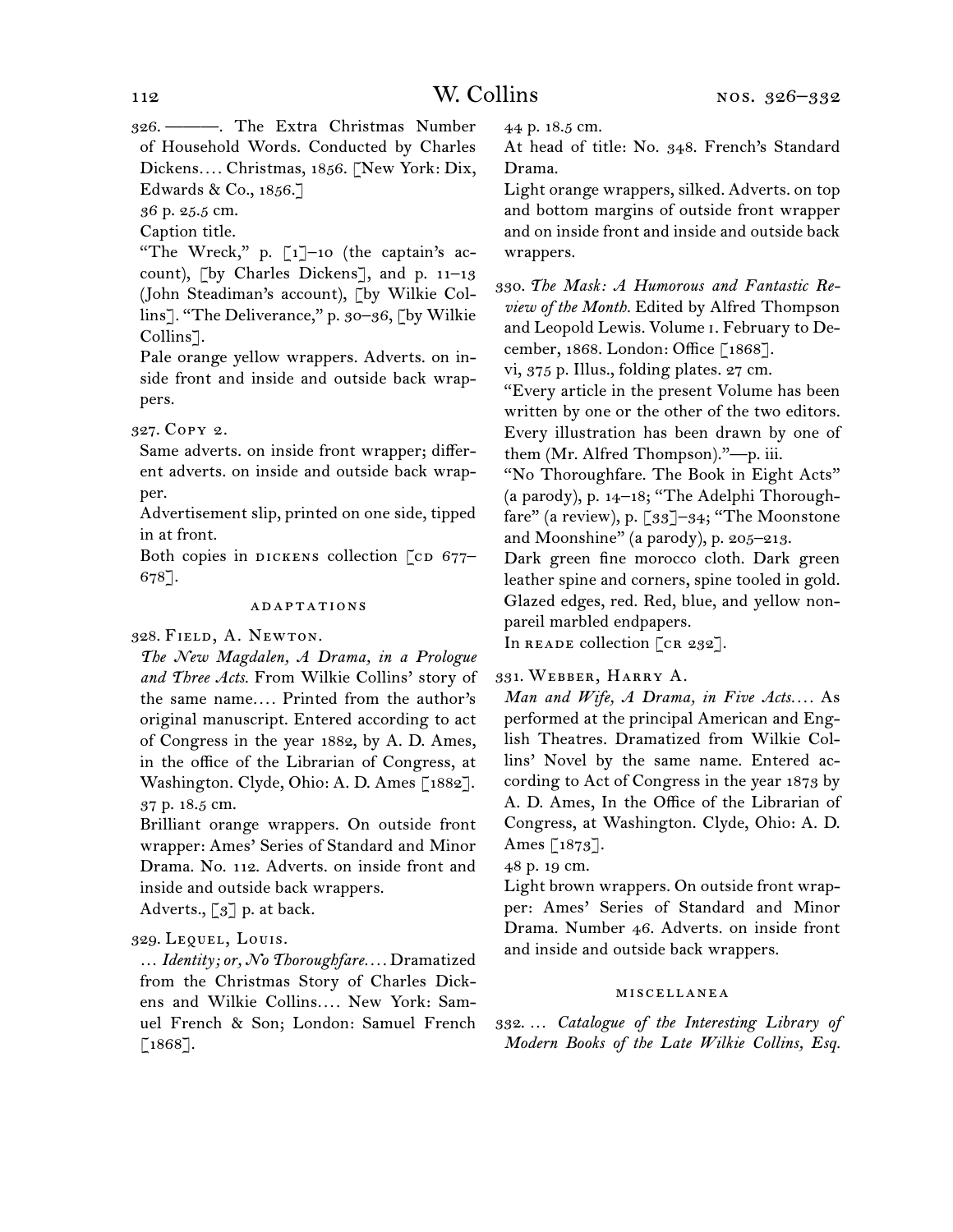*Which will be Sold by Auction, by Messrs. Puttick and Simpson … at Their Gallery, No. 47, Leicester Square, London, W. C., On Monday, January 20th, 1890. . . .* [London, 1890.]  $[2]$ , 15 p. 22.5 cm.

Moderate gray illustrated wrappers.

333.  *In Remembrance of the Late Mr. Douglas Jerrold. . . .* On Saturday Evening, June 27th, A Concert Will Take Place in St. Martin's Hall*. . . .* [London: "Nassau Steam Press," W. S. Johnson], [1857.]

[4] p. 46 by 18.5 cm.

Wilkie Collins, Esq., Charles Dickens, Esq., Sir Edward Bulwer Lytton, Bart., M.P., and William M. Thackeray, Esq., are listed as members of the Committee.

Part i of the Programme includes "Song—'Little Dorrit's Love' (first time) [by] Macfarren"; Part II, "Song-'Three Fishers went sailing' Poem by the Rev. C. Kingsley, set to Music for Miss Dolby by John Hullah."—p. [1].

"On Tuesday Evening, June 30th, Mr. Charles Dickens Will Read His Christmas Carol in St. Martin's Hall*. . . .* On Saturday Evening, July 11th, 1857, at 8 o'Clock exactly, Will be Presented an Entirely New Romantic Drama, in Three Acts, by Mr. Wilkie Collins, Called The Frozen Deep [with Charles Dickens and Wilkie Collins listed as members of the cast]*. . . .*"—p. [2].

"To conclude with the Farce, in One Act, Two o'Clock in the Morning [with Charles Dickens in the role of Mr. Snobbington]*. . . .*"p. [3].

"OnWednesdayEvening,July 22nd, Mr.W. M. Thackeray Will Deliver a Lecture on 'Week-Day Preachers,' in St. Martin's Hall...."--- p.  $\lceil 4 \rceil$ .

Bound in yellowish green buckram. In DICKENS collection  $[CD 811]$ .

334.  Warren, Claud.

*Wilkie Collins: Artist: Novelist.* London: Claud Warren, 1881. Broadside. 41.5 by 31 cm.

A large cut of the front and back of one of the novelist's hands with a "Description of the Hand" by Claud Warren dated 18 August 1881.

Extracted from a copy of Claud Warren's *The Life-Size Outlines of the Hands of Twenty-Two Celebrated Persons* (London: Modern Press, 1882).

### from collins' library

335.  Chateaubriand, François Auguste RÉNÉ, VICOMTE DE.

*Atala, Réné, Les Aventures du Dernier Abencerage. . . .* Paris: Chez Ledentu, 1830.

 $\lceil 3 \rceil$ , xxviii, 258 p. Front., plates. 14 cm.

The frontispiece and two plates are by Tony Johannot.

Multicolored nonpareil marbled boards, edges, and endpapers. Black leather spine, gilt, and with a red leather label, black leather corners. Collins' copy, with his signature (W. Wilkie Collins) on front flyleaf.

Book label ofGeorgeGillford. Signature in pencil of R. N. Green-Armytage on front flyleaf.

336.  Du Pontavice de Heussey, Robert.

… *L'Inimitable Boz. Etude Historique et Anecdotique sur la Vie et L'Oeuvre de Charles Dickens. . . .* Paris: Maison Quantin, Compagnie Générale d'Impression et d'Edition, 1889.

1 prel. leaf, viii, 400 p. Front. 24 cm.

At head of title: Un Maitre du Roman Contemporain.

Dark red boards embossed to simulate leather. Dark red leather spine. Top edges glazed, red. Original yellowish wrappers bound in.

Inscribed on halftitle: A mon cher Maitre W. Wilkie Collins Hommage d'admiration et d'affectueux respect Robert du Pontavice de Heussey 17. Janvier. 1889.

A marginal correction in pencil on p. [45] appears to be in Collins' hand.

Included in Lot 173 in the *Catalogue* of the auction sale of Collins' library (1890).